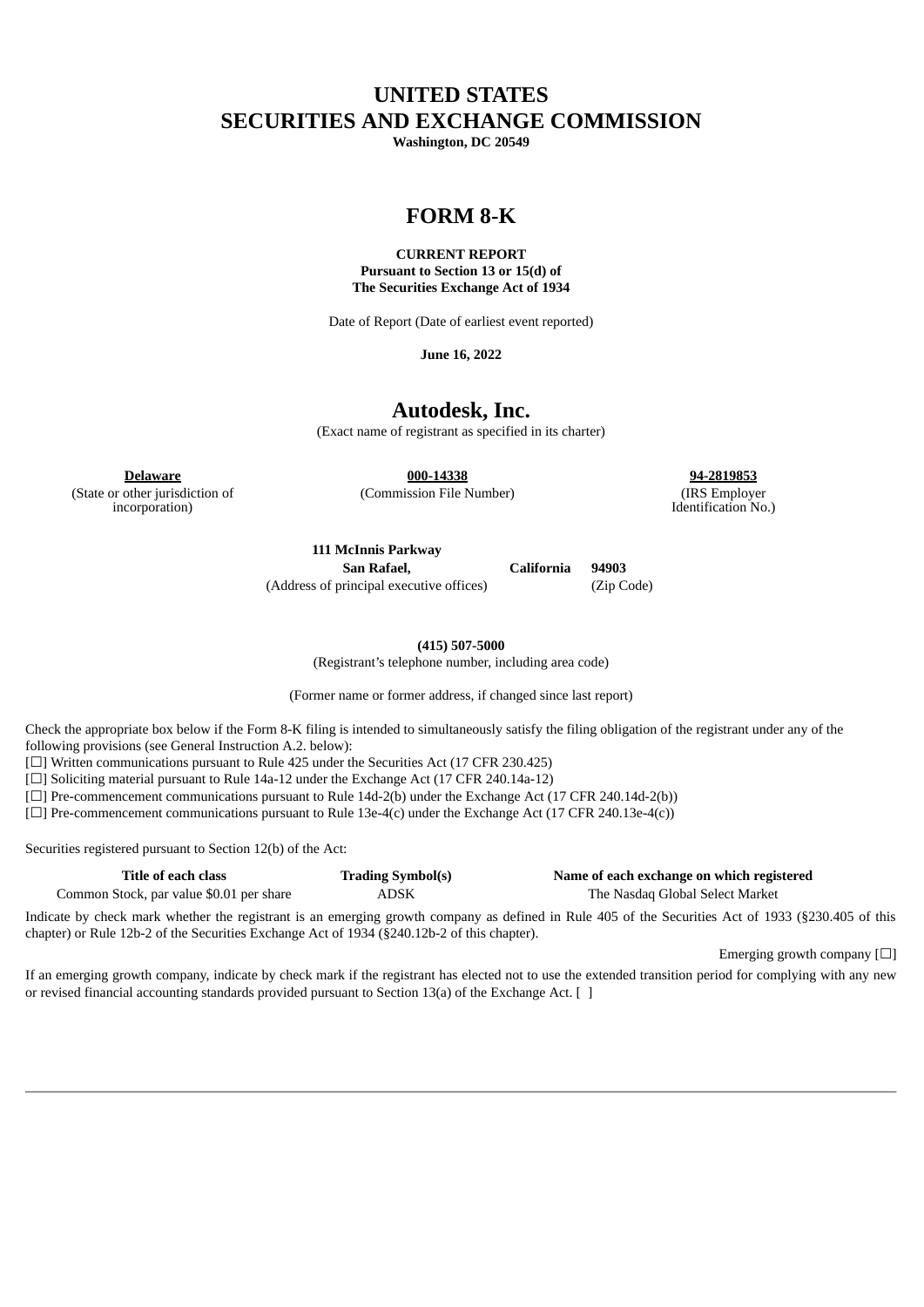# **Item 5.02. Departure of Directors or Certain Officers; Election of Directors; Appointment of Certain Officers; Compensatory Arrangements of Certain Officers.**

# *Autodesk 2022 Equity Incentive Plan*

At the 2022 Annual Meeting of Stockholders of Autodesk, Inc. ("Autodesk" or the "Company") held on June 16, 2022 (the "Annual Meeting"), the stockholders of Autodesk voted on and approved the Autodesk 2022 Equity Incentive Plan (the "2022 Plan").

The terms and conditions of the 2022 Plan are described in Autodesk's definitive proxy statement filed with the Securities and Exchange Commission on May 2, 2022. The 2022 Plan is filed as Exhibit 10.1 hereto and is incorporated by reference herein.

# **Item 5.07. Submission of Matters to a Vote of Security Holders.**

At its Annual Meeting, the Company elected the following ten individuals to its Board of Directors (the "Board"). Each director will serve for the ensuing year and until his or her successor is duly elected and qualified.

| Nominee                | <b>Votes For</b> | <b>Votes Against</b> | Abstentions* | <b>Broker Non-Votes*</b> |
|------------------------|------------------|----------------------|--------------|--------------------------|
| <b>Andrew Anagnost</b> | 177,727,667      | 1,361,095            | 124,176      | 13,562,755               |
| Karen Blasing          | 178,270,754      | 807,080              | 135,104      | 13,562,755               |
| Reid French            | 177,861,647      | 1,207,650            | 143,641      | 13,562,755               |
| Dr. Ayanna Howard      | 178,277,615      | 808,038              | 127,285      | 13,562,755               |
| <b>Blake Irving</b>    | 177,856,604      | 1,221,767            | 134,567      | 13,562,755               |
| Mary T. McDowell       | 173,695,680      | 5,386,400            | 130,858      | 13,562,755               |
| Stephen Milligan       | 178,260,415      | 817,436              | 135,087      | 13,562,755               |
| Lorrie M. Norrington   | 166.023.920      | 13,060,702           | 128,316      | 13,562,755               |
| <b>Betsy Rafael</b>    | 177,842,787      | 1,241,343            | 128,808      | 13,562,755               |
| Stacy J. Smith         | 174,432,429      | 4,651,769            | 128,740      | 13,562,755               |

\* Abstentions and broker non-votes do not affect the outcome of the election.

In addition, the following proposals were voted on and approved at the Annual Meeting.

|                                                                                                                                                                                    | <b>Votes For</b> | <b>Votes Against</b> | <b>Abstentions</b> | <b>Broker Non-Votes</b> |
|------------------------------------------------------------------------------------------------------------------------------------------------------------------------------------|------------------|----------------------|--------------------|-------------------------|
| Proposal to ratify the<br>appointment of Ernst & Young LLP as<br>the Company's independent registered<br>public<br>accounting firm for the fiscal year<br>ending January 31, 2023. | 178,059,423      | 14,631,508           | 84,762             | <b>NA</b>               |
| Proposal to approve, on a non-binding<br>advisory basis, the compensation of the<br>Company's named executive officers as<br>described in the proxy statement.*                    | 165,552,648      | 13,175,932           | 484,358            | 13,562,755              |
| Proposal to approve the Autodesk 2022<br>Equity Incentive Plan.                                                                                                                    | 166,982,594      | 12,127,997           | 102.347            | 13,562,755              |

\* Broker non-votes do not affect the outcome of voting on this proposal.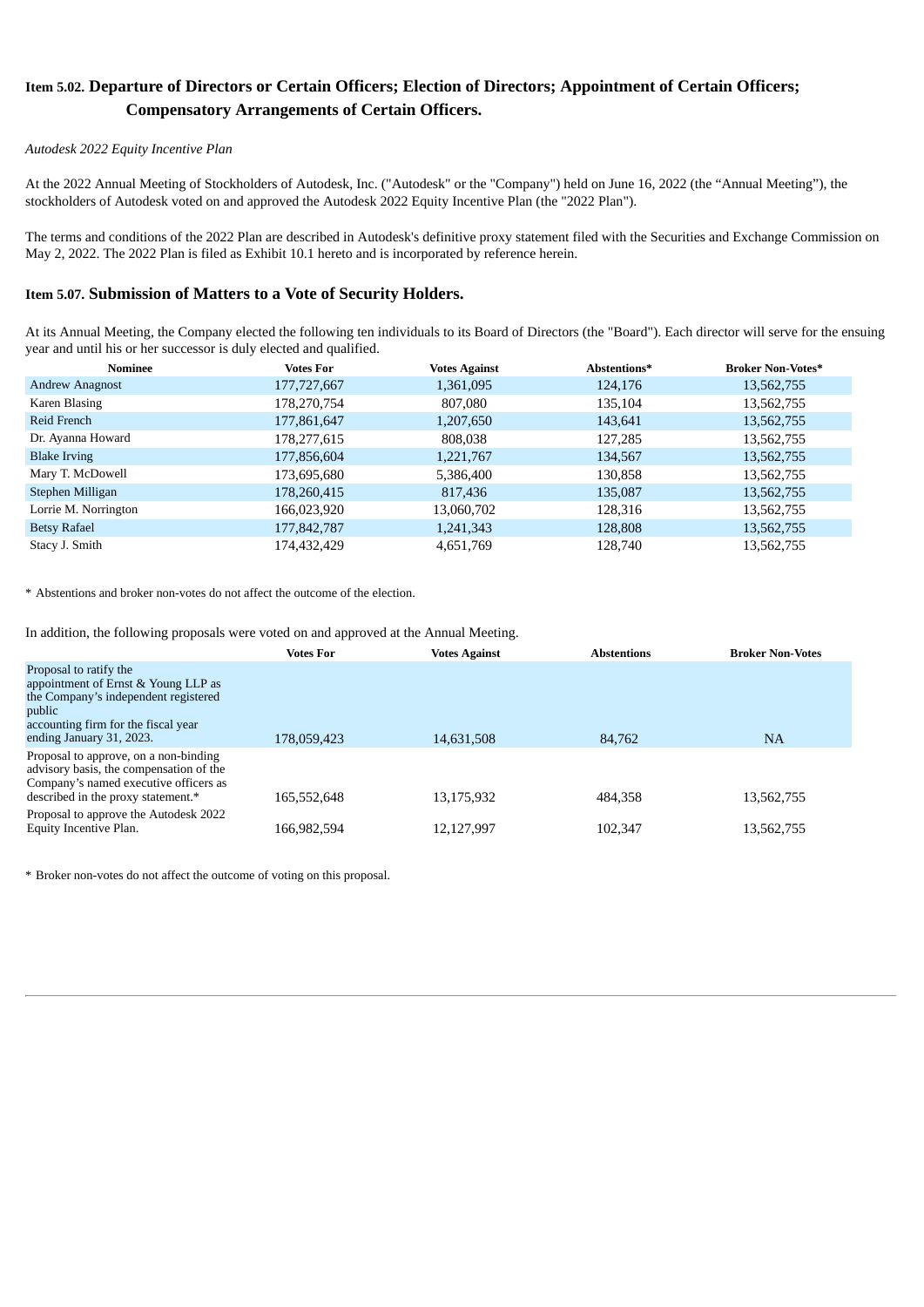# **Item 9.01. Financial Statements and Exhibits.**

(d) Exhibits.

**Exhibit No. Description** 

- 10.1 [Autodesk,](#page-4-0) Inc. 2022 Equity Incentive Plan
- 10.2 Autodesk, Inc. 2022 Equity Incentive Plan Form of Global RSU [Agreement](#page-19-0)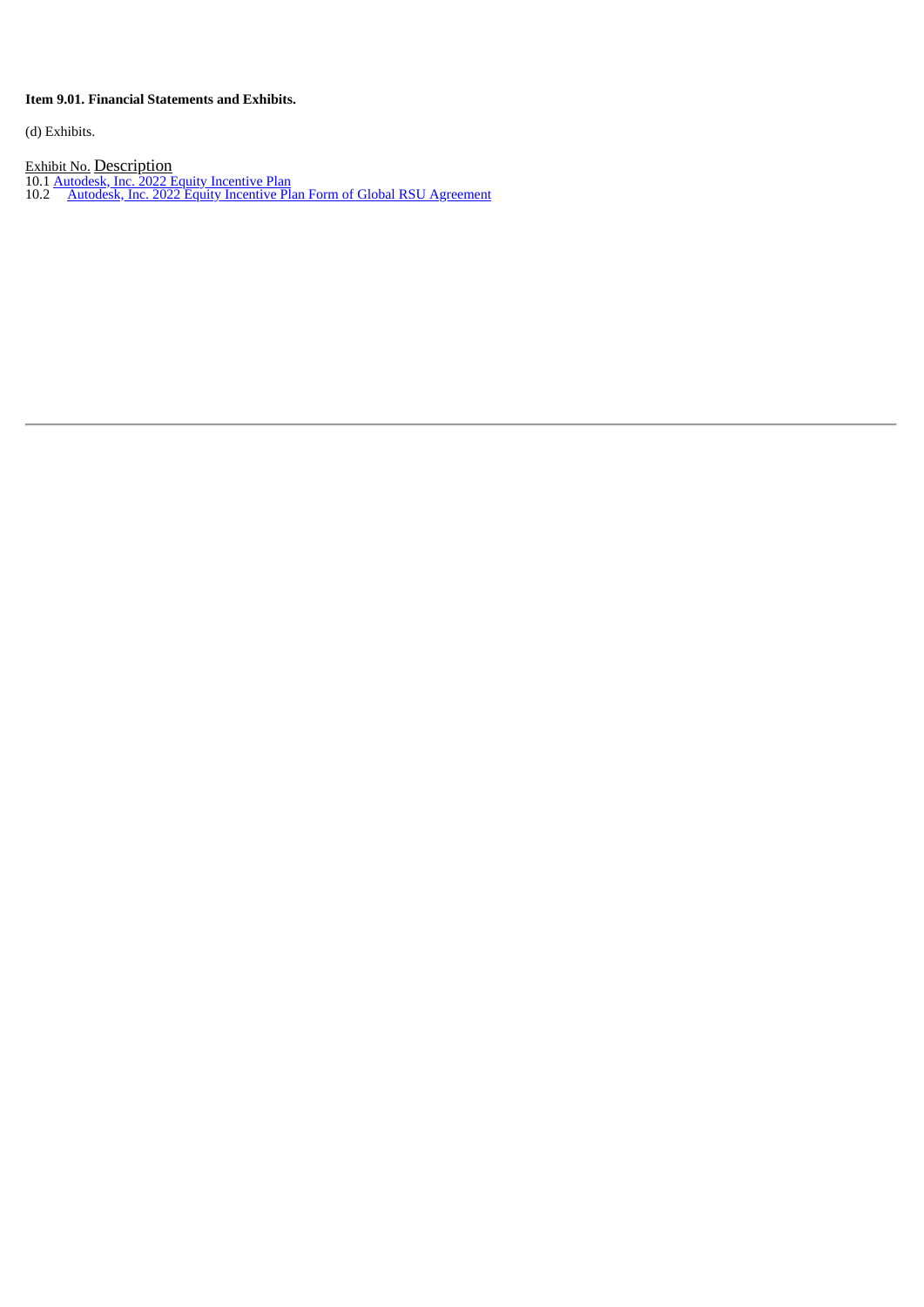# **SIGNATURES**

Pursuant to the requirements of the Securities Exchange Act of 1934, the registrant has duly caused this report to be signed on its behalf by the undersigned hereunto duly authorized.

# **AUTODESK, INC.**

By: /s/ Ruth Ann Keene **Ruth Ann Keene Executive Vice President, Chief Legal Officer**

Date: June 21, 2022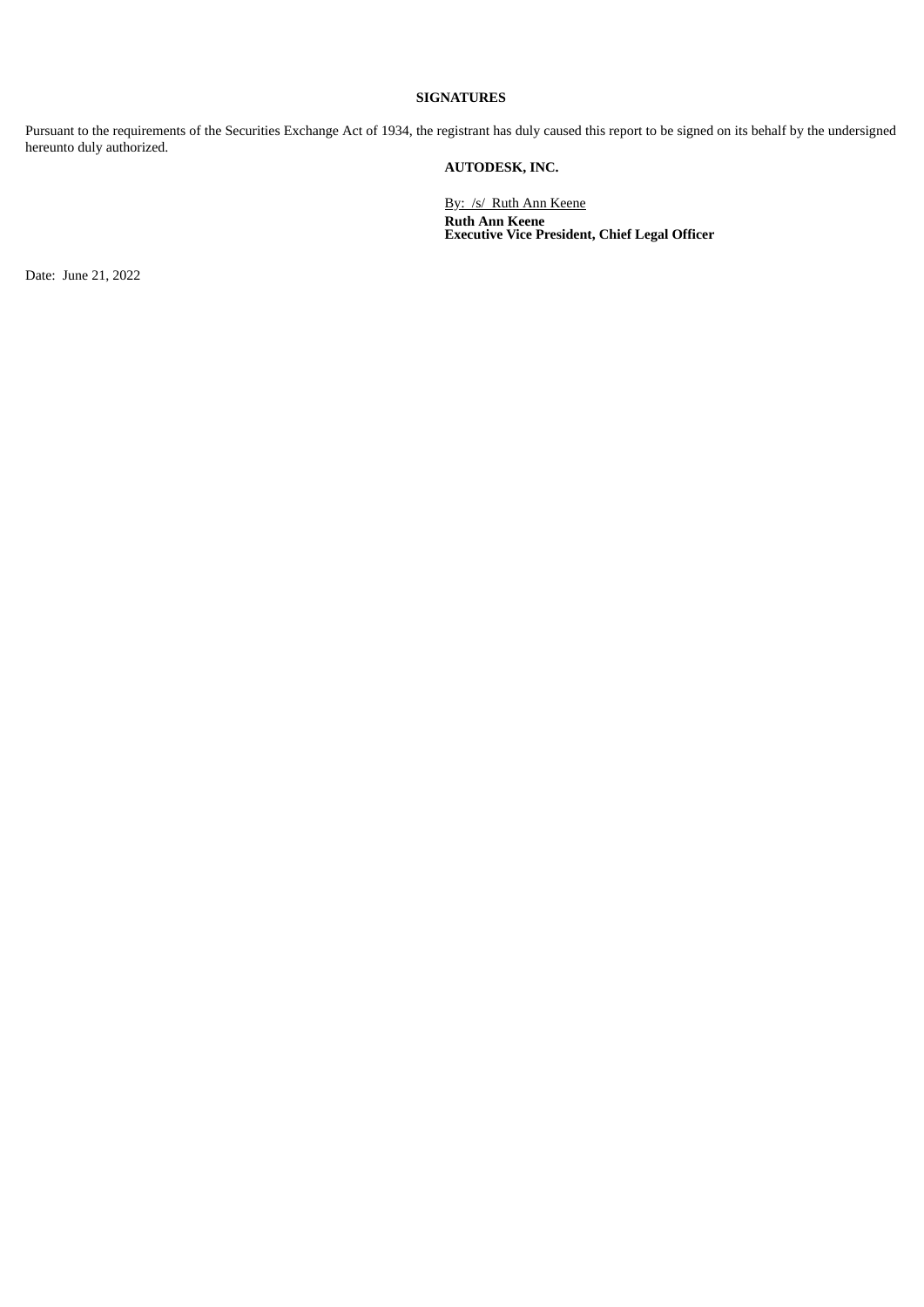#### **AUTODESK, INC.**

## **2022 EQUITY INCENTIVE PLAN**

#### **(EFFECTIVE AS OF JUNE 16, 2022)**

<span id="page-4-0"></span>1. Purposes of the Plan. The purposes of this 2022 Equity Incentive Plan are to attract and retain the best available personnel for positions of substantial responsibility, to provide additional incentive to Employees, Consultants and Directors, and to promote the success of the Company's business.

2. Definitions. As used herein, the following definitions shall apply:

"Administrator" means the Board or any of its Committees as shall be administering the Plan, in accordance with Section 4 of the Plan.

(b) "Applicable Laws" means the requirements relating to the administration of equity compensation plans under U.S. state corporate laws, U.S. federal and state securities laws, the Code, any stock exchange or quotation system on which the Shares are listed or quoted and the applicable laws of any other country or jurisdiction where Awards are granted under the Plan.

(c) "Award" means, individually or collectively, a grant under the Plan of Incentive Stock Options, Nonqualified Stock Options, Restricted Stock, Restricted Stock Units, Other Awards, or any combination of the foregoing.

"Award Agreement" means the written or electronic agreement setting forth the terms and conditions applicable to each Award granted under the Plan.

- (e) "Board" means the Board of Directors of the Company.
- (f) "Change of Control" means the occurrence of any of the following events, in one or a series of related transactions:

(i) any "person," as such term is used in Sections 13(d) and 14(d) of the Exchange Act, other than the Company, a subsidiary of the Company or a Company employee benefit plan, including any trustee of such plan acting as trustee, is or becomes the "beneficial owner" (as defined in Rule 13d-3 under the Exchange Act), directly or indirectly, of securities of the Company representing fifty percent (50%) or more of the combined voting power of the Company's then outstanding securities entitled to vote generally in the election of directors; or

(ii) a merger or consolidation of the Company or any direct or indirect subsidiary of the Company with any other corporation, other than a merger or consolidation which would result in the voting securities of the Company outstanding immediately prior thereto continuing to represent (either by remaining outstanding or by being converted into voting securities of the surviving entity) at least fifty percent (50%) of the total voting power represented by the voting securities of the Company or such surviving entity outstanding immediately after such merger or consolidation; or

(iii) the sale or disposition by the Company of all or substantially all the Company's assets; or

(iv) a change in the composition of the Board, as a result of which fewer than a majority of the Directors are Incumbent Directors. "<u>Incumbent Directors</u>" shall mean Directors who either (A) are Directors as of the date this Plan is approved by the Board, or (B) are elected, or nominated for election, to the Board with the affirmative votes of at least a majority of the Directors and whose election or nomination was not in connection with any transaction described in (i) or (ii) above or in connection with an actual or threatened proxy contest relating to the election of directors of the Company.

Further, if a Change in Control constitutes a payment event with respect to any Award which provides for the deferral of compensation and is subject to Section 409A, in order to make payment upon such Change in Control, the transaction or event described above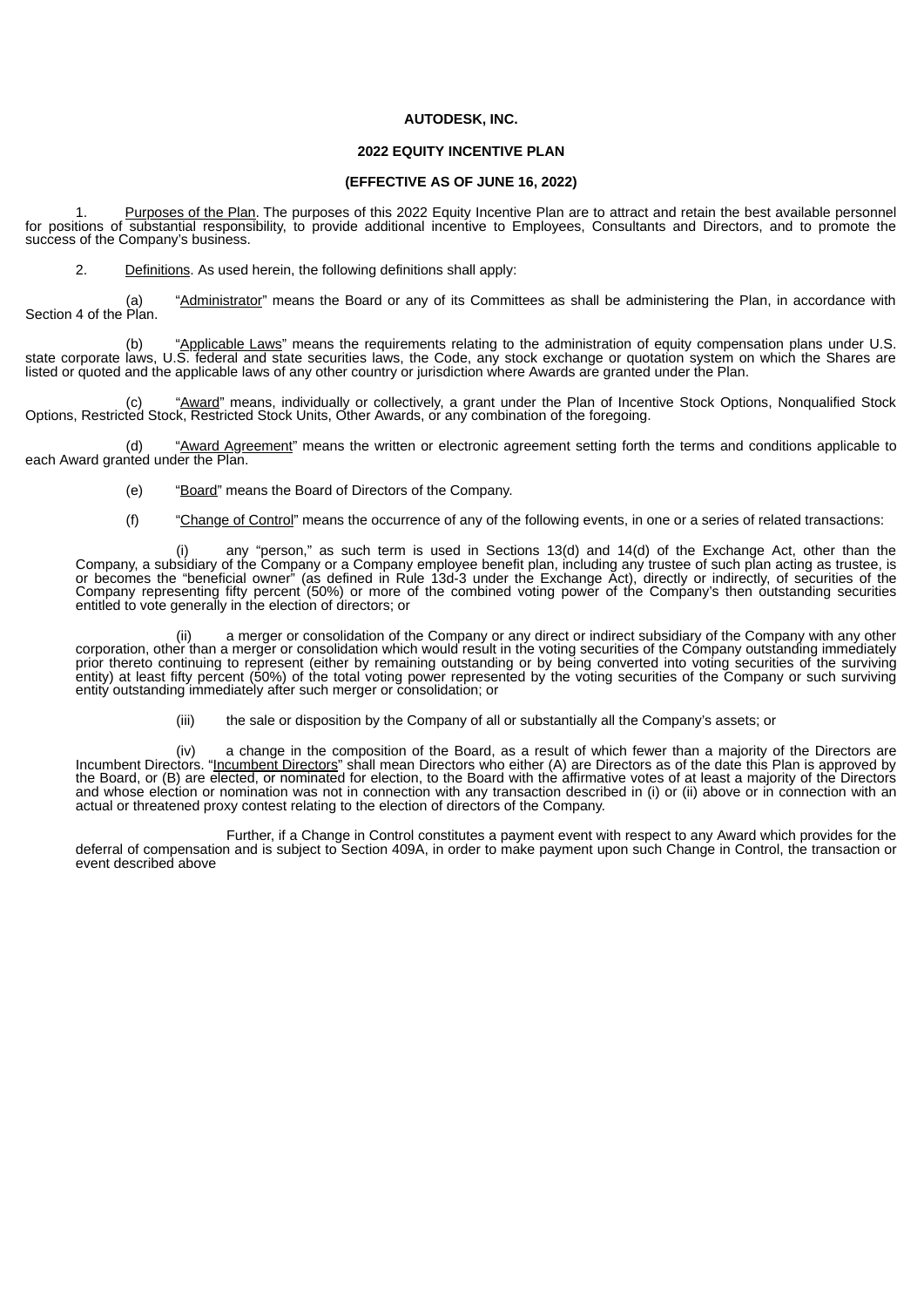with respect to such Award must also constitute a "change in ownership," a "change in the effective control" or a "change in the ownership of substantial assets" of the Company within the meaning of Treasury Regulation Section 1.409A-3(i)(5) (or any successor provision), and if it does not, payment of such Award will be made pursuant to the Award's original payment schedule or, if earlier, upon the death of the Participant, unless otherwise provided in the Award Agreement.

"Code" means the Internal Revenue Code of 1986, as amended. Reference to a specific section of the Code or regulation thereunder shall include such section or regulation, any valid regulation promulgated under such section, and any comparable provision of any future legislation or regulation amending, supplementing or superseding such section or regulation.

- (h) "Committee" means a Committee appointed by the Board in accordance with Section 4 of the Plan.
- (i) "Common Stock" means the Common Stock of the Company.
- (j) "Company" means Autodesk, Inc., a Delaware corporation, or any successor thereto.

(k) "Consultant" means any natural person, including an advisor, who is engaged by the Company or any Parent or Subsidiary of the Company to render services and is compensated for such services, and any director of the Company whether compensated for such services or not, who satisfies the requirements of subsection (c)(1) of Rule 701 under the Securities Act of 1933, as amended.

(I) "Date of Grant" means, with respect to an Award, the date that the Award is granted and its exercise price is set (if applicable), consistent with Applicable Laws and applicable financial accounting rules.

(m) "Director" means a member of the Board.

(n) "Disability" means total and permanent disability as defined in Section  $22(e)(3)$  of the Code, provided, however, that to the extent necessary to comply with Section 409A, "Disability" shall have the meaning set forth in Treasury Regulation Section 1.409A-3(i) (4) (or any successor provision).

(o) "Earnings Per Share" means, as to any Performance Period, fully diluted earnings per share of the Company, a business unit or an industry group, as defined by generally accepted accounting principles.

(p) "Effective Date" means June 16, 2022.

(q) "Employee" means any person employed by the Company or any Parent or Subsidiary of the Company. An Employee shall not cease to be an Employee in the case of (i) any leave of absence approved by the Company or (ii) transfers between locations of the Company or between the Company, its Parent, any Subsidiary, or any successor. For purposes of Incentive Stock Options, no such leave may exceed ninety days, unless reemployment upon expiration of such leave is guaranteed by statute or contract. If reemployment upon expiration of a leave of absence approved by the Company is not so guaranteed, then three (3) months following the 91<sup>st</sup> day of such leave any Incentive Stock Option held by the Participant shall cease to be treated as an Incentive Stock Option and shall be treated for tax purposes as a Nonstatutory Stock Option. The payment by the Company of a director's fee to a Director shall not be sufficient to constitute "employment" of such Director by the Company.

(r) "Exchange Act" means the Securities Exchange Act of 1934, as amended. Reference to a specific section of the Exchange Act or regulation thereunder shall include such section or regulation, any valid regulation promulgated under such section, and any comparable provision of any future legislation or regulation amending, supplementing or superseding such section or regulation.

(s) "Fair Market Value" means, as of any date, the value of Common Stock determined as follows:

(i) If the Common Stock is listed on any established stock exchange or a national market system, including without limitation the Nasdaq National Market of the National Association of Securities Dealers, Inc. Automated Quotation ("<u>Nasdaq</u>") System, the Fair Market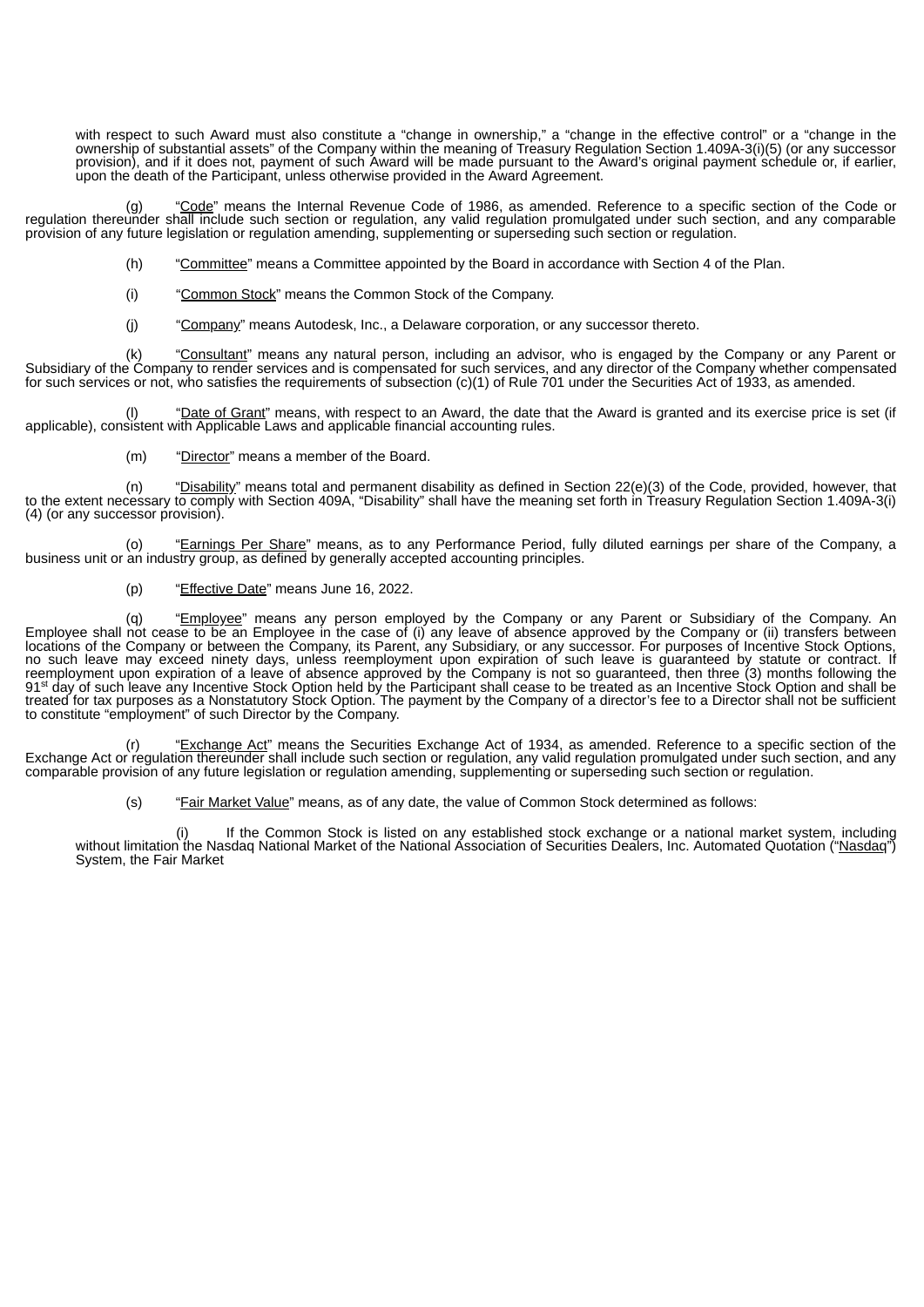Value of a Share of Common Stock shall be the closing sales price for such stock (or the closing bid, if no sales were reported) as quoted on such system or exchange (or the exchange with the greatest volume of trading in Common Stock) on the day of determination; or

In the absence of an established market for the Common Stock, the Fair Market Value shall be determined in the ab.<br>.in good faith by the Administrator.

(iii) If Fair Market Value is to be determined as of a date which is not a date on which the Common Stock is traded, then the Fair Market Value on such date shall be the Fair Market Value on the next subsequent trading date.

(t) "Fiscal Year" means a fiscal year of the Company.

(u) "Incentive Stock Option" means an Option intended to qualify as an incentive stock option within the meaning of Section 422 of the Code and the regulations promulgated thereunder.

"Net Income" means, as to any Performance Period, net income for the Performance Period of the Company, a business unit or an industry group, as defined by generally accepted accounting principles.

(w) "Nonqualified Stock Option" means an Option not intended to qualify as an Incentive Stock Option.

(x) "Notice of Grant" means a written or electronic notice evidencing certain terms and conditions of an individual Award. The Notice of Grant is part of the Award Agreement.

(y) "Operating Margins" means the ratio of Operating Income to Revenue.

(z) "Operating Income" means income from operations of the Company, a business unit or an industry group, as defined by generally accepted accounting principles.

- (aa) "Option" means an Incentive Stock Option or Nonqualified Stock Option granted pursuant to the Plan.
- (ab) "Other Award" means an Award granted to a Participant pursuant to Section 11.

(ac) "Other Award Agreement" means a written document, the form(s) of which shall be approved from time to time by the Administrator, reflecting the terms of Other Awards granted under the Plan and includes any document attached to such agreement.

- (ad) "Parent" means a "parent corporation", whether now or hereafter existing, as defined in Section 424(e) of the Code.
- (ae) "Participant" means the holder of an outstanding Award granted under the Plan.

(af) "Performance Goals" means the goal(s) (or combined goal(s)) determined by the Administrator (in its discretion) to be applicable to a Participant with respect to Awards of Restricted Stock or Restricted Stock Units. As determined by the Administrator, the Performance Goals applicable to an Award may provide for a targeted level or levels of achievement using one or more of the following measures: (a) Revenue, (b) Earnings Per Share, (c) Net Income, (d) Operating Margins, (e) Total Stockholder Return, (f) recurring revenue (including annualized), (g) bookings, (h) billings, (i) number of customers, (j) objective customer indicators, (k) expenses, (l) cost reduction goals, (m) economic value added, (n) cash flow (including operating cash flow or free cash flow), (o) cash flow per share, and (p) sales or revenue targets, including product or product family targets. The Performance Goals may differ from Participant to Participant and from Award to Award. Any criteria used may be measured, as applicable, (i) on Pro Forma numbers, (ii) in absolute terms, (iii) in relative terms (including, but not limited, the passage of time and/or against other companies or financial metrics), (iv) on a per share and/or share per capita basis, (v) against the performance of the Company as a whole or against particular segments, business units, industry groups or products of the Company and/or (vi) on a pre-tax or after-tax basis. Prior to the date on which such Performance Goals are determined, the Administrator shall stipulate whether any element(s) (for example, but not by way of limitation, the effect of mergers or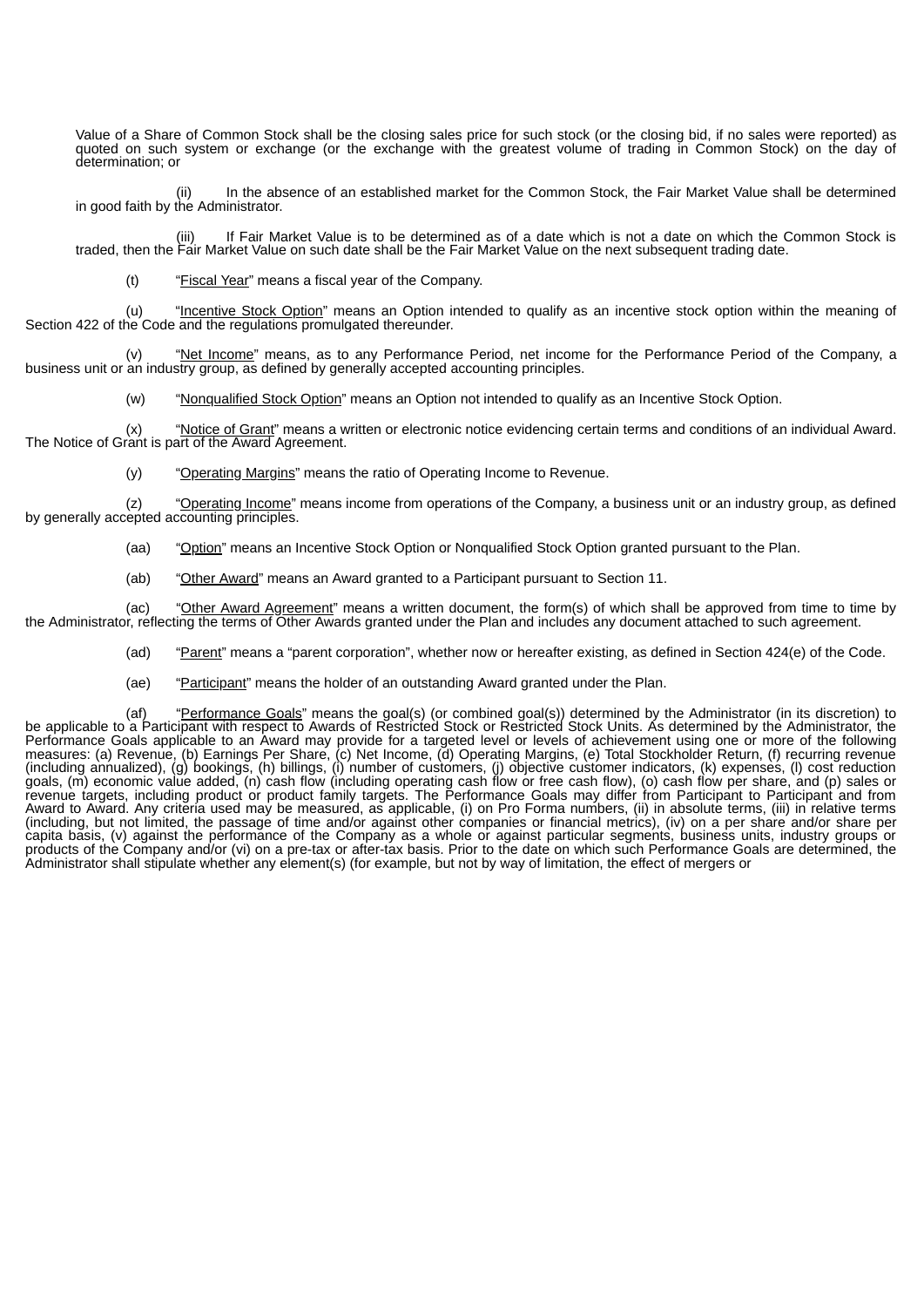acquisitions) shall be included in or excluded from the calculation of any Performance Goal with respect to any Participants (notwithstanding any other provision of the Plan, whether or not such determinations result in any Performance Goal being measured on a basis other than generally accepted accounting principles). Such stipulation may also be made after the date such Performance Goals are determined in the Administrator's sole discretion.

(ag) "Performance Period" means any Fiscal Year or such longer period as determined by the Administrator in its sole discretion.

(ah) "Period of Restriction" means the period during which the transfer of Shares of Restricted Stock are subject to restrictions and therefore, the Shares are subject to a substantial risk of forfeiture. As provided in Section 9, such restrictions may be based on the passage of time, the achievement of target levels of performance, or the occurrence of other events as determined by the Administrator, in its discretion.

time.

(ai) "Plan" means this 2022 Equity Incentive Plan, as set forth in this instrument and as hereafter amended from time to

(aj) "Pro Forma" means calculation of a Performance Goal in a manner that excludes certain non-recurring, unusual or non-cash expenses or credits, such as restructuring expenses, extraordinary tax events, expenses or credits related to equity compensation or the like, acquisition related expenses and charges, extraordinary items, income or loss from discontinued operations, and/or gains or losses from early extinguishment of debt instead of conforming to generally accepted accounting principles.

(ak) "Qualified Retirement" means a Director's retirement from the Board after the retiring Director either (i) has attained 62 years of age and has served on the Board for at least five (5) years, or (ii) has served on the Board for at least ten (10) years.

(al) "Restricted Stock" means an Award granted to a Participant pursuant to Section 9.

(am) "Restricted Stock Unit" means an Award granted to a Participant pursuant to Section 10.

(an) "Revenue" means net sales for the Performance Period of the Company, a business unit or an industry group, as defined by generally accepted accounting principles.

(ao) "Rule 16b-3" means Rule 16b-3 of the Exchange Act or any successor to Rule 16b-3, as in effect when discretion is being exercised with respect to the Plan.

(ap) "Section  $16(b)$ " means Section 16(b) of the Securities Exchange Act of 1934, as amended.

(aq) "Section 409A" means Section 409A of the Code and any regulations or guidance promulgated thereunder.

(ar) "Share" means a share of the Common Stock, as adjusted in accordance with Section 15 of the Plan.

(as) "Subsidiary" means a "subsidiary corporation", whether now or hereafter existing, as defined in Section 424(f) of the

Code.

(at) "Total Stockholder Return" means the total return (change in share price plus reinvestment of any dividends) of a share of the Company's common stock.

3. Stock Subject to the Plan.

(a) Subject to the provisions of Section 15 of the Plan, the maximum aggregate number of Shares which may be issued under the Plan is equal to 23,000,000 Shares.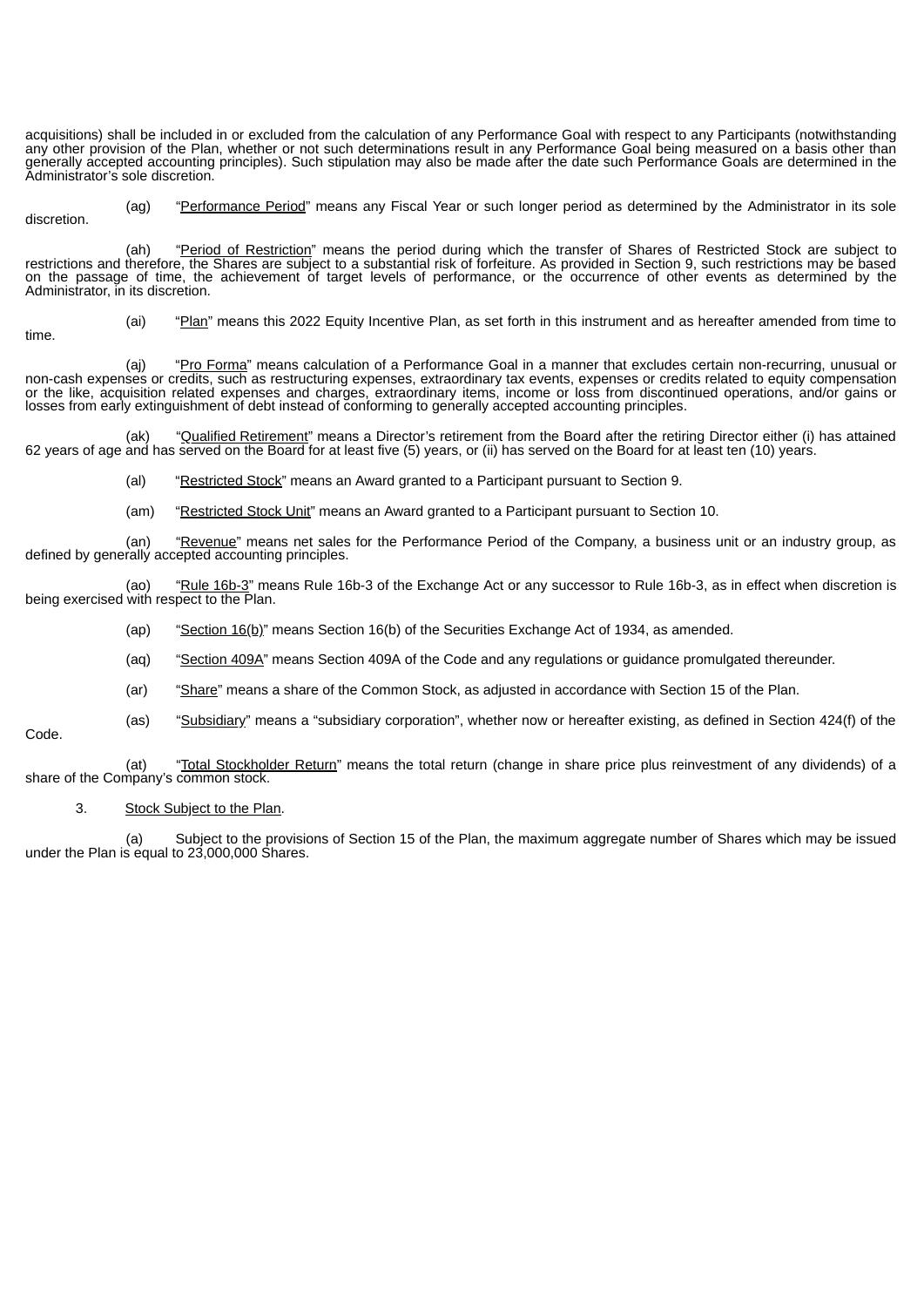The Shares may be authorized, but unissued, or reacquired Common Stock. Subject to Section 3(c) hereof, if an Award expires or becomes unexercisable without having been exercised in full, or with respect to Restricted Stock or Restricted Stock Units, is forfeited to or repurchased by the Company, the unpurchased Shares (or for Awards other than Options, the forfeited or repurchased Shares) which were subject thereto will become available for future grant or sale under the Plan (unless the Plan has terminated). Shares that have actually been issued under the Plan under any Award will not be returned to the Plan and will not become available for future distribution under the Plan; provided, however, that if unvested Shares of Restricted Stock or Restricted Stock Units are repurchased by the Company or are forfeited to the Company, such Shares will become available for future grant under the Plan. Shares used to pay the tax and exercise price of an Award will not become available for future grant or sale under the Plan. Any Shares repurchased by the Company with the proceeds from the exercise of Options will not become available for future grant or sale under the Plan. To the extent an Award under the Plan is paid out in cash rather than Shares, such cash payment will not result in reducing the number of Shares available for issuance under the Plan. Notwithstanding the foregoing and, subject to adjustment provided in Section 15, the maximum number of Shares that may be issued upon the exercise of Incentive Stock Options shall equal the aggregate Share number stated in Section 3(a), plus, to the extent allowable under Section 422 of the Code, any Shares that become available for issuance under the Plan under this Section 3(b).

(c) Notwithstanding anything to the contrary, each Share subject to an Incentive Stock Option or Nonqualified Stock Option shall be counted against the Shares authorized for issuance under the Plan as one Share. Each Share subject to an Award of Restricted Stock or Restricted Stock Units shall be counted against the Shares authorized for issuance under the Plan as 2.08 Shares. Each Share which is subject to an Award of Restricted Stock or Restricted Stock Units granted under the Plan which is forfeited to or repurchased by the Company pursuant to Section 3(b) hereof shall count as having returned 2.08 Shares to the total of number of Shares which are available for future grant or sale under the Plan.

- 4. Administration of the Plan.
	- (a) Procedure.

(i) Multiple Administrative Bodies. The Plan may be administered by the Board or different Committees with respect to different groups of Participants.

Rule 16b-3. To the extent desirable to qualify transactions hereunder as exempt under Rule 16b-3, the transactions contemplated hereunder shall be structured to satisfy the requirements for exemption under Rule 16b-3.

Other Administration. Other than as provided above, the Plan shall be administered by (A) the Board or (B) a (iii) Other Administration. Other than as provided above Committee, which committee shall be constituted to satisfy Applicable Laws.

(b) Powers of the Administrator. Subject to the provisions of the Plan, and in the case of a Committee, subject to the specific duties delegated by the Board to such Committee, the Administrator shall have the authority, in its discretion:

(i) to determine the Fair Market Value of the Common Stock, in accordance with Section 2(r) of the Plan;

(ii) to select the eligible persons to whom Awards may be granted hereunder;

(iii) to determine whether and to what extent Awards are granted hereunder;

(iv) to determine the number of Shares to be covered by each Award granted hereunder (other than a cashbased Other Award), and the amount of cash to be covered by each cash-based Other Award granted hereunder;

(v) to approve forms of agreement for use under the Plan;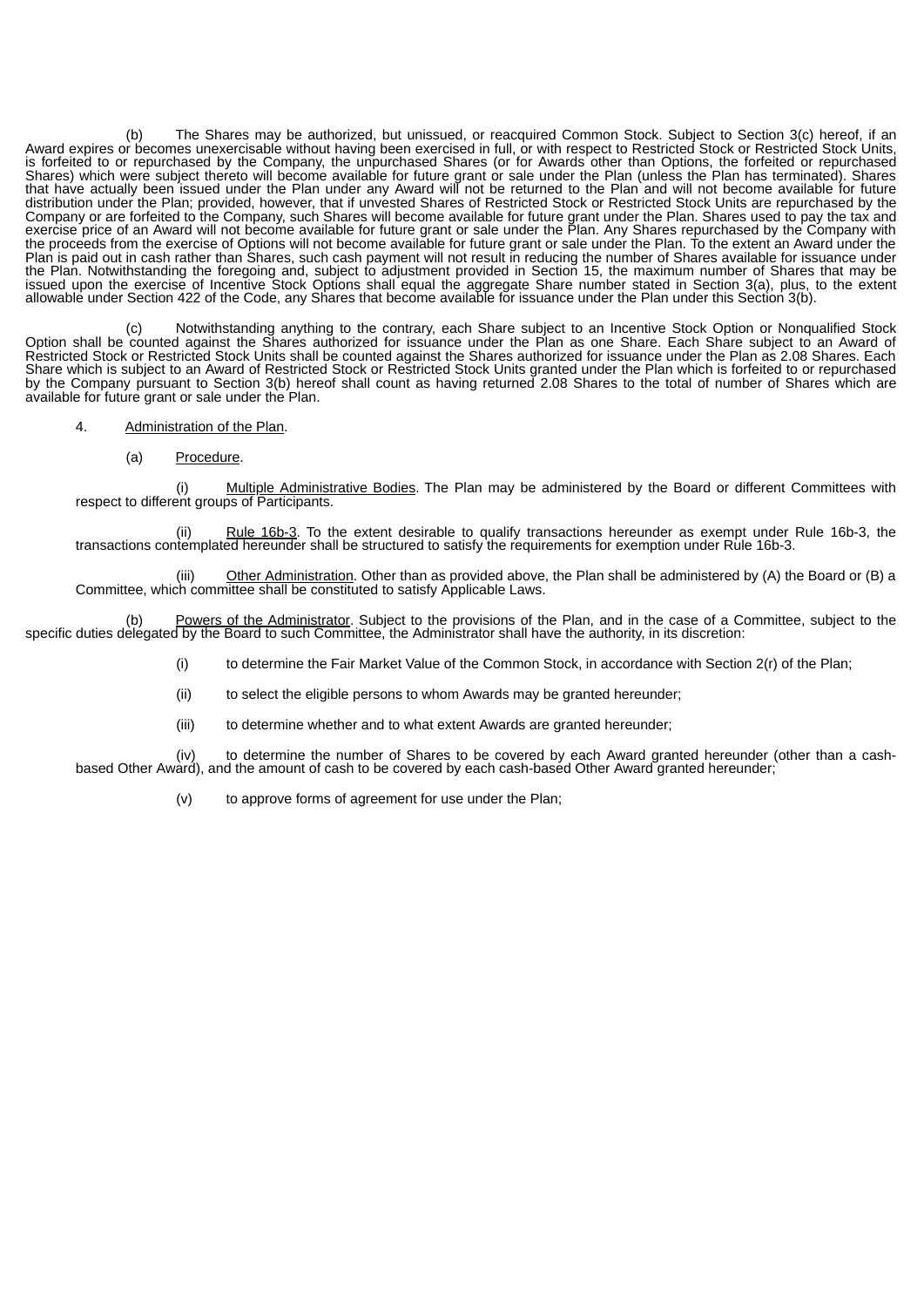(vi) to determine the terms and conditions, not inconsistent with the terms of the Plan, of any Award granted hereunder. With respect to Options, such terms and conditions include, but are not limited to, the exercise price, the time or times when Options may be exercised, based in each case on such factors as the Administrator, in its sole discretion, shall determine;

(vii) to construe and interpret the terms of the Plan and Awards granted hereunder;

(viii) to prescribe, amend and rescind rules and regulations relating to the Plan, including rules and regulations relating to sub-plans established for the purpose of qualifying for preferred tax treatment under foreign tax laws;

(ix) to modify or amend each Award (not inconsistent with the terms of the Plan), including the discretionary authority to extend the post-termination exercisability period of Options longer than is otherwise provided for in the Plan;

(x) to authorize any person to execute on behalf of the Company any instrument required to effect the grant of an Award previously granted by the Administrator;

(xi) to allow Participants to satisfy withholding tax obligations in such manner as may be determined by the Administrator in accordance with the terms of the Plan;

- (xii) to determine the terms and restrictions applicable to Awards; and
- (xiii) to make all other determinations deemed necessary or advisable for administering the Plan.

Effect of Administrator's Decision. The Administrator's decisions, determinations and interpretations shall be final (c) Effect of Administrator's Decision. The Administrator's decisions, determinations and interpretation<br>and binding on all Participants and any other holders of Awards and shall be given the maximum deference permitted by

5. Eligibility. Nonqualified Stock Options, Restricted Stock, Restricted Stock Units and Other Awards may be granted to Employees, Consultants and/or Directors, subject to Applicable Laws. Incentive Stock Options may be granted only to Employees.

No Employment or Service Rights. Neither the Plan nor any Award shall confer upon a Participant any right with respect to continuing the Participant's employment or service with the Company or its Subsidiaries, nor shall they interfere in any way with the Participant's right or the Company's or Subsidiary's right, as the case may be, to terminate such employment or service at any time, with or without cause or notice.

7. Term of Plan. The Plan shall become effective on June 16, 2022 and continue in effect, unless terminated earlier, until March 17, 2032.

# 8. Stock Options.

(a) Grant of Options. Subject to the terms and provisions of the Plan, Options may be granted to eligible persons at any time and from time to time as determined by the Administrator in its sole discretion. The Administrator, in its sole discretion, shall determine the number of Shares subject to each Option, provided that during any Fiscal Year, no Participant shall be granted Options covering more than a total of 1,500,000 Shares; provided, however, that such limit shall be 3,000,000 Shares in the Participant's first Fiscal Year of Company service. The Administrator may grant Incentive Stock Options, Nonstatutory Stock Options, or a combination thereof.

(b) Term. The term of each Option shall be stated in the Notice of Grant; provided, however, that the term shall be no longer than ten (10) years from the Date of Grant. Moreover, in the case of an Incentive Stock Option granted to a Participant who, at the time the Incentive Stock Option is granted, owns stock representing more than ten percent (10%) of the voting power of all classes of stock of the Company or any Parent or Subsidiary, the term of the Incentive Stock Option shall be no longer than five (5) years from the Date of Grant. Subject to the five (5) and ten (10) year limits set forth in the preceding sentence, the Administrator may, after an Option is granted, extend the maximum term of the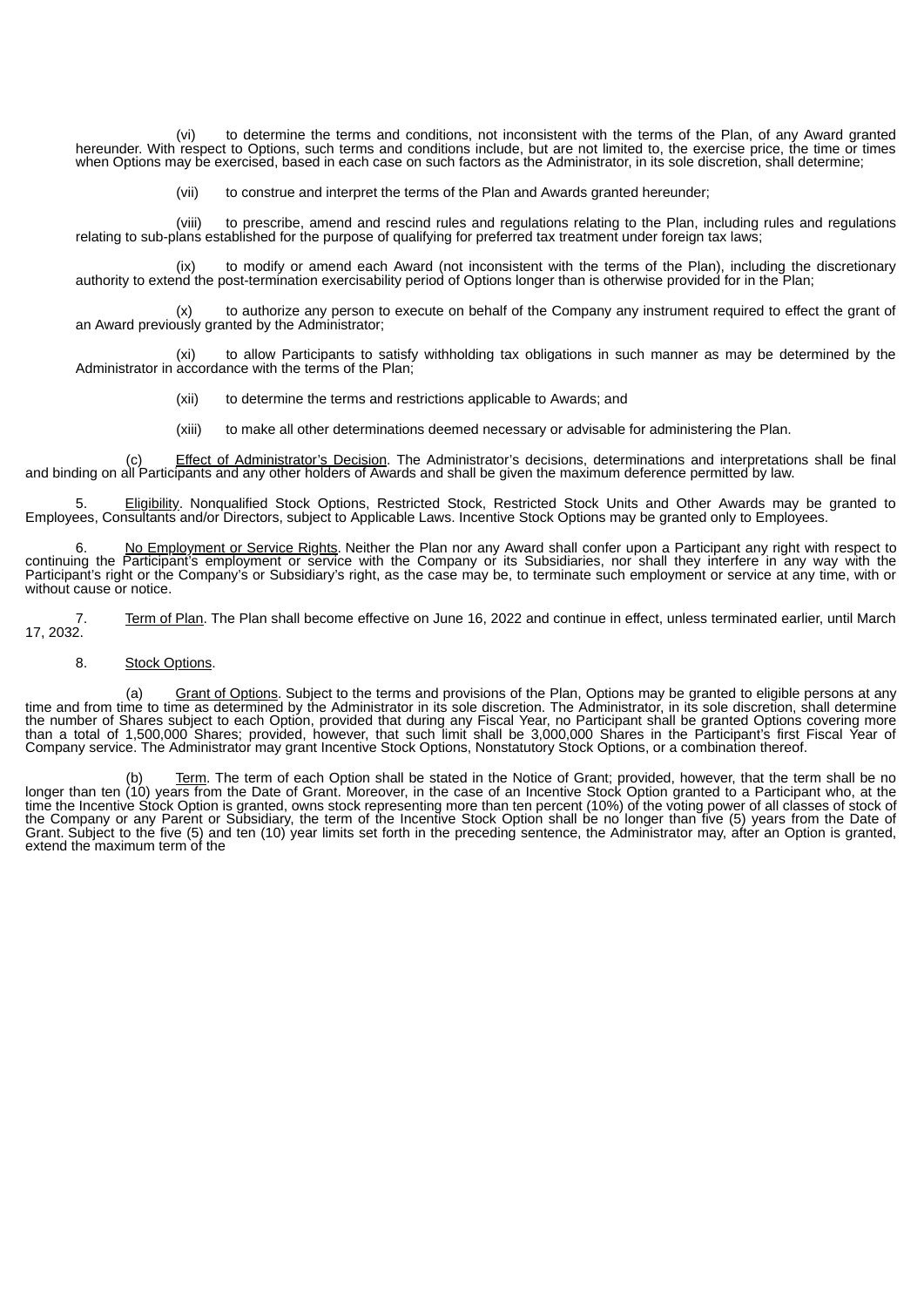Option. Unless otherwise determined by the Administrator, any extension of the term of an Option pursuant to this Section 8(b) shall comply with Section 409A.

(c) Option Exercise Price. The per share exercise price for the Shares to be issued pursuant to exercise of an Option shall be determined by the Administrator and shall be no less than 100% of the Fair Market Value per share on the Date of Grant; provided, however, that in the case of an Incentive Stock Option granted to an Employee who, at the time the Incentive Stock Option is granted, owns stock representing more than ten percent (10%) of the voting power of all classes of stock of the Company or any Parent or Subsidiary, the per Share exercise price shall be no less than 110% of the Fair Market Value per Share on the Date of Grant.

Notwithstanding the foregoing, in the event that the Company or a Subsidiary consummates a transaction described in Section 424(a) of the Code (e.g., the acquisition of property or stock from an unrelated corporation), persons who become Employees on account of such transaction may be granted Options in substitution for options granted by their former employer. If such substitute Options are granted, the Administrator, in its sole discretion and consistent with Section 424(a) of the Code, may determine that such substitute Options shall have an exercise price less than one hundred percent (100%) of the Fair Market Value of the Shares on the Date of Grant.

(d) No Repricing. The exercise price for an Option may not be reduced without the consent of the Company's stockholders. This shall include, without limitation, a repricing of the Option as well as an Option exchange program whereby the Participant agrees to cancel an existing Option in exchange for (a) Awards with a lower exercise price, (b) a different type of Award, (c) cash, or (d) a combination of (a), (b) and/or (c).

(e) Waiting Period and Exercise Dates. At the time an Option is granted, the Administrator shall fix the period within which the Option may be exercised and shall determine any conditions which must be satisfied before the Option may be exercised. In so doing, the Administrator may specify that an Option may not be exercised until the completion of a service period or until performance milestones are satisfied.

(f) Form of Consideration. The Administrator shall determine the acceptable form of consideration for exercising an Option, including the method of payment. In the case of an Incentive Stock Option, the Administrator shall determine the acceptable form of consideration at the time of grant. Subject to Applicable Laws, such consideration may consist entirely of:

- (i) cash;
- (ii) check;

(iii) other Shares which (A) in the case of Shares acquired upon exercise of an option, have been owned by the Participant for more than six months on the date of surrender, and (B) have a Fair Market Value on the date of surrender equal to the aggregate exercise price of the Shares as to which said Option shall be exercised;

(iv) delivery to the Company of (A) a properly executed exercise notice together with such other documentation as the Administrator and the broker, if applicable, shall require to effect an exercise of the Option and (B) the sale proceeds required to pay the exercise price;

(v) any combination of the foregoing methods of payment; or

(vi) such other consideration and method of payment for the issuance of Shares to the extent permitted by Applicable Laws; provided, however, that in no case will loans be permitted as consideration for exercising an Option hereunder.

(g) Exercise of Option; Rights as a Stockholder. Any Option granted hereunder shall be exercisable according to the terms of the Plan and at such times and under such conditions as determined by the Administrator and set forth in the Award Agreement.

An Option may not be exercised for a fraction of a Share.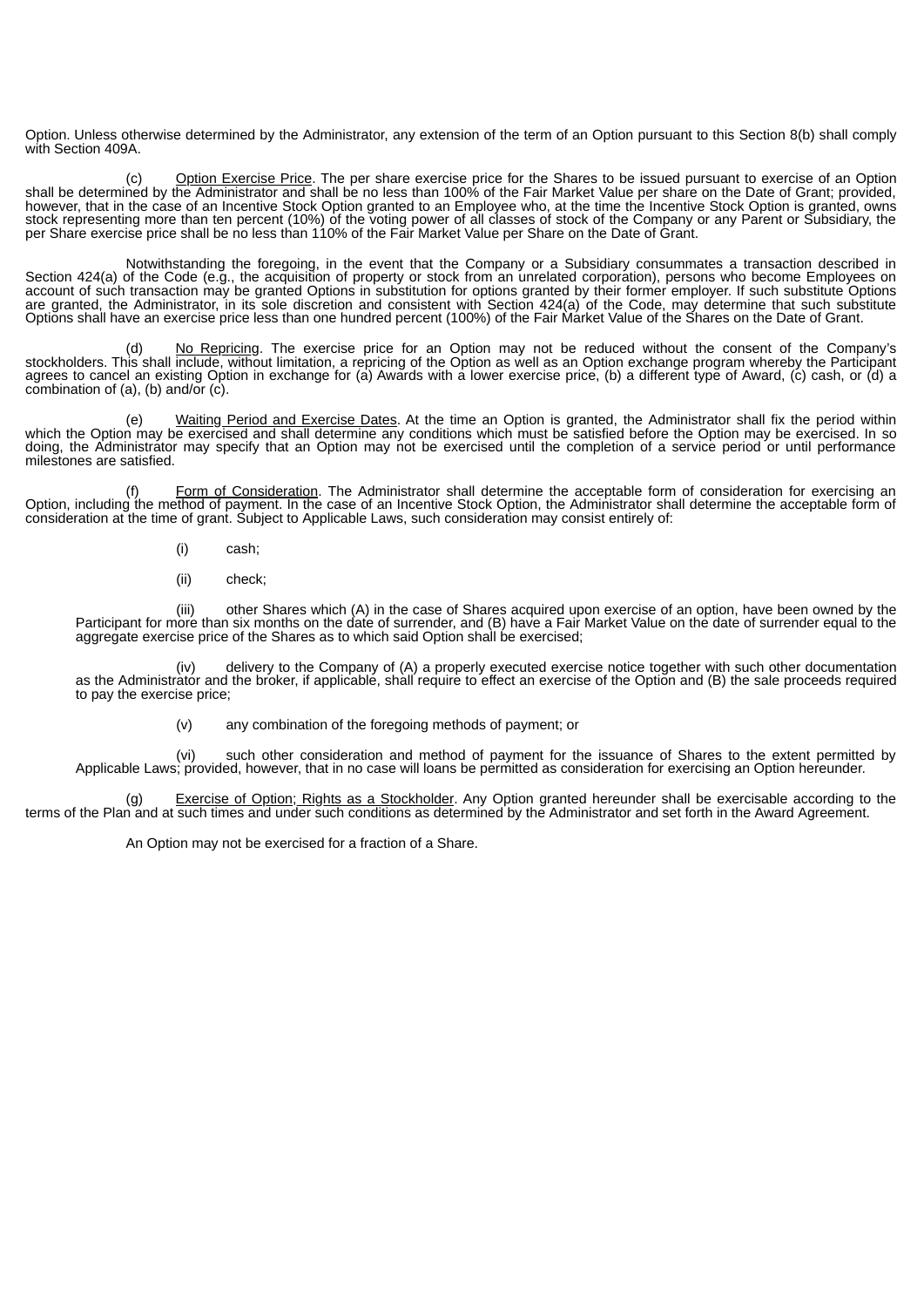An Option shall be deemed exercised when the Company receives: (i) written or electronic notice of exercise (in accordance with the Award Agreement) from the person entitled to exercise the Option, and (ii) full payment for the Shares with respect to which the Option is exercised. Full payment may consist of any consideration and method of payment authorized by the Administrator and permitted by the Award Agreement and the Plan. Shares issued upon exercise of an Option shall be issued in the name of the Participant. Until the Shares are issued (as evidenced by the appropriate entry on the books of the Company or of a duly authorized transfer agent of the Company), no right to vote or receive dividends or any other rights as a stockholder shall exist with respect to the optioned stock, notwithstanding the exercise of the Option. The Company shall issue (or cause to be issued) such Share promptly after the Option is exercised. No adjustment will be made for a dividend or other right for which the record date is prior to the date the Share is issued, except as provided in Section 15 of the Plan.

Exercising an Option in any manner shall decrease the number of Shares thereafter available for sale under the Option, by the number of Shares as to which the Option is exercised.

(h) Termination of Employment or Consulting Relationship. If a Participant ceases to be an Employee or Consultant, other than by reason of the Participant's death or Disability, the Participant may exercise his or her Option within such period of time as is specified in the Award Agreement, to the extent that the Participant was entitled to exercise it on the date of termination. In the absence of a specified time in the Award Agreement, the Option shall remain exercisable for three (3) months following the date of the Participant's termination, to the extent that the Participant was entitled to exercise it on the date of termination; provided, however, that if the Participant is a Director immediately prior to the date of termination and ceases to serve as a Director other than by reason of death, Disability or Qualified Retirement, then the Participant may exercise his or her Option for seven (7) months following the date of such cessation, to the extent that the Participant was entitled to exercise it on such date; provided, further, that if the Participant ceases to serve as a Director by reason of a Qualified Retirement, then the Participant may exercise his or her Option for three (3) years following the date of such cessation, to the extent that the Participant was entitled to exercise it on such date.

(i) Disability. If a Participant ceases to be an Employee or Consultant by reason of the Participant's Disability, the Participant may exercise his or her Option for twelve (12) months following the date of the Participant's termination, to the extent that the Participant was entitled to exercise it on the date of termination.

(j) Death of Participant. If a Participant ceases to be an Employee or Consultant by reason of the Participant's death, the Option may be exercised for twelve (12) months following the date of the Participant's death, to the extent that the Participant was entitled to exercise it on such date, by the Participant's designated beneficiary, provided such beneficiary has been designated prior to Participant's death in a form acceptable to the Administrator. If no such beneficiary has been designated by the Participant, then such Option may be exercised by the personal representative of the Participant's estate or by the person(s) to whom the Option is transferred pursuant to the Participant's will or in accordance with the laws of descent and distribution.

(k) General. Notwithstanding the foregoing, in no event may the Option be exercised after its term has expired. If, on the date of termination, the Participant is not vested as to his or her entire Option, the Shares covered by the unvested portion of the Option shall revert to the Plan. If, after termination, the Participant (or the Participant's beneficiary or representative, as the case may be) does not exercise his or her Option within the time specified by the Administrator, the Option shall terminate, and the Shares covered by such Option shall revert to the Plan.

(I) ISO \$100,000 Rule. Each Option shall be designated in the Notice of Grant as either an Incentive Stock Option or a Nonstatutory Stock Option. However, notwithstanding such designations, to the extent that the aggregate Fair Market Value of Shares subject to a Participant's Incentive Stock Options granted by the Company, any Parent or Subsidiary, which become exercisable for the first time during any calendar year (under all plans of the Company or any Parent or Subsidiary) exceeds \$100,000, such excess Options shall be treated as Nonstatutory Stock Options. For purposes of this Section 8(l), Incentive Stock Options shall be taken into account in the order in which they were granted, and the Fair Market Value of the Shares shall be determined as of the time of grant.

# 9. Restricted Stock.

(a) Grant of Restricted Stock. Subject to the terms and provisions of the Plan, the Administrator, at any time and from time to time, may grant Shares of Restricted Stock to eligible persons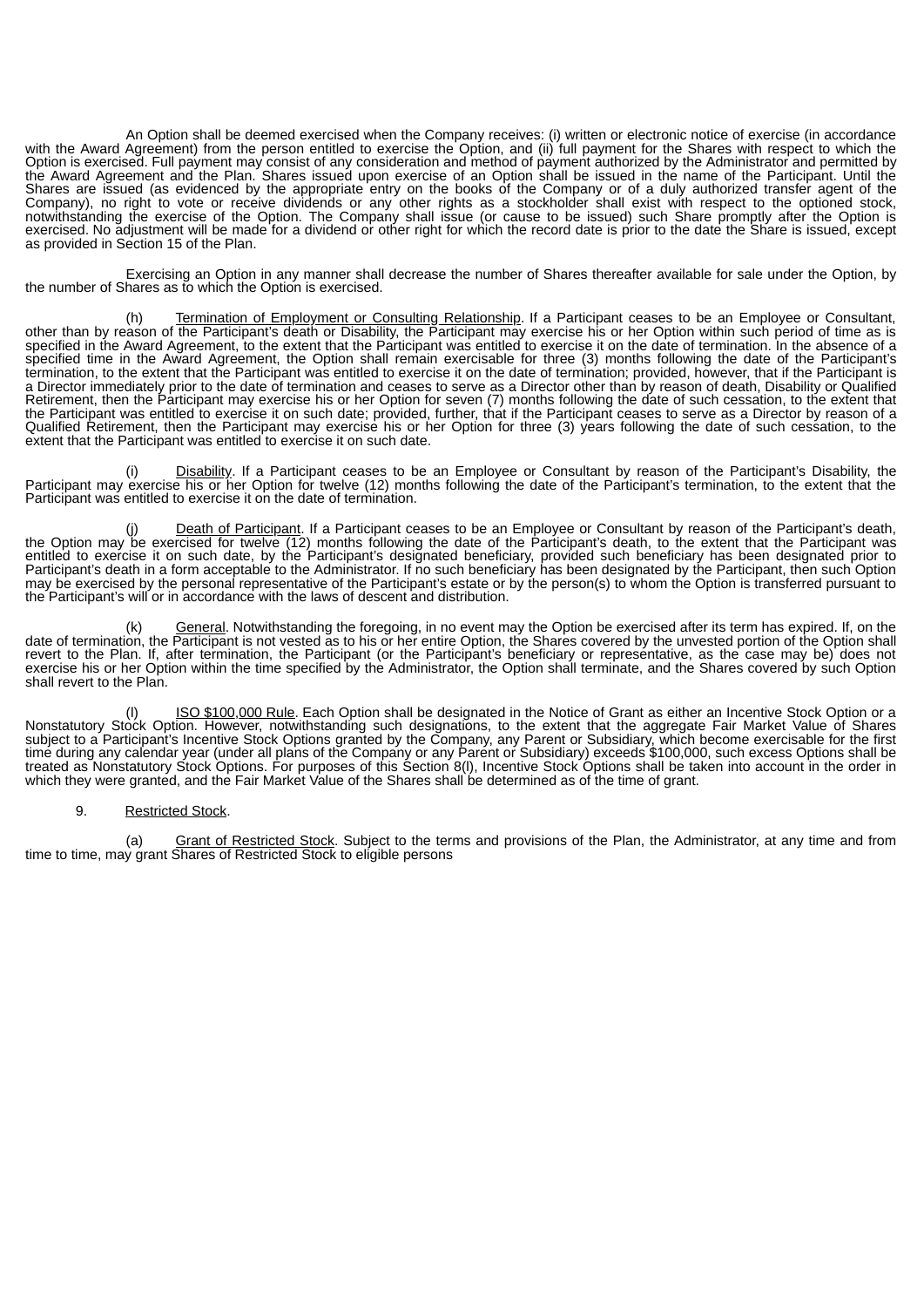as the Administrator, in its sole discretion, shall determine. The Administrator, in its sole discretion, shall determine the number of Shares to be granted to each Participant, provided that during any Fiscal Year, no Participant shall receive more than a total of 750,000 Shares of Restricted Stock (and/or Restricted Stock Units); provided, however, that such limit shall be 1,500,000 Shares in the Participant's first Fiscal Year of Company service.

(b) Restricted Stock Agreement. Each Award of Restricted Stock shall be evidenced by an Award Agreement that shall specify the Period of Restriction, the number of Shares granted, and such other terms and conditions as the Administrator, in its sole discretion, shall determine. Unless the Administrator determines otherwise, Shares of Restricted Stock shall be held by the Company as escrow agent until the restrictions on such Shares have lapsed.

Transferability. Except as provided in this Section 9, Shares of Restricted Stock may not be sold, transferred, (c) Transferability. Except as provided in this Section 9, Shares of Restricted Stock<br>pledged, assigned, or otherwise alienated or hypothecated until the end of the applicable Period of Restriction.

(d) Other Restrictions. The Administrator, in its sole discretion, may impose such other restrictions on Shares of Restricted Stock as it may deem advisable or appropriate, in accordance with this Section 9(d).

(i) General Restrictions. The Administrator may set restrictions based upon continued employment or service with the Company and its affiliates, the achievement of specific performance objectives (Company-wide, departmental, or individual), the achievement of Performance Goals, applicable federal or state securities laws, other Applicable Laws, or any other basis determined by the Administrator in its discretion.

Legend. The Administrator, in its discretion, may legend the Shares representing Restricted Stock to give (ii) <u>Legend</u>. The appropriate notice of such restrictions.

(e) Removal of Restrictions. Except as otherwise provided in this Section 9, Shares of Restricted Stock covered by each Restricted Stock grant made under the Plan shall be released from escrow as soon as practicable after the last day of the Period of Restriction. The Administrator, in its discretion, may accelerate the time at which any restrictions shall lapse or be removed. After the restrictions have lapsed, the Participant shall be entitled to have any legend or legends under Section 9(d)(iii) removed from his or her Share, and the Shares shall be freely transferable by the Participant. The Administrator (in its discretion) may establish procedures regarding the release of Shares from escrow and the removal of legends, as necessary or appropriate to minimize administrative burdens on the Company.

Voting Rights. During the Period of Restriction, Participants holding Shares of Restricted Stock granted hereunder f) Voting Rights. During the Period of Restriction, Participants holding Shares or Re<br>may exercise full voting rights with respect to those Shares, unless the Administrator determines otherwise.

(g) Dividends and Other Distributions. During the Period of Restriction, Participants holding Shares of Restricted Stock shall be entitled to receive all dividends and other distributions paid with respect to such Shares unless otherwise provided in the Award Agreement. Any such dividends or distribution shall be subject to the same restrictions on transferability and forfeitability as the Shares of Restricted Stock with respect to which they were paid, unless otherwise provided in the Award Agreement.

(h) Return of Restricted Stock to the Company. On the date set forth in the Award Agreement, the Restricted Stock for which restrictions have not lapsed shall revert to the Company and again shall become available for grant under the Plan.

# 10. Restricted Stock Units.

(a) Grant of Restricted Stock Units. Restricted Stock Units may be granted to eligible persons at any time and from time to time, as shall be determined by the Administrator, in its sole discretion. The Administrator shall have complete discretion in determining the number of Restricted Stock Units granted to each Participant, provided that during any Fiscal Year, no Participant shall receive more than a total of 750,000 Restricted Stock Units (and/or Shares of Restricted Stock); provided,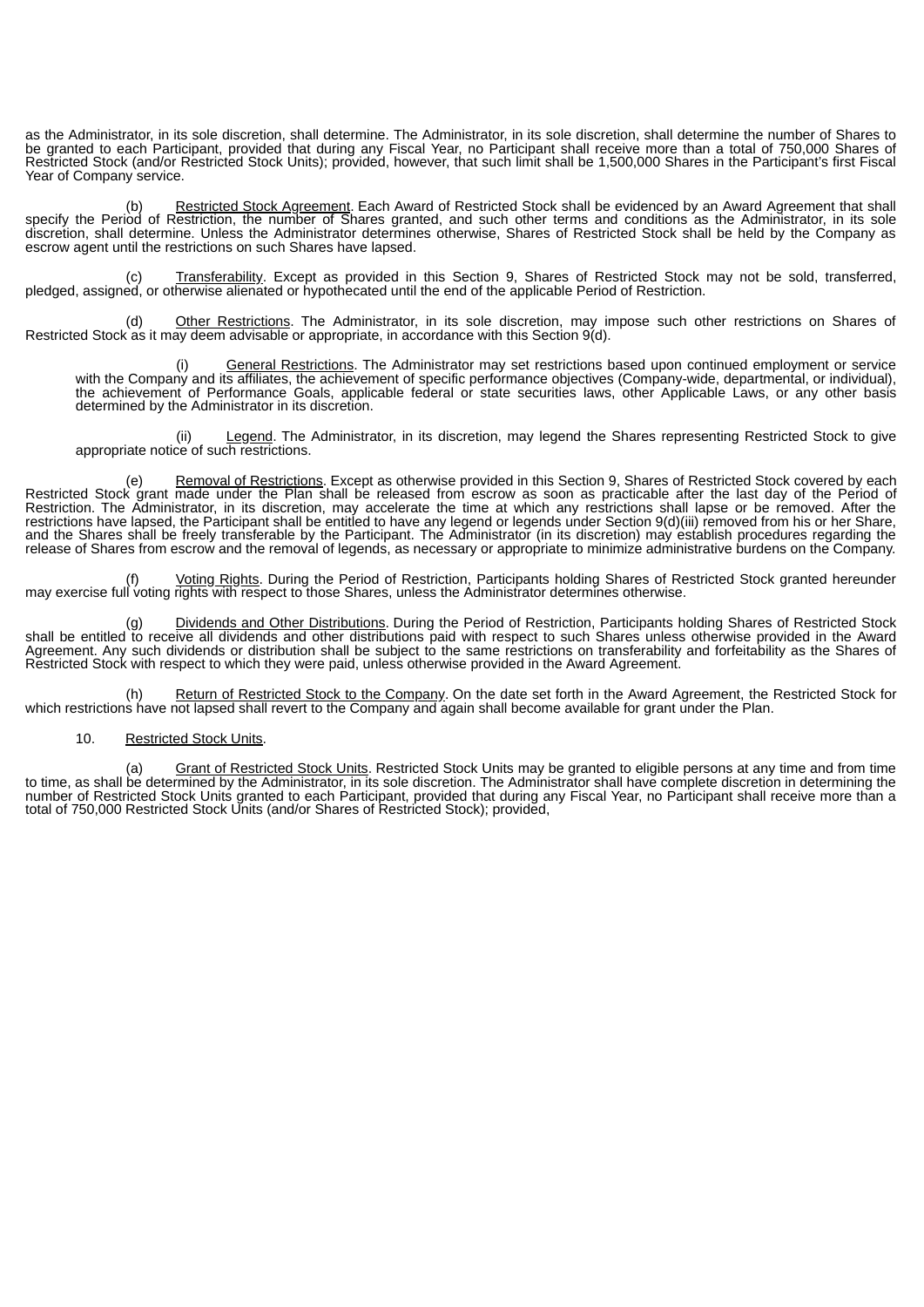however, that such limit shall be 1,500,000 Restricted Stock Units in the Participant's first Fiscal Year of Company service.

Value of Restricted Stock Units. Each Restricted Stock Unit shall have an initial value equal to the Fair Market Value of a Share on the Grant Date.

(c) Restricted Stock Unit Agreement. Each Award of Restricted Stock Units shall be evidenced by an Award Agreement that shall specify any vesting conditions, the number of Restricted Stock Units granted, and such other terms and conditions as the Administrator, in its sole discretion, shall determine.

(d) Performance Objectives and Other Terms. The Administrator, in its discretion, shall set performance objectives or other vesting criteria which, depending on the extent to which they are met, will determine the number or value of Restricted Stock Units that will be paid out to the Participants. Each Award of Restricted Stock Units shall be evidenced by an Award Agreement that shall specify the Performance Period, and such other terms and conditions as the Administrator, in its sole discretion, shall determine.

(i) General Performance Objectives, Performance Goals or Vesting Criteria. The Administrator may set performance objectives or vesting criteria based upon the achievement of Company-wide, departmental, or individual goals, Performance Goals, applicable federal or state securities laws, or any other basis determined by the Administrator in its discretion (for example, but not by way of limitation, continuous service as an Employee or Consultant).

(e) Earning of Restricted Stock Units. After the applicable Performance Period has ended, the holder of Restricted Stock Units shall be entitled to receive a payout of the number of Restricted Stock Units earned by the Participant over the Performance Period, to be determined as a function of the extent to which the corresponding performance objectives have been achieved. After the grant of a Restricted Stock Unit, the Administrator, in its sole discretion, may reduce or waive any performance objectives for such Restricted Stock Unit.

Dividend Equivalents. The Administrator may, in its sole discretion, grant dividend equivalents in connection with an Award of Restricted Stock Units. Such dividend equivalents shall be converted to cash or additional Shares, or some combination thereof, by such formula and at such time and subject to such limitations as may be determined by the Administrator. Notwithstanding the foregoing, dividend equivalents shall accrue and only be paid to the extent the Award of Restricted Stock Units becomes vested.

Form and Timing of Payment of Restricted Stock Units. Payment of vested Restricted Stock Units shall be made as soon as practicable after vesting (subject to any deferral permitted under Section 20). The Administrator, in its sole discretion, may pay Restricted Stock Units in the form of cash, in Shares or in a combination thereof.

(h) Cancellation of Restricted Stock Units. On the date set forth in the Award Agreement, all unvested Restricted Stock Units shall be forfeited to the Company and, except as otherwise determined by the Administrator, again shall be available for grant under the Plan.

#### 11. Other Awards

(a) General. The Administrator may from time to time grant cash-based, equity-based or equity-related awards not otherwise described herein to eligible persons in such amounts and on such terms as it shall determine, subject to the terms and conditions set forth in the Plan. Without limiting the generality of the preceding sentence, each such Other Award may (i) involve the transfer of actual Shares to Participants, either at the time of grant or thereafter, or payment in cash or otherwise, (ii) be subject to performance-based vesting conditions and/or multipliers and/or service-based vesting conditions, (iii) be in the form of cash, stock appreciation rights, phantom stock, performance shares, deferred share units, share-denominated performance units or other similar awards and (iv) be designed to comply with Applicable Laws of jurisdictions other than the United States; provided, however, that each cash-based Other Award shall be denominated in cash and each equity-based or equity-related Other Award shall be denominated in, or shall have a value determined by reference to, a number of Shares, in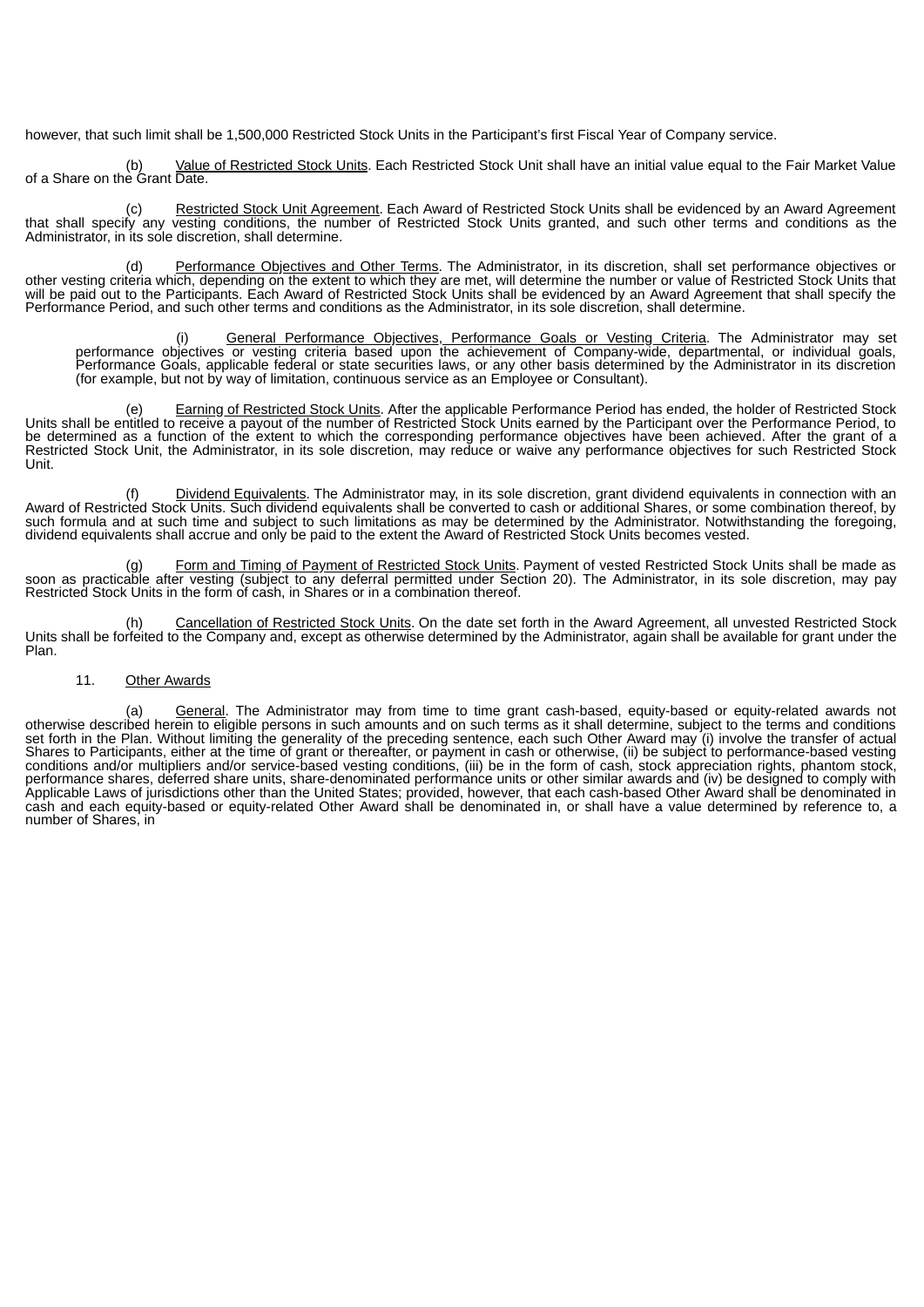each case that is specified (or will be determined using a formula that is specified) at the time of the grant of such Other Award.

Award Terms. When Other Awards are granted under the Plan, the Company shall advise the recipient in writing of the terms, conditions and restrictions applicable to the Other Award. The offer to receive Other Awards shall be accepted by execution of an Other Award Agreement in the form determined by the Administrator.

(c) Vesting, Settlement and Payment. The Administrator may, in its sole discretion, set vesting criteria for the Other Award that must be met in order to be eligible to receive a payout pursuant to the Award (note that the Administrator may specify additional conditions which must also be met in order to receive a payout pursuant to the Award). Any such vesting criteria may be based upon the achievement of Company-wide, business unit, or individual goals (including, but not limited to, Continuous Service Status), or any other basis determined by the Administrator in its sole discretion. Notwithstanding the foregoing, at any time after the grant of the Other Award, the Administrator, in its sole discretion, may reduce or waive any applicable vesting criteria.

(d) Form and Timing of Settlement or Payment. Settlement or payment of earned Other Awards will be made upon the date(s) determined by the Administrator and may be subject to additional conditions, if any, each as set forth in the Other Award Agreement. The Administrator will settle earned cash-based Other Awards solely in cash but, in its sole discretion, may settle earned equity-based or equity related Other Awards in cash, Shares, or a combination of both.

(e) Other Provisions. The Other Award Agreement shall contain such other terms, provisions and conditions not inconsistent with the Plan as may be determined by the Administrator in its sole discretion. The provisions of Other Award Agreements need not be the same with respect to each Participant.

(f) Rights as a Stockholder. Until the issuance of the Shares (as evidenced by the appropriate entry on the books of the Company or of a duly authorized transfer agent of the Company) (if any), no right to vote or receive dividends or any other rights as a holder of capital stock shall exist with respect to the equity-based or equity-related Other Awards. No adjustment will be made for a dividend or other right for which the record date is prior to the date of issuance, except as provided in Section 15 of the Plan.

12. Limitation on Grants to Non-Employee Directors. The maximum number of Shares subject to Awards (and of cash subject to cash-based Other Awards) granted under the Plan or otherwise during any one Fiscal Year to any Director (other than a Director who is also an Employee) for service on the Board, taken together with any cash fees paid by the Company to such Director during such Fiscal Year for service on the Board, will not exceed \$750,000 in total value (calculating the value of any such Awards based on the grant date fair value of such Awards for financial reporting purposes).

13. Leaves of Absence. Unless the Administrator provides otherwise or except as otherwise required by Applicable Laws, vesting of Awards granted hereunder shall continue during any leave of absence approved by the Administrator.

14. Non-Transferability of Awards. Unless determined otherwise by the Administrator, an Award may not be sold, pledged, assigned, hypothecated, transferred, or disposed of in any manner other than by will or by the laws of descent or distribution and may be exercised, during the lifetime of the recipient, only by the recipient. If the Administrator makes an Award transferable, such Award shall contain such additional terms and conditions as the Administrator deems appropriate; provided, however, that such Award shall in no event be transferable for value. Notwithstanding the foregoing, a Participant may, if the Administrator (in its discretion) so permits, transfer an Award to an individual or entity other than the Company. Any such transfer shall be made in accordance with such procedures as the Administrator may specify from time to time.

## 15. Adjustments Upon Changes in Capitalization.

(a) Subject to any required action by the stockholders of the Company, the number of Shares covered by each outstanding Award, the number of Shares which have been authorized for issuance under the Plan but as to which no Awards have yet been granted or which have been returned to the Plan upon cancellation or expiration of an Award, as well as the price per Share of Common Stock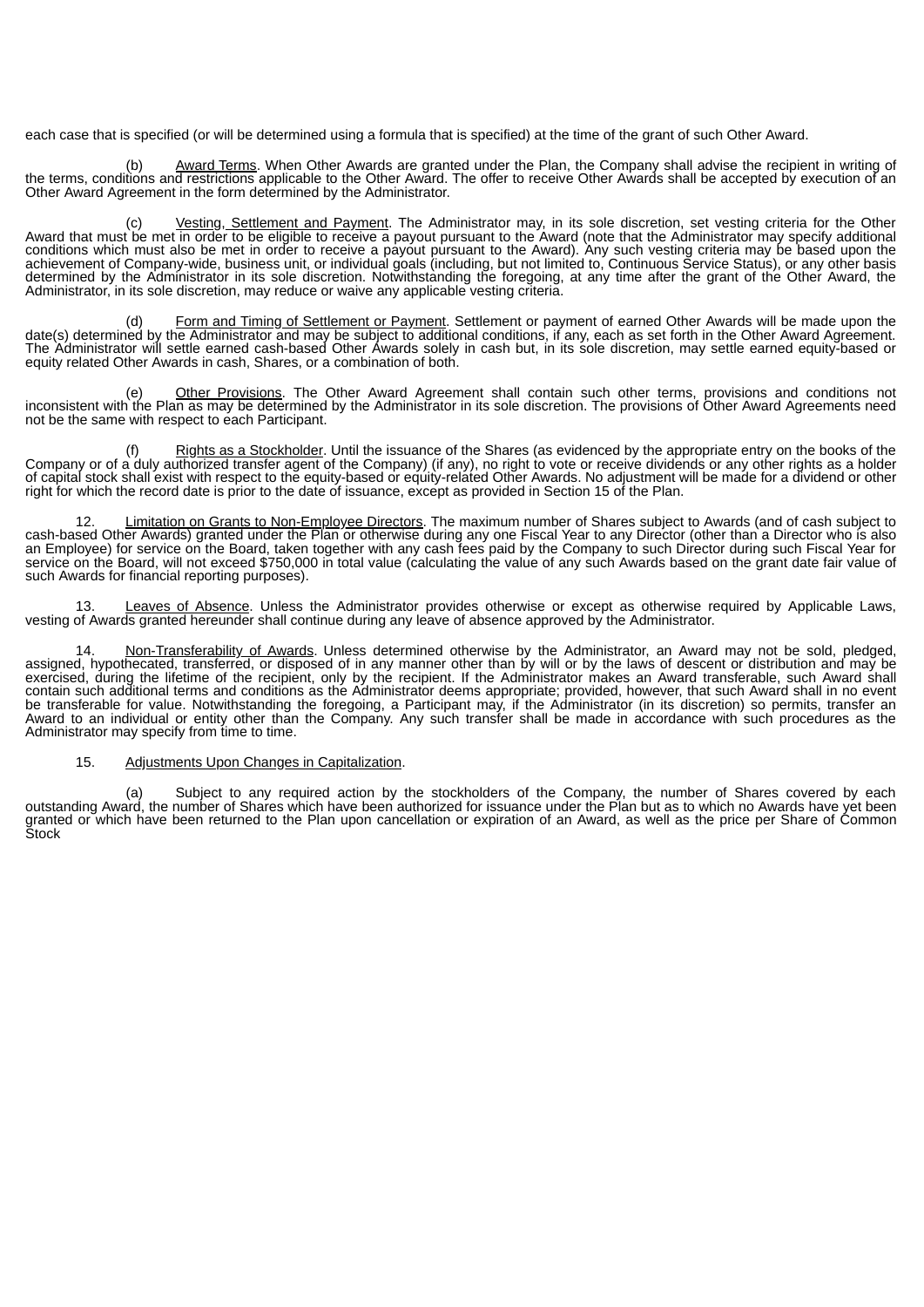covered by each such outstanding Award, shall be proportionately adjusted for any increase or decrease in the number or value of issued Shares resulting from a stock split, reverse stock split, stock dividend, combination or reclassification of the Common Stock, or any other increase or decrease in the number or value of issued Shares effected without receipt of consideration by the Company (excluding a regular cash dividend); provided, however, that conversion of any convertible securities of the Company shall not be deemed to have been "effected edsh dividerial, provided, network, that economics and providers in the Compensation Committee, whose determination in that respect shall without receipt of consideration." Such adjustment shall be made by the Compensation be final, binding and conclusive. Except as expressly provided herein, no issuance by the Company of shares of stock of any class, or securities convertible into shares of stock of any class, shall affect, and no adjustment by reason thereof shall be made with respect to, the number or price of shares of Common Stock subject to an Award.

Dissolution or Liquidation. In the event of the proposed dissolution or liquidation of the Company, the Administrator shall notify each Participant as soon as practicable prior to the effective date of such proposed transaction. The Administrator in its discretion may provide for a Participant to have the right to exercise his or her Award until ten (10) days prior to such transaction as to all of the Shares covered thereby, including Shares as to which the Award would not otherwise be exercisable. In addition, the Administrator may provide that any Company repurchase option or forfeiture rights applicable to any Award shall lapse 100%, and that any Award vesting shall accelerate 100%, provided the proposed dissolution or liquidation takes place at the time and in the manner contemplated. To the extent it has not been previously exercised, an Award will terminate immediately prior to the consummation of such proposed action.

Change of Control. In the event of a Change of Control, each outstanding Award shall be assumed or an equivalent (c) Change of Control. In the event of a Change of Control, each outstanding Award substituted by the successor corporation or a Parent or Subsidiary of the successor corporation.

In the event that the successor corporation refuses to assume or substitute for the Award, the Participant shall fully vest in and have the right to exercise all of his or her outstanding Options, including Shares as to which such Awards would not otherwise be vested or exercisable, all restrictions on Restricted Stock will lapse, and all Restricted Stock Units and Other Awards shall become fully vested; provided, however, that, with respect to Awards with performance-based vesting, including but not limited to Restricted Stock, Restricted Stock Units and Other Awards, all performance goals or other vesting criteria will be deemed achieved at one hundred percent (100%) of target levels and all other terms and conditions met. In addition, if an Option is not assumed or substituted in the event of a Change of Control, the Administrator shall notify the Participant in writing or electronically that the Option shall be fully vested and exercisable for a period of fifteen (15) days from the date of such notice, and the Option shall terminate upon the expiration of such period.

For the purposes of this paragraph, an Award shall be considered assumed if, following the Change of Control, the Award confers the right to purchase or receive, for each Share subject to the Award immediately prior to the Change of Control, the consideration (whether stock, cash, or other securities or property) received in the Change of Control by holders of Common Stock for each Share held on the effective date of the transaction (and if holders were offered a choice of consideration, the type of consideration chosen by the holders of a majority of the outstanding Shares); provided, however, that if such consideration received in the Change of Control is not solely common stock of the successor corporation or its Parent, the Administrator may, with the consent of the successor corporation, provide for the consideration to be received upon the exercise of an Option, or upon the payout of the Restricted Stock Unit Award or Other Award, for each Share subject to the Award, to be solely common stock of the successor corporation or its Parent equal in fair market value to the per share consideration received by holders of Common Stock in the Change of Control.

Notwithstanding anything in this Section 15(c) to the contrary, an Award that vests, is earned or paid-out upon the satisfaction of one or more performance goals will not be considered assumed if the Company or its successor modifies any of such performance goals without the Participant's consent; provided, however, a modification to such performance goals only to reflect the successor corporation's post-Change of Control corporate structure will not be deemed to invalidate an otherwise valid Award assumption.

#### 16. Amendment and Termination of the Plan.

(a) Amendment and Termination. Subject to Section 8(d) hereof, the Board may at any time amend, alter, suspend or terminate the Plan; provided, however, that to the extent necessary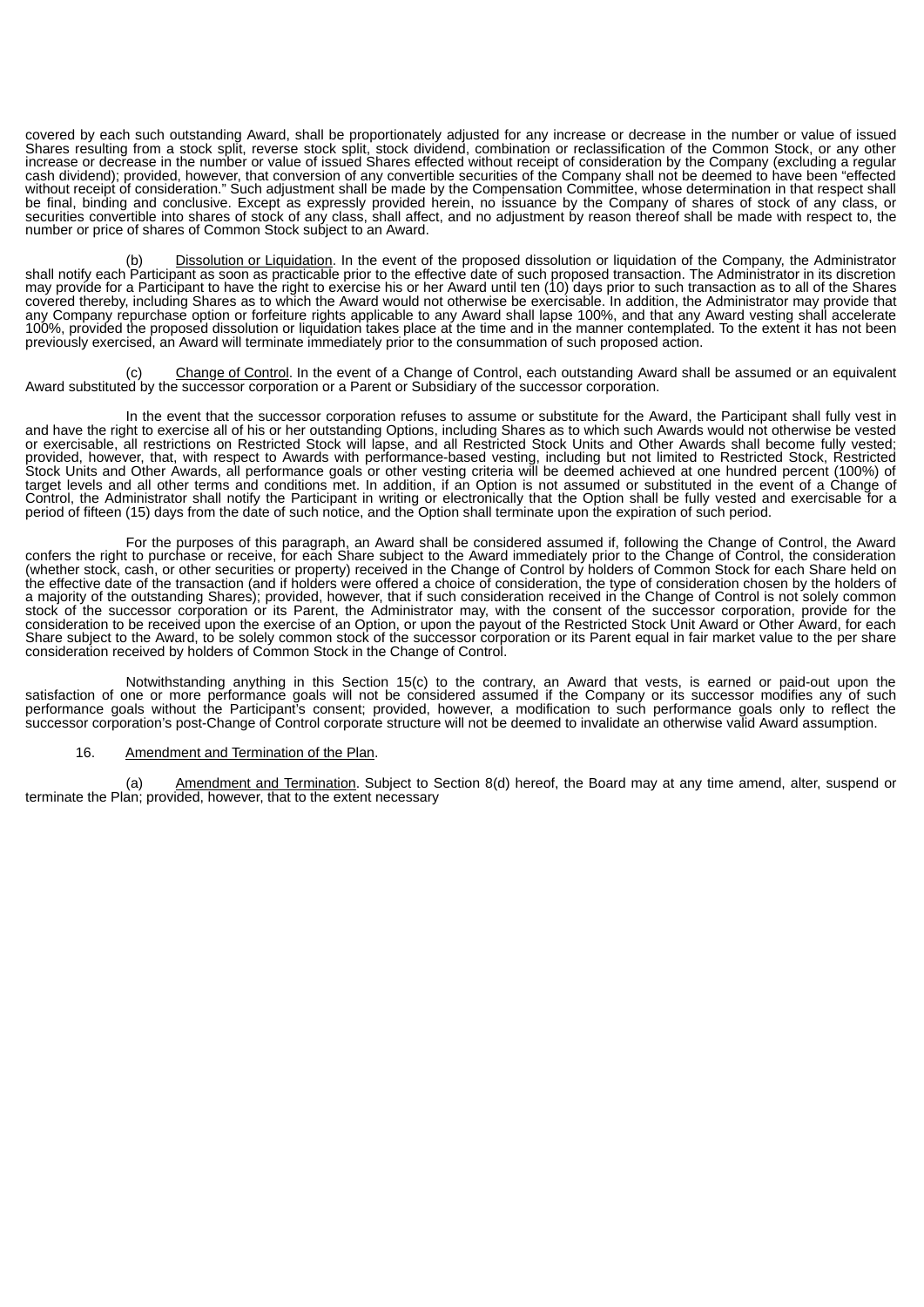and desirable to comply with any Applicable Law, the Company shall obtain stockholder approval of any Plan amendment in such a manner and to such a degree as required.

(b) Effect of Amendment or Termination. No amendment, alteration, suspension or termination of the Plan shall impair the rights of any Participant, unless mutually agreed otherwise between the Participant and the Administrator, which agreement must be in writing (or electronic format) and signed by the Participant and the Company.

#### 17. Conditions Upon Issuance of Shares.

(a) Legal Compliance. Shares shall not be issued pursuant to the exercise of an Award unless the exercise of such Award and the issuance and delivery of such Shares shall comply with Applicable Laws and shall be further subject to the approval of counsel for the Company with respect to such compliance.

(b) Investment Representations. As a condition to the exercise or receipt of Shares pursuant to an Award, the Company may require the person exercising or receiving Shares pursuant to an Award to represent and warrant at the time of any such exercise or receipt that the Shares are being purchased only for investment and without any present intention to sell or distribute such Shares if, in the opinion of counsel for the Company, such a representation is required.

#### 18. Liability of Company.

(a) Inability to Obtain Authority. The inability of the Company to obtain authority from any regulatory body having jurisdiction, which authority is deemed by the Company's counsel to be necessary to the lawful issuance and sale of any Shares hereunder, shall relieve the Company of any liability in respect of the failure to issue or sell such Shares as to which such requisite authority shall not have been obtained.

(b) Grants Exceeding Allotted Shares. If the Shares covered by an Award exceed, as of the Date of Grant, the number of Shares which may be issued under the Plan without additional stockholder approval, such Award shall be void with respect to such excess Shares, unless stockholder approval of an amendment sufficiently increasing the number of Shares subject to the Plan is timely obtained in accordance with Section 16(a) of the Plan.

19. Reservation of Shares. The Company, during the term of this Plan, will at all times reserve and keep available such number of Shares as shall be sufficient to satisfy the requirements of the Plan.

20. Deferrals. The Administrator, in its sole discretion, may permit or require a Participant to defer receipt of the payment of cash or the delivery of Shares that would otherwise be due to such Participant under an Award. Any such deferral elections shall be subject to such rules and procedures as shall be determined by the Administrator in its sole discretion.

21. Participation. No Employee, Consultant or Director shall have the right to be selected to receive an Award under this Plan, or, having been so selected, to be selected to receive a future Award.

22. No Rights as Stockholder. Except to the limited extent provided in Sections 9(f) or 9(g), no Participant (nor any beneficiary) shall have any of the rights or privileges of a stockholder of the Company with respect to any Shares issuable pursuant to an Award (or exercise thereof), unless and until Shares shall have been issued, recorded on the records of the Company or its transfer agents or registrars, and delivered to the Participant (or beneficiary).

23. Withholding Requirements. Prior to the delivery of any Shares or cash pursuant to an Award (or exercise thereof), the Company shall have the power and the right to deduct or withhold, or require a Participant to remit to the Company, an amount sufficient to satisfy federal, state, local and foreign taxes (including the Participant's FICA obligation) required to be withheld with respect to such Award (or exercise thereof). Notwithstanding any contrary provision of the Plan, if a Participant fails to remit to the Company such withholding amount within the time period specified by the Administrator (in its discretion), the Participant's Award may, in the Administrator's discretion, be forfeited and in such case the Participant shall not receive any of the Shares subject to such Award. For avoidance of doubt, the Administrator may determine the fair market value of the Shares for tax purposes upon settlement of an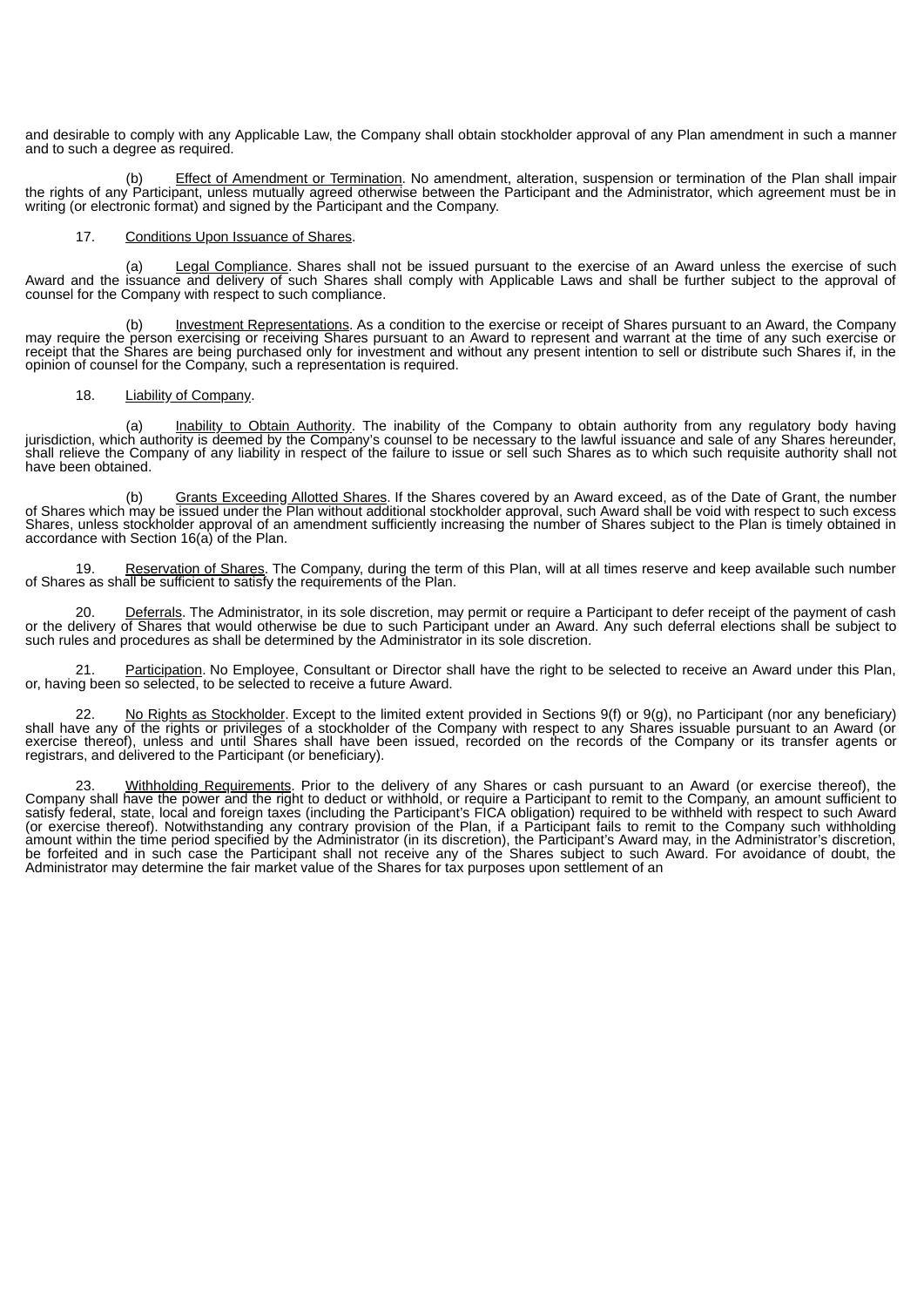Award using such methodology as may be required by Applicable Laws or as appropriate for administrative reasons.

24. Recoupment. Notwithstanding anything in the Plan or in any Award Agreement to the contrary, the Company will be entitled to the extent permitted or required by Applicable Laws, Company policy and/or the requirements of a stock exchange on which the Shares are listed for trading, in each case, as in effect from time to time, to recoup compensation of whatever kind paid by the Company at any time to a Participant under this Plan. No such recoupment of compensation will be an event giving rise to a right to resign for "good reason" or "constructive termination" (or similar term) under any agreement between any Participant and the Company.

25. Section 409A. The Plan as well as payments and benefits under the Plan are intended to be exempt from, or to the extent subject thereto, to comply with Section 409A and, accordingly, to the maximum extent permitted, the Plan shall be interpreted in accordance therewith. Notwithstanding anything contained herein to the contrary, to the extent required in order to avoid accelerated taxation and/or tax penalties under Section 409A, a Participant shall not be considered to have terminated employment or service with the Company (or any Parent or Subsidiary of the Company) for purposes of the Plan and no payment shall be due to the Participant under the Plan or any Award until the Participant would be considered to have incurred a "separation from service" from the Company (or any Parent or Subsidiary of the Company) within the meaning of Section 409A. Any payments described in the Plan that are due within the "short term deferral period" as defined in Section 409A shall not be treated as deferred compensation unless Applicable Laws require otherwise. Notwithstanding anything to the contrary in the Plan, to the extent that any Awards are payable upon a separation from service and such payment would result in the imposition of any individual tax and penalty interest charges imposed under Section 409A, the settlement and payment of such awards (or other amounts) shall instead be made on the first business day after the date that is six (6) months following such separation from service (or death, if earlier). Each amount to be paid or benefit to be provided under this Plan shall be construed as a separate identified payment for purposes of Section 409A. The Company makes no representation that any or all of the payments or benefits described in this Plan will be exempt from or comply with Section 409A and makes no undertaking to preclude Section 409A from applying to any such payment. The Participant shall be solely responsible for the payment of any taxes and penalties incurred under Section 409A. Notwithstanding anything to the contrary in the Plan or any Award, if and to the extent the Administrator shall determine that the terms of any Award may result in the failure of such Award to comply with or be exempt from the requirements of Section 409A, the Administrator shall have authority to take such action to amend, modify, cancel or terminate the Plan or any Award as it deems necessary or advisable to bring such Award into compliance with or maintain an exemption from Section 409A.

26. Withholding Arrangements. The Administrator, in its sole discretion and pursuant to such procedures as it may specify from time to time, may permit or require a Participant to satisfy all or part of the tax withholding obligations in connection with an Award by (a) having the Company withhold otherwise deliverable Shares having an aggregate Fair Market Value that does not exceed the amount required to be withheld, (b) delivering to the Company already-owned Shares having an aggregate Fair Market Value sufficient to satisfy the amount required to be withheld, or (c) such other method as may be approved by the Administrator and set forth in an Award Agreement. The number of Shares withheld under subsection (a) shall be determined using rates up to, but not exceeding, the maximum tax rates applicable in a particular jurisdiction on the date that the amount of tax to be withheld is to be determined. The Fair Market Value of the Shares to be withheld or delivered shall be determined as of the date that the amount of the tax to be withheld is determined.

Indemnification. Each person who is or shall have been a member of the Committee, or of the Board, shall be indemnified and held harmless by the Company against and from (a) any loss, cost, liability, or expense that may be imposed upon or reasonably incurred by him or her in connection with or resulting from any claim, action, suit, or proceeding to which he or she may be a party or in which he or she may be involved by reason of any action taken or failure to act under the Plan or any Award Agreement, and (b) from any and all amounts paid by him or her in settlement thereof, with the Company's approval, or paid by him or her in satisfaction of any judgment in any such claim, action, suit, or proceeding against him or her, provided he or she shall give the Company an opportunity, at its own expense, to handle and defend the same before he or she undertakes to handle and defend it on his or her own behalf. The foregoing right of indemnification shall not be exclusive of any other rights of indemnification to which such persons may be entitled under the Company's Certificate of Incorporation or Bylaws, by contract, as a matter of law, or otherwise, or under any power that the Company may have to indemnify them or hold them harmless.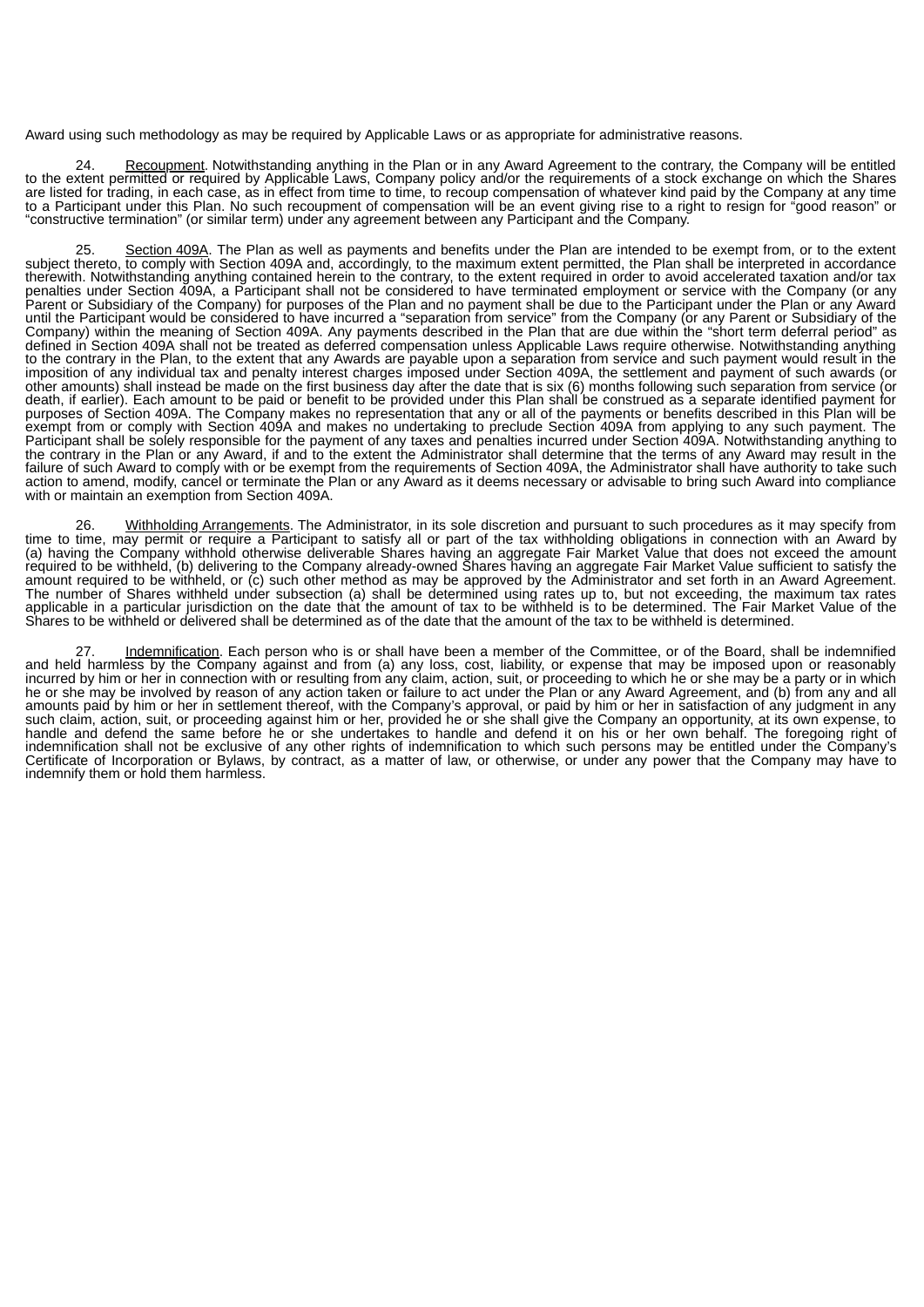28. Successors. All obligations of the Company under the Plan, with respect to Awards granted hereunder, shall be binding on any successor to the Company, whether the existence of such successor is the result of a direct or indirect purchase, merger, consolidation, or otherwise, of all or substantially all of the business or assets of the Company.

29. Gender and Number. Except where otherwise indicated by the context, any masculine term used herein also shall include the feminine; the plural shall include the singular and the singular shall include the plural.

30. Severability. In the event any provision of the Plan shall be held illegal or invalid for any reason, the illegality or invalidity shall not affect the remaining parts of the Plan, and the Plan shall be construed and enforced as if the illegal or invalid provision had not been included.

31. Governing Law. The Plan and all Award Agreements shall be construed in accordance with and governed by the laws of the State of California (with the exception of its conflict of laws provisions).

Captions. Captions are provided herein for convenience only, and shall not serve as a basis for interpretation or construction .32<br>.of the Plan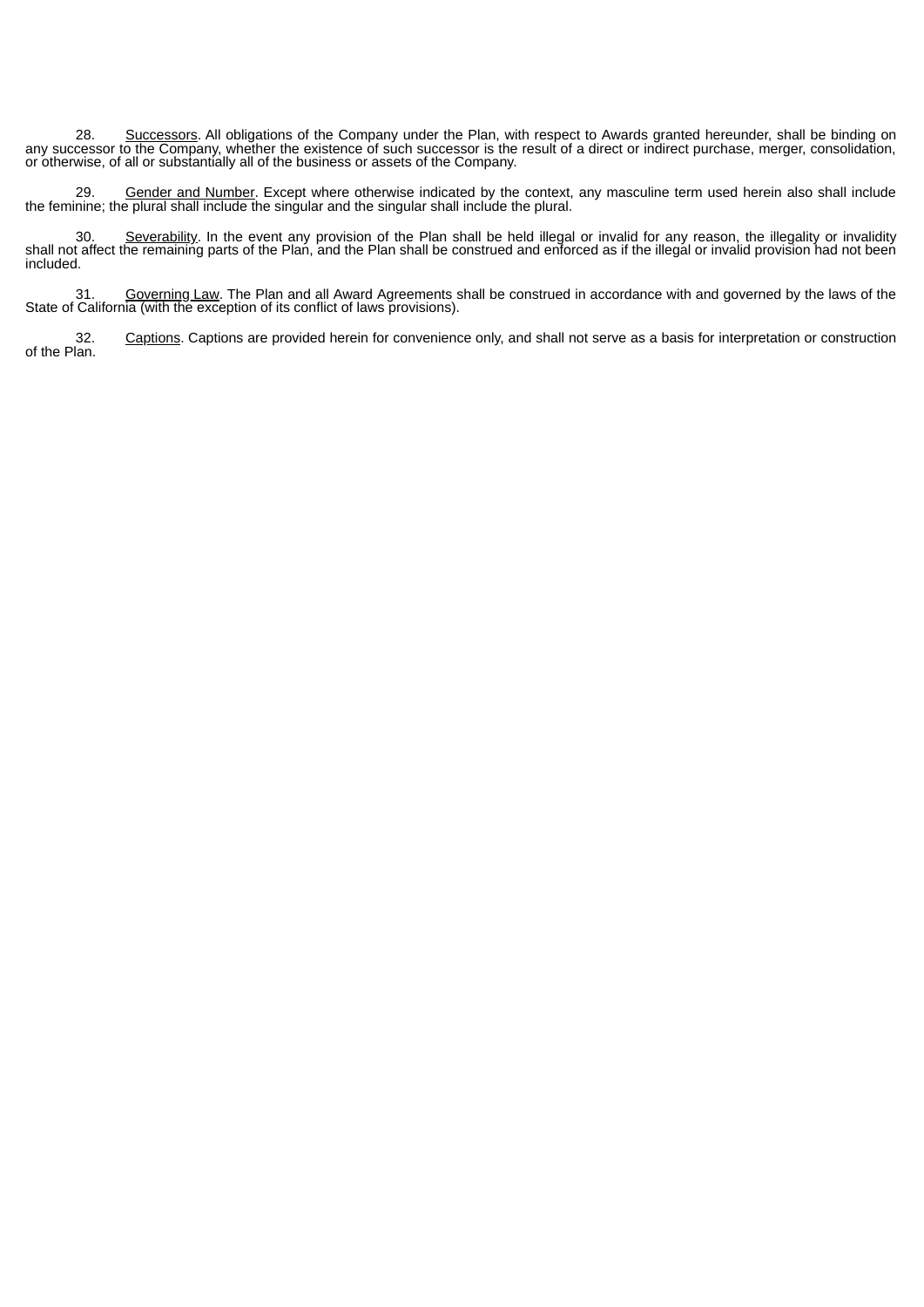#### **EXHIBIT A**

## **AUTODESK, INC.**

#### **2022 EQUITY INCENTIVE PLAN**

# **TERMS AND CONDITIONS OF RESTRICTED STOCK UNITS (Settled in Shares)**

<span id="page-19-0"></span>1. Grant. The Company hereby grants to the Employee ("Participant") named in the Notice of Grant of Restricted Stock Units (the "Notice of Grant") under the Autodesk, Inc. 2022 Equity Incentive Plan (the "Plan") the number of Restricted Stock Units indicated on the Notice of Grant, subject to all of the terms and conditions in this Agreement (as defined in the Notice of Grant and Plan) and the Plan, which is incorporated herein by reference. When shares of the Company's Common Stock ("Shares") are issued to Participant in settlement of the Restricted Stock Units, par value shall be deemed paid by Participant for each Restricted Stock Unit by past services rendered by Participant, and shall be subject to the appropriate tax withholdings. Unless otherwise defined herein, capitalized terms used herein shall have the meanings ascribed to them in the Plan.

2. Company's Obligation to Settle. Unless and until the Restricted Stock Units shall have vested in the manner set forth in Sections 3 or 4 of this Agreement or Section 15 of the Plan, Participant shall have no right to settlement of any such Restricted Stock Units. Prior to actual settlement of any vested Restricted Stock Units, such Restricted Stock Units shall represent an unsecured obligation of the Company. Settlement of any vested Restricted Stock Units will be made in whole Shares only.

3. Vesting Schedule. Except as provided in Section 4 of this Agreement and Section 15 of the Plan, and subject to Section 5 of this Agreement, the Restricted Stock Units awarded by this Agreement shall vest in accordance with the vesting provisions set forth in the Notice of Grant. Restricted Stock Units scheduled to vest on a certain date or upon the occurrence of a certain condition shall vest in accordance with the provisions of this Agreement only if Participant is an Employee from the Date of Grant until the date such vesting occurs.

4. Administrator Discretion. Except to the extent doing so would result in the imposition of additional taxes under Section 409A of the Code, the Administrator, in its discretion, may accelerate the vesting of the balance, or some lesser portion of the balance, of the unvested Restricted Stock Units at any time, subject to the terms of the Plan. If so accelerated, the balance, or such lesser portion of the balance as applicable, of the Restricted Stock Units shall be considered as having vested as of the date specified by the Administrator. Notwithstanding anything in the Plan or this Agreement to the contrary, if the vesting of any portion of the balance of the Restricted Stock Units is accelerated in connection with Participant's "separation from service" within the meaning of Section 409A of the Code (as determined by the Company), other than due to death, and if (x) Participant is a "specified employee" within the meaning of Section 409A of the Code at the time of such termination and (y) the settlement of such accelerated Restricted Stock Units shall result in the imposition of additional tax under Section 409A of the Code if issued to Participant on or within the six (6) month period following Participant's termination as an Employee, then the settlement of such accelerated Restricted Stock Units shall not be made until the earlier of (A) six (6) months and one (1) day following the date of Participant's termination as an Employee or (B) Participant's death. It is the intent of this Agreement to comply with or be exempt from the requirements of Section 409A of the Code so that none of the Restricted Stock Units provided under this Agreement or Shares issuable thereunder shall be subject to the additional tax imposed under Section 409A of the Code, and any ambiguities herein shall be interpreted to so comply.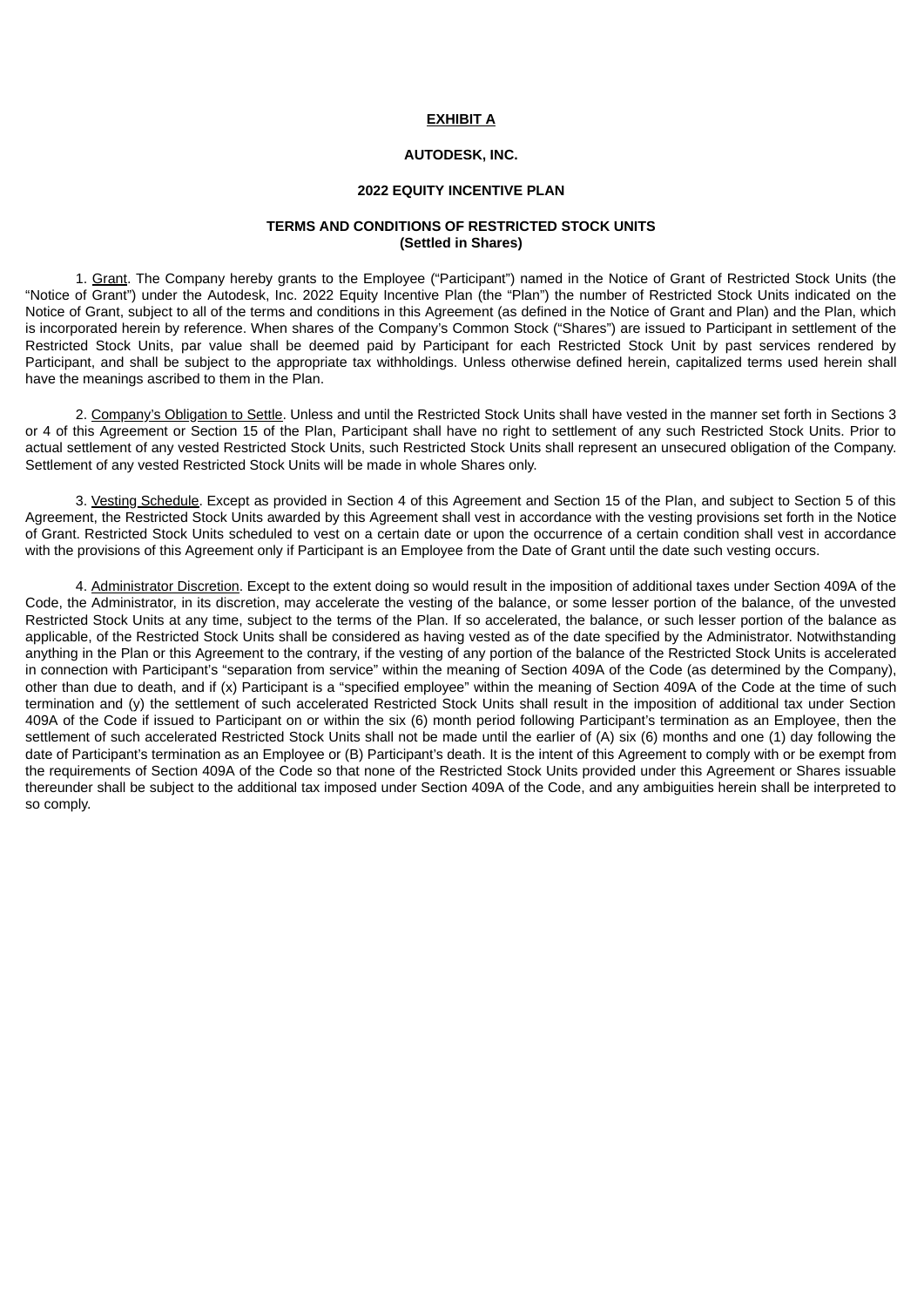#### 5. Forfeiture upon Termination of Status as an Employee.

(a) Subject to Section 5(b), Section 5(c) and Section 7, the balance of the Restricted Stock Units that have not vested as of the time of Participant's termination as an Employee for any or no reason shall be forfeited and automatically transferred to and reacquired by the Company at no cost to the Company, and Participant's right to acquire any Shares hereunder shall immediately terminate.

(b) Notwithstanding Section 5(a) or anything herein to the contrary, if Participant is eligible to participate in the Company's Executive Change in Control Program on his or her Termination Date (defined below), then upon a termination by the Company without Cause (defined below) or Participant's resignation for Good Reason (defined below) within sixty (60) days prior to or twelve (12) months following a Change of Control (defined below), any then-unvested Restricted Stock Units with vesting schedules subject only to Participant's continuous service as an Employee ("Time-Based RSUs") shall vest in full, and any then-unvested Restricted Stock Units which are not Time-Based RSUs ("Performance-Based RSUs") shall vest at the "target" level set forth in the Notice of Grant, subject to all of the terms and conditions of the Company's Executive Change in Control Program. For purposes of this Section 5(b), "Cause", "Change of Control", "Good Reason" and "Termination Date" shall have the meanings set forth in the version of the Company's Executive Change in Control Program, as in effect on the Termination Date.

(c) Notwithstanding Section 5(a) or anything herein to the contrary, if Participant is an Eligible Employee (defined below) who is eligible to participate in the Company's Amended and Restated Severance Plan on his or her date of Involuntary Termination (defined below) or Qualified Retirement (defined below), then upon such Involuntary Termination or Qualified Retirement, as applicable: (1) Participant's Time-Based RSUs will accelerate and become vested with respect to that number of shares subject thereto for which such Restricted Stock Units would have become vested had Participant remained continuously employed by the Company for an additional twelve (12) months following his or her Involuntary Termination or Qualified Retirement, as applicable (and shall be deemed to have a monthly vesting schedule from their original date of grant for purposes of determining the number of restricted stock units that accelerate and become vested); and (2) Participant's Performance-Based RSUs shall become vested as if Participant had remained continuously employed by the Company through the end of the twelve (12) month performance period in which the Involuntary Termination or Qualified Retirement occurs, as applicable, based on the extent, if any, that the underlying performance criteria set forth in the Notice of Grant with respect to such awards are satisfied for such performance period, and in each case of the foregoing clauses (1) and (2), subject to all the terms and conditions of the Company's Amended and Restated Severance Plan. For purposes of this Section 5(c), "Eligible Employee", "Involuntary Termination" and "Qualified Retirement" shall have the meanings set forth in the version of the Company's Amended and Restated Severance Plan, as in effect as of the time of Participant's termination as an Employee.

6. Distribution after Vesting. Unless otherwise specified in the country-specific provisions in Exhibit B, any Restricted Stock Units that vest in accordance with the terms of this Agreement and the Plan will be distributed to Participant (or in the event of Participant's death, to his or her estate) in whole Shares as soon as administratively practicable after vesting, subject to Section 8 and the other provisions of this Agreement, but, subject to Applicable Law, in no event later than the  $15<sup>th</sup>$  day of the third month following the end of (i) the Company's fiscal year in which the Restricted Stock Units vest or (ii) the calendar year in which the Restricted Stock Units vest, whichever is later. Any Restricted Stock Units that vest in accordance with Section 4 will be settled at the time(s) provided in Section 4, subject to Section 8 and the other provisions of this Agreement.

#### 7. Disability or Death of Participant.

(a) Subject to Section 7(c), if Participant ceases to be an Employee by reason of his or her Disability during the term of this Award, all unvested Time-Based RSUs shall vest in full as of the date of such cessation of employment due to such Disability.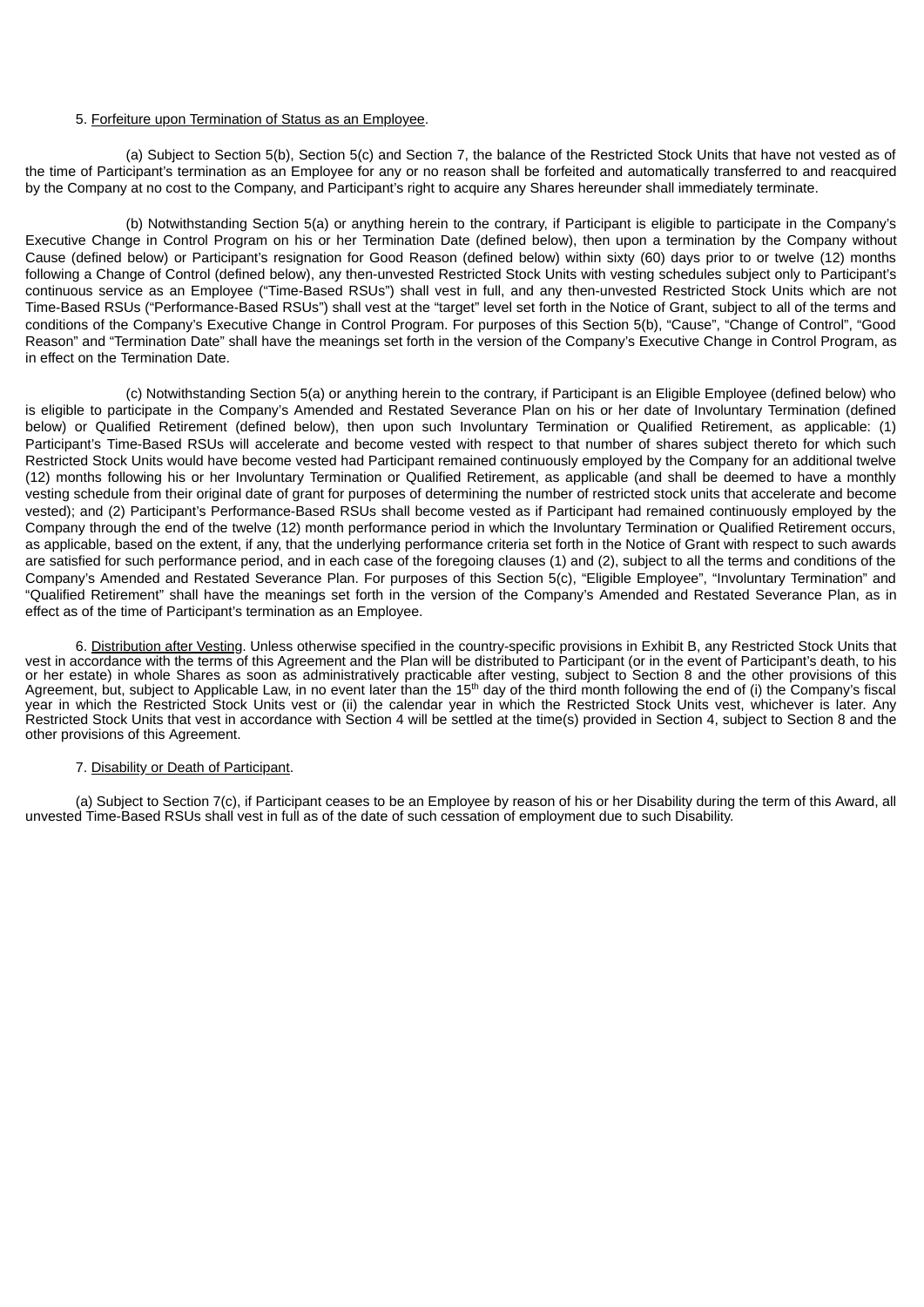(b) Subject to Section 7(c), in the event of the death of Participant during the term of this Award and while an Employee, all unvested Restricted Stock Units that are Time-Based RSUs shall vest in full as of the date of death. Upon such death, any distribution or delivery to be made to Participant under this Agreement shall be made to Participant's designated beneficiary, provided such beneficiary has been designated prior to Participant's death in a form acceptable to the Administrator or, if no such beneficiary has been designated or survives Participant, the administrator or executor of Participant's estate. Any such transferee must furnish the Company with (a) written notice of his or her status as transferee, and (b) evidence satisfactory to the Company to establish the validity of the transfer and compliance with any laws or regulations pertaining to said transfer.

(c) Notwithstanding anything in Sections 7(a) or 7(b), if Participant ceases to be an Employee by reason of his or her Disability or death during the term of this Award, unvested Performance-Based RSUs, shall vest at the "target" level set forth in the Notice of Grant on the date of cessation as an Employee due to such Disability or death.

8. Responsibility for Taxes. Participant acknowledges that, regardless of any action taken by the Company or, if different, Participant's employer (the "Employer") the ultimate liability for all income tax, social insurance, payroll tax, fringe benefits tax, payment on account or other tax-related items related to Participant's participation in the Plan and legally applicable or deemed applicable to Participant ("Tax-Related Items"), is and remains Participant's responsibility and may exceed the amount, if any, actually withheld by the Company or the Employer. Participant further acknowledges that the Company and/or the Employer (1) make no representations or undertakings regarding the treatment of any Tax-Related Items in connection with any aspect of the Restricted Stock Units, including, but not limited to, the grant, vesting or settlement of the Restricted Stock Unit, the subsequent sale of Shares acquired pursuant to such settlement and the receipt of any dividends; and (2) do not commit to and are under no obligation to structure the terms of the grant or any aspect of the Restricted Stock Units to reduce or eliminate Participant's liability for Tax-Related Items or achieve any particular tax result. Further, if Participant is subject to Tax-Related Items in more than one jurisdiction, Participant acknowledges that the Company and/or the Employer (or former employer, as applicable) may be required to withhold or account for Tax-Related Items in more than one jurisdiction.

In this regard, Participant authorizes the Company and/or the Employer, or their respective agents, at their discretion, to satisfy any obligations with regard to withholding of Tax-Related Items by one or a combination of the following:

withholding from Participant's wages or other cash compensation paid to Participant by the Company and/or the Employer, including withholding from cash from Participant's brokerage account designated by the Company; or

(ii) withholding from proceeds of the sale of Shares acquired upon vesting/settlement of the Restricted Stock Units either through a voluntary sale or through a mandatory sale arranged by the Company (on Participant's behalf pursuant to this authorization); or

(iii) withholding in Shares to be issued upon settlement of the Restricted Stock Units.

The Company may withhold or account for Tax-Related Items by using rates up to, but not exceeding, the maximum tax rates in Participant's jurisdiction(s) on the date the amount of Tax-Related Items to be withheld is to be determined. In the event of over-withholding, Participant may receive a refund of any over-withheld amount in cash (with no entitlement to the equivalent in Common Stock), or if not refunded, Participant may seek a refund from the local tax authorities. In the event of under-withholding, Participant may be required to pay any additional Tax-Related Items directly to the applicable tax authority or to the Company and/or the Employer. If the obligation for Tax-Related Items is satisfied by withholding in Shares, for tax purposes, Participant is deemed to have been issued the full number of Shares subject to the vested Restricted Stock Units, notwithstanding that a number of the Shares are held back solely for the purpose of paying the Tax-Related Items.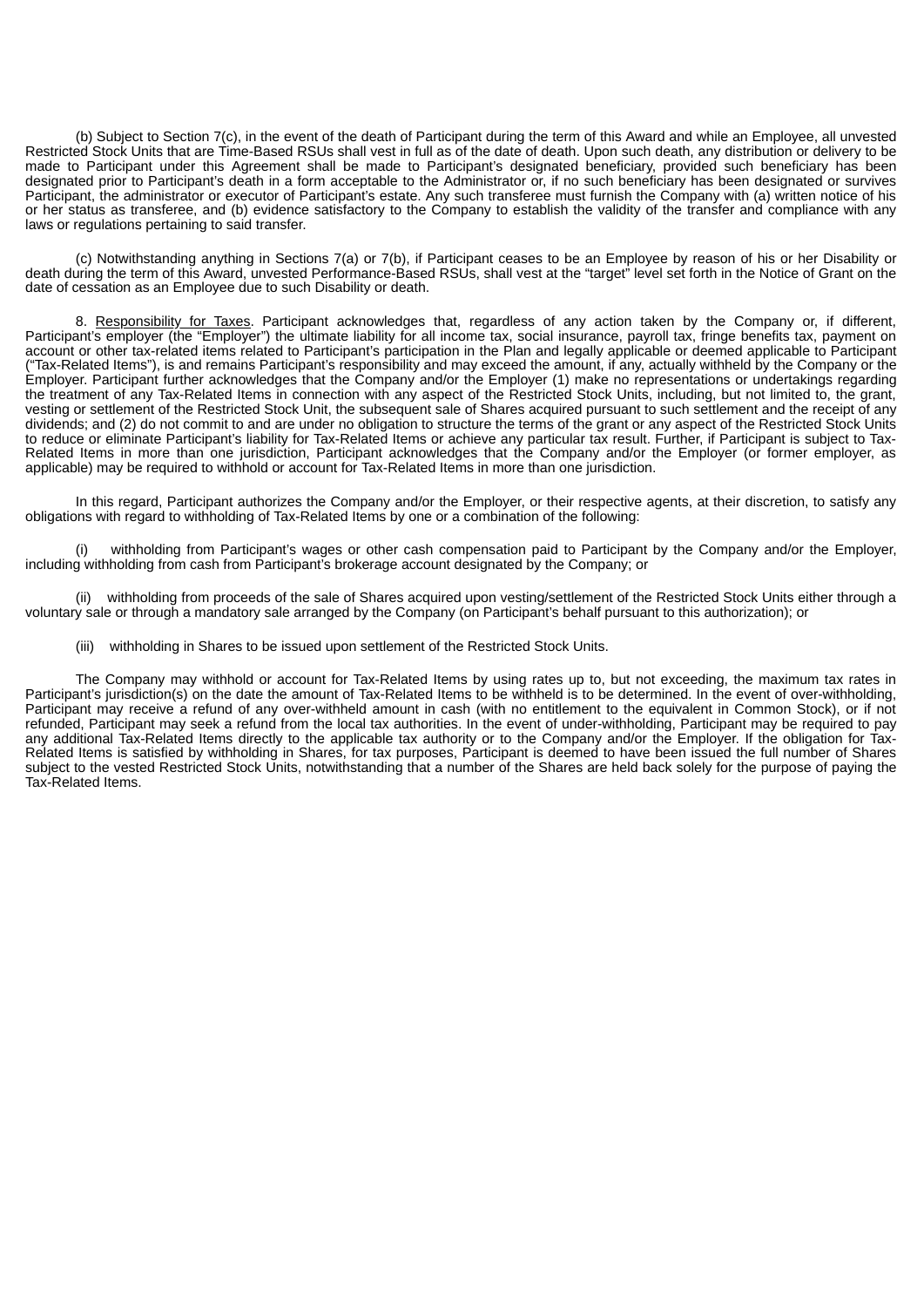Notwithstanding (i) through (iii) above, if Participant is subject to Section 16 of the Exchange Act, any obligation to withhold Tax-Related Items will be satisfied under (iii), unless otherwise determined by the Board or Compensation Committee.

Finally, Participant agrees to pay to the Company or the Employer, any amount of Tax-Related Items that the Company or the Employer may be required to withhold or account for as a result of Participants participation in the Plan that cannot be satisfied by the means previously described. The Company may refuse to issue or deliver the Shares or the proceeds of the sale of Shares, if Participant fails to comply with Participants obligations in connection with the Tax-Related Items.

9. Rights as Stockholder; Dividend Equivalents. Subject to Applicable Law, neither Participant nor any person claiming under or through Participant shall have any of the rights or privileges of a stockholder of the Company in respect of any Shares deliverable hereunder unless and until certificates representing such Shares (which may be in book entry form) shall have been issued, recorded on the records of the Company or its transfer agents or registrars, and delivered to Participant. After such issuance, recordation and delivery, Participant shall have all the rights of a stockholder of the Company with respect to voting such Shares and receipt of dividends and distributions on such Shares, subject to Applicable Law. Notwithstanding the foregoing, the Administrator may grant to the Participant dividend equivalents on the underlying Shares which shall accrue and only be paid to the extent this Award of Restricted Stock Units becomes vested.

10. No Guarantee of Continued Employment. PARTICIPANT ACKNOWLEDGES AND AGREES THAT THE VESTING OF THE RESTRICTED STOCK UNITS PURSUANT TO THE VESTING SCHEDULE HEREOF IS EARNED ONLY BY CONTINUING AS AN EMPLOYEE AT THE WILL OF THE COMPANY (OR THE EMPLOYER) AND NOT THROUGH THE ACT OF BEING HIRED, BEING GRANTED THIS AWARD OF RESTRICTED STOCK UNITS OR, AS APPLICABLE, ACQUIRING SHARES HEREUNDER. PARTICIPANT FURTHER ACKNOWLEDGES AND AGREES THAT THIS AGREEMENT, THE TRANSACTIONS CONTEMPLATED HEREUNDER AND THE VESTING SCHEDULE SET FORTH HEREIN DO NOT CONSTITUTE AN EXPRESS OR IMPLIED PROMISE OF CONTINUED ENGAGEMENT AS AN EMPLOYEE FOR THE VESTING PERIOD, FOR ANY PERIOD, OR AT ALL, AND SHALL NOT INTERFERE IN ANY WAY WITH PARTICIPANT'S RIGHT OR THE RIGHT OF THE COMPANY (OR SUBSIDIARY EMPLOYING PARTICIPANT) TO TERMINATE PARTICIPANT'S RELATIONSHIP AS AN EMPLOYEE AT ANY TIME, WITH OR WITHOUT CAUSE.

11. Address for Notices. Unless otherwise specified in Exhibit B, any notice to be given to the Company under the terms of this Agreement will be addressed to the Company at Autodesk, Inc., c/o Stock Administrator, **The Landmark @ One Market, 1 Market Street, Suite 400, San Francisco, CA 94105 U.S.A.**, or at such other address as the Company may hereafter designate in writing.

12. Grant is Not Transferable. Except to the limited extent provided in Section 7, this Award and the rights and privileges conferred hereby shall not be transferred, assigned, pledged or hypothecated in any way (whether by operation of law or otherwise) and shall not be subject to sale under execution, attachment or similar process. Upon any attempt to transfer, assign, pledge, hypothecate or otherwise dispose of this Award, or any right or privilege conferred hereby, or upon any attempted sale under any execution, attachment or similar process, this Award and the rights and privileges conferred hereby immediately shall become null and void.

13. Binding Agreement. Subject to the limitation on the transferability of this grant contained herein, this Agreement shall be binding upon and inure to the benefit of the heirs, legatees, legal representatives, successors and assigns of the parties hereto.

14. Additional Conditions to Issuance of Stock. The Company shall not be required to issue any certificate or certificates for Shares (in book entry form or otherwise) hereunder prior to fulfillment of all the following conditions: (a) the admission of such Shares to listing on all stock exchanges on which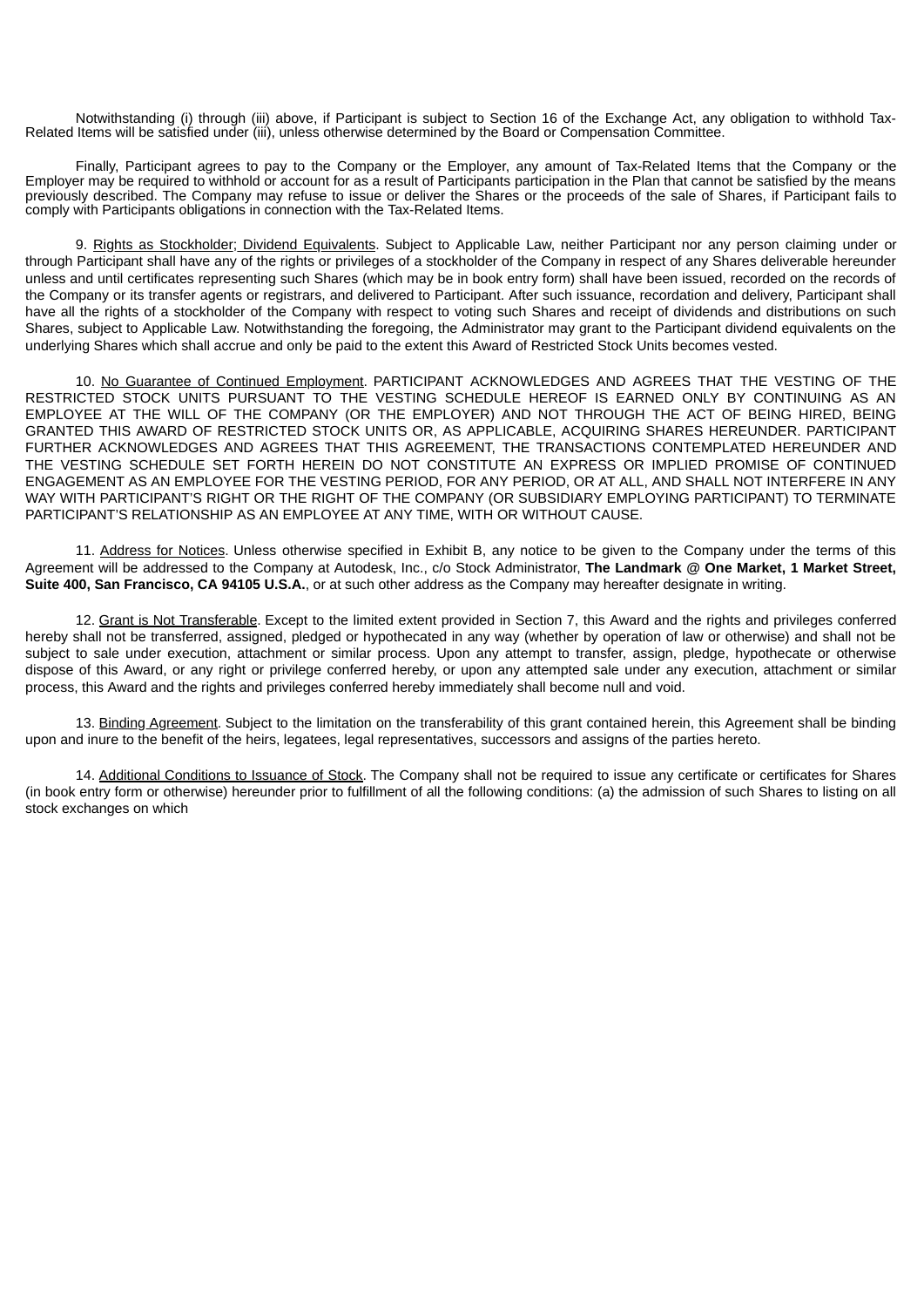such class of stock is then listed; (b) the completion of any registration or other qualification of such Shares under any Applicable Law or under the rulings or regulations of the U.S. Securities and Exchange Commission or any other governmental regulatory body, which the Administrator shall, in its absolute discretion, deem necessary or advisable; (c) the obtaining of any approval or other clearance from any governmental agency, which the Administrator shall, in its absolute discretion, determine to be necessary or advisable; and (d) the lapse of such reasonable period of time following the date of vesting of the Restricted Stock Units as the Administrator may establish from time to time for reasons of administrative convenience.

If at any time the Company shall determine, in its discretion, that the listing, registration or qualification of the Shares upon any securities exchange or under any state or federal law, or the consent or approval of any governmental regulatory authority is necessary or desirable as a condition to the issuance of Shares to Participant (or his or her estate), such issuance shall not occur unless and until such listing, registration, qualification, consent or approval shall have been effected or obtained free of any conditions not acceptable to the Company. Participant's sale of Shares may be subject to any market blackout period that may be imposed by the Company and must comply with the Company's insider trading policies and any other applicable securities laws.

15. Plan Governs. This Agreement is subject to all terms and provisions of the Plan. Subject to the express exception in Section 4 of this Agreement, in the event of a conflict between one or more provisions of this Agreement and one or more provisions of the Plan, the provisions of the Plan shall govern.

16. Administrator Authority. The Administrator shall have the power to interpret the Plan and this Agreement and to adopt such rules for the administration, interpretation and application of the Plan as are consistent therewith and to interpret or revoke any such rules (including, but not limited to, the determination of whether or not any Restricted Stock Units have vested). All actions taken and all interpretations and determinations made by the Administrator in good faith shall be final and binding upon Participant, the Company and all other interested persons. The Administrator shall not be personally liable for any action, determination or interpretation made in good faith with respect to the Plan or this Agreement. The Administrator shall, in its absolute discretion, determine when such conditions have been fulfilled.

17. Electronic Delivery. The Company may, in its sole discretion, decide to deliver any documents related to Restricted Stock Units awarded under the Plan or future Restricted Stock Units that may be awarded under the Plan by electronic means or request Participant's consent to participate in the Plan by electronic means. Participant hereby consents to receive such documents by electronic delivery and agrees to participate in the Plan through any on-line or electronic system established and maintained by the Company or another third party designated by the Company.

18. Captions. Captions provided herein are for convenience only and are not to serve as a basis for interpretation or construction of this Agreement.

19. Agreement Severable. In the event that any provision in this Agreement shall be held invalid or unenforceable, such provision shall be severable from, and such invalidity or unenforceability shall not be construed to have any effect on, the remaining provisions of this Agreement.

20. Modifications to the Agreement. This Agreement, the Plan and the Notice of Grant constitute the entire understanding of the parties on the subjects covered. Participant expressly warrants that he or she is not accepting this Agreement in reliance on any promises, representations, or inducements other than those contained herein. Modifications to this Agreement or the Plan can be made only in an express written contract executed by a duly authorized officer of the Company. Notwithstanding anything to the contrary in the Plan or this Agreement, the Company reserves the right to revise this Agreement as it deems necessary or advisable, in its sole discretion and without the consent of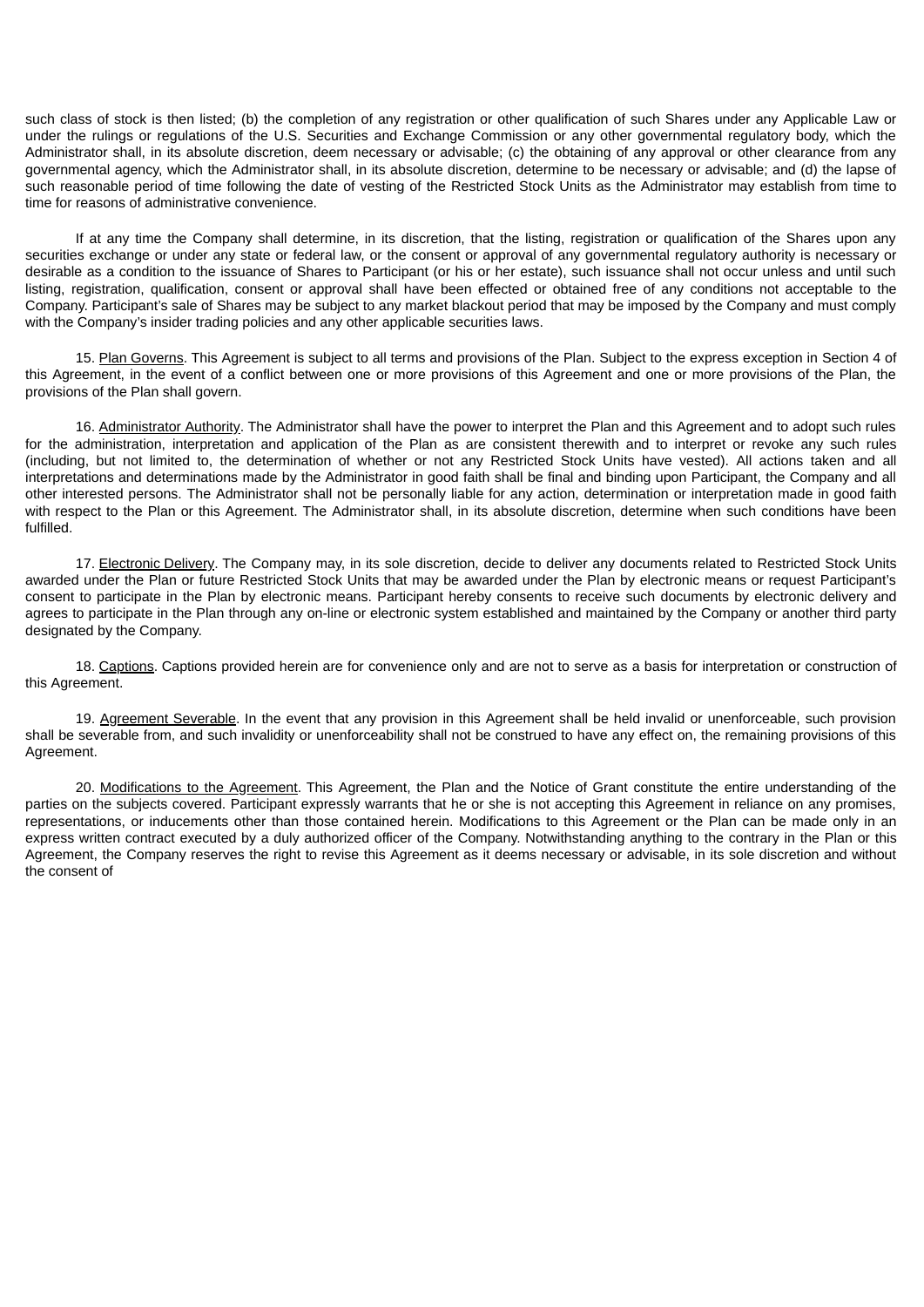Participant, to comply with Section 409A of the Code or to otherwise avoid imposition of any additional tax or income recognition under Section 409A of the Code prior to the actual issuance of Shares pursuant to this Award of Restricted Stock Units.

21. Amendment, Suspension or Termination of the Plan. By accepting this Award, Participant expressly warrants that he or she has received an Award of Restricted Stock Units under the Plan, and has received, read and understood a description of the Plan. Participant understands that the Plan is discretionary in nature and may be amended, suspended or terminated by the Company at any time.

22. Governing Law. This Award and the provisions of this Agreement shall be governed by, and subject to, the laws of the State of California, without giving effect to the conflict of law principles thereof. For purposes of litigating any dispute that arises under this Award of Restricted Stock Units or this Agreement, the parties hereby submit to and consent to the sole and exclusive jurisdiction of the State of California, and agree that such litigation shall be conducted in the courts of **San Francisco County, California**, or the federal courts for the United States for the Northern District of California, and no other courts, where this Award of Restricted Stock Units is made and/or to be performed.

23. Language. By electing to accept this Agreement, Participant acknowledges that he or she is sufficiently proficient in English, or has consulted with an advisor who is sufficiently proficient in English so as to allow Participant, to understand the terms and conditions of this Agreement. Further, if Participant has received this Agreement or any other document related to the Plan translated into a language other than English and if the meaning of the translated version is different than the English version, the English version will control.

24. Nature of Grant. In accepting this Restricted Stock Unit Award, Participant acknowledges that:

(a) Any notice period mandated under Applicable Laws shall not be treated as continuous service for the purpose of determining the vesting of the Restricted Stock Unit Award; and Participant's right to receive Shares in settlement of the Restricted Stock Unit Award after termination of service, if any, will be measured by the date of termination of Participant's service and will not be extended by any notice period mandated under Applicable Laws. Subject to the foregoing and the provisions of the Plan, the Company, in its sole discretion, shall determine whether Participant's service has terminated and the effective date of such termination.

(b) The Plan is established voluntarily by the Company. It is discretionary in nature and it may be modified, amended, suspended or terminated by the Company at any time, unless otherwise provided in the Plan and this Agreement.

(c) The grant of this Restricted Stock Unit Award is an exceptional, voluntary and occasional one-time benefit which does not create any contractual or other right to receive future grants of Restricted Stock Units, or benefits in lieu of Restricted Stock Units. All decisions with respect to future Restricted Stock Unit grants, if any, will be at the sole discretion of the Company.

- (d) Participant's participation in the Plan shall not create a right to continued service with the Company (or any Subsidiary).
- (e) Participant is voluntarily participating in the Plan.

The Restricted Stock Unit Award is an extraordinary item that does not constitute compensation of any kind for service of any kind rendered to the Company (or any Subsidiary), and which is outside the scope of Participant's employment contract, if any. Additionally, unless otherwise agreed with the Company, the Restricted Stock Units and the Shares subject to the Restricted Stock Units, and the income and value of same, are not granted as consideration for, or in connection with, the service Participant may provide as an officer or a director of a subsidiary of the Company.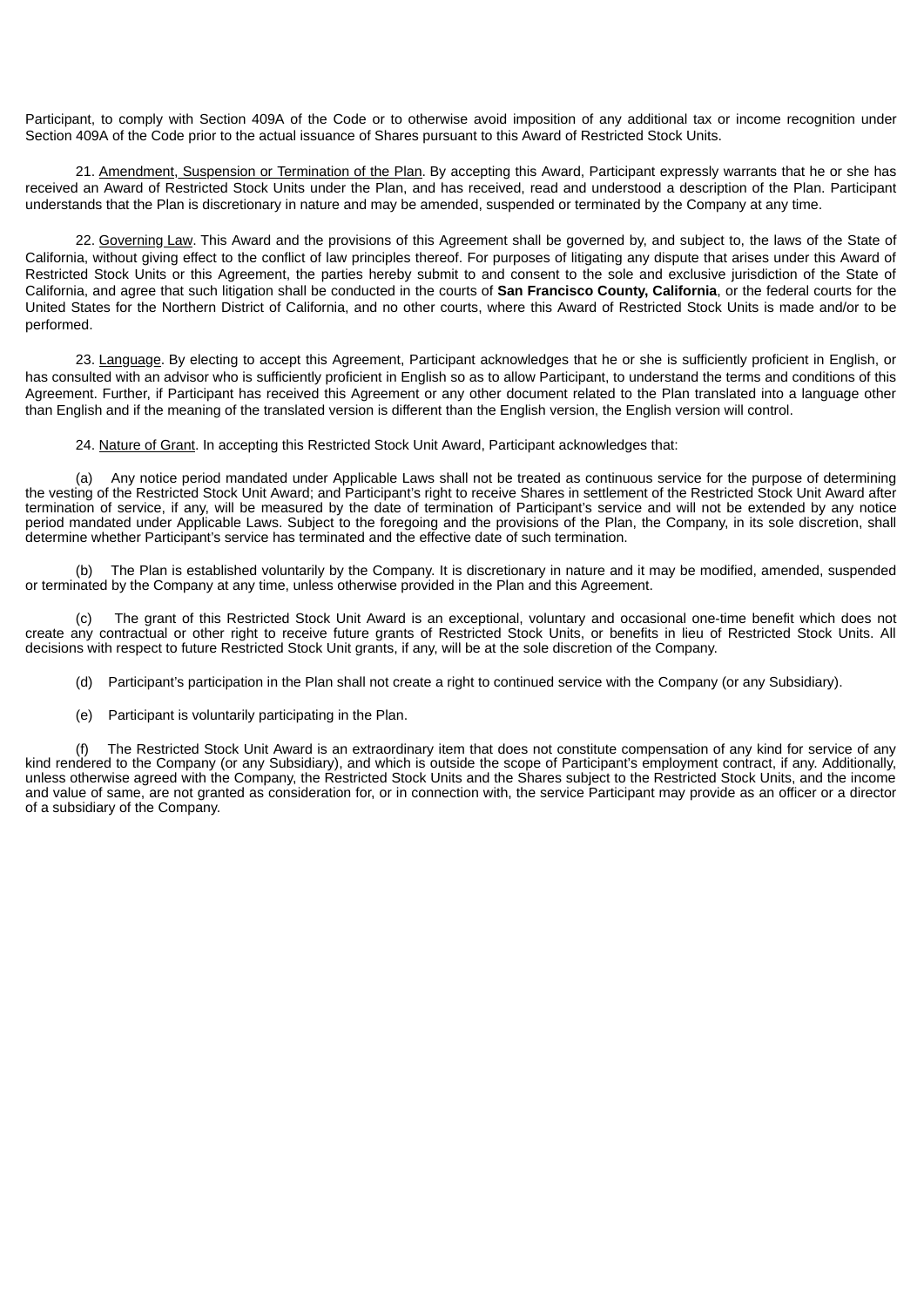(g) The Restricted Stock Unit Award, and any Shares acquired under the Plan, and the income and value of same, is not part of normal or expected compensation or salary for any purpose, including, but not limited to, calculating any severance payments, resignation, termination, redundancy, end-of-service payments, holiday pay, bonuses, long-service awards, leave-related payments, pension or retirement or welfare benefits or similar mandatory payments. This applies to any payment even in those jurisdictions requiring such payments upon termination of employment.

(h) The Restricted Stock Unit Award will not be interpreted to form or amend an employment contract, or employment or relationship with the Company; and furthermore the Restricted Stock Unit Award will not be interpreted to form or amend an employment contract with any Subsidiary.

The future value of the underlying Shares is unknown and cannot be predicted with certainty. If Participant obtains Shares upon settlement of the Restricted Stock Unit Award, the value of those Shares may increase or decrease.

(j) This Restricted Stock Unit Award has been granted to Participant in Participant's status as an Employee of the Company or its Subsidiaries.

(k) There shall be no additional obligations for any Subsidiary employing Participant as a result of this Restricted Stock Unit Award.

(l) All decisions with respect to future Restricted Stock Units or other grants, if any, will be at the sole discretion of the Company.

(m) The Restricted Stock Unit and the Shares subject to the Restricted Stock Units, and the income and value of same, are not intended to replace any pension rights or compensation.

(n) The following provisions apply only if Participant is providing services outside the United States:

(i) the Restricted Stock Units and the Shares subject to the Restricted Stock Units are not part of normal or expected compensation or salary for any purpose;

neither the Company, the Employer nor any other Subsidiary of the Company shall be liable for any foreign exchange rate fluctuation between Participant's local currency and the United States Dollar that may affect the value of the Restricted Stock Units or of any amounts due to Participant pursuant to the settlement of the Restricted Stock Units or the subsequent sale of any Shares acquired upon settlement; and

(iii) no claim or entitlement to compensation or damages shall arise from forfeiture of the Restricted Stock Units resulting from the termination of Participant's employment or other service relationship (for any reason whatsoever, whether or not later found to be invalid or in breach of employment or labor laws in the jurisdiction where Participant is employed or the terms of Participant's employment agreement, if any), and in consideration of the grant of the Restricted Stock Units, Participant agrees not to institute any claim against the Company, the Employer or any of the other Subsidiaries or affiliates of the Company.

# 25. **Data Privacy Information and Consent**.

The Company is located at The Landmark @ One Market, 1 Market Street, Suite 400, San Francisco, CA 94105 U.S.A. and grants Restricted Stock Units to Employees of the Company and its Subsidiaries and affiliates, at its sole discretion. If Participant would like to participate in the Plan, he or she should review the following information about the Company's data processing practices *and declare his or her consent.*

(a) Data Collection and Usage. The Company collects, processes and uses personal data of Employees, including name, *home address, email address and telephone number, date of*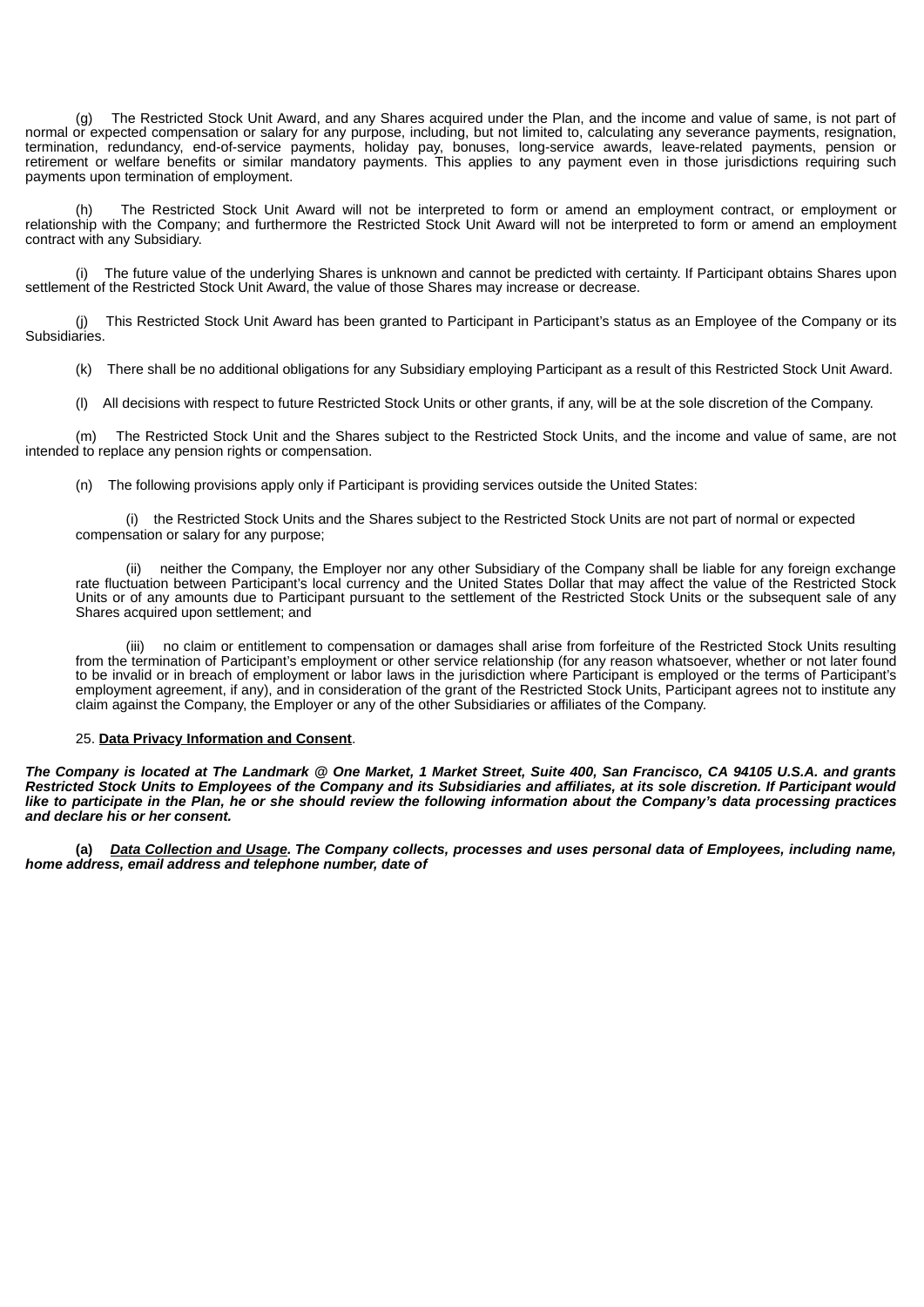birth, social insurance, passport or other identification number, salary, citizenship, job title, any Shares or directorships held in the Company, and details of all Restricted Stock Units canceled, vested, or outstanding in Participant's favor, which the Company receives from Participant or the Employer. If the Company offers Participant a grant of Restricted Stock Units under the Plan, then the Company will collect his or her personal data for purposes of allocating shares and implementing, administering and managing the Plan. The Company's legal basis for the processing of Participant's personal data will be his or her consent.

**(b)** *Stock Plan Administration Service Providers. The Company transfers Employee data to E\*TRADE Financial Corporate* Services, Inc. ("E\*TRADE") an independent service provider based in the United States which assists the Company with the implementation, administration and management of the Plan. In the future, the Company may select a different service provider and share Participant's data with another company that serves in a similar manner. The Company's service provider will open an account for Participant to receive and trade Shares. Participant will be asked to agree on separate terms and data processing practices with the service provider, which is a condition of Participant's ability to participate in the Plan.

International Data Transfers. The Company and its service providers are based in the United States. If Participant is outside the United States, he or she should note that his or her country has enacted data privacy laws that are different from the United States. The transfer of Participant's personal data by the Company is not subject to appropriate safeguards and is based solely on Participant's consent. Participant understands and acknowledges that this might result in certain risks to the protection of his or her personal data due to the lack of legal principles governing the processing of the personal data, oversight by a *supervisory authority or enforceable data subject rights in the United States.*

(d) Data Retention. The Company will use Participant's personal data only as long as is necessary to implement, administer and manage his or her participation in the Plan or as required to comply with legal or regulatory obligations, including under tax and security laws. This period may extend beyond the date of Participant's termination. When the Company no longer needs Participant's personal data, the Company will remove it from its systems. The Company may keep data longer to satisfy legal or regulatory obligations, and the Company's legal basis would be compliance with the relevant laws or regulations.

(e) Voluntariness and Consequences of Consent Denial or Withdrawal. Participant's participation in the Plan and his or her grant of consent is purely voluntary. Participant may deny or withdraw his or her consent at any time. If Participant does not consent. or if he or she withdraws his or her consent, Participant cannot participate in the Plan. This would not affect Participant's salary as an Employee, or his or her career; Participant would merely forfeit the opportunities associated with the Plan.

Data Subject Rights. Participant has a number of rights under data privacy laws in his or her country. Depending on where Participant is based, his or her rights may include the right to (a) to request access or copies of personal data the Company's processes, (b) rectification of incorrect data, (c) deletion of data, (d) restrictions on processing, (e) portability of data, (f) to lodge complaints with competent authorities in his or her country, and/or (g) a list with the names and addresses of any potential recipients of his or her personal data. To receive clarification regarding Participant's rights or to exercise his or her rights *please contact privacy.questions@autodesk.com.*

If Participant agrees with the data processing practices as described in this notice, he or she should declare his or her *consent by clicking "Accept" on the E\*TRADE award acceptance page.*

26. Currency Exchange Risk. Participant agrees and acknowledges that Participant shall bear any and all risk associated with the exchange or fluctuation of currency associated with the Award, including without limitation the settlement of the Award or sale of the Shares (the "Currency Exchange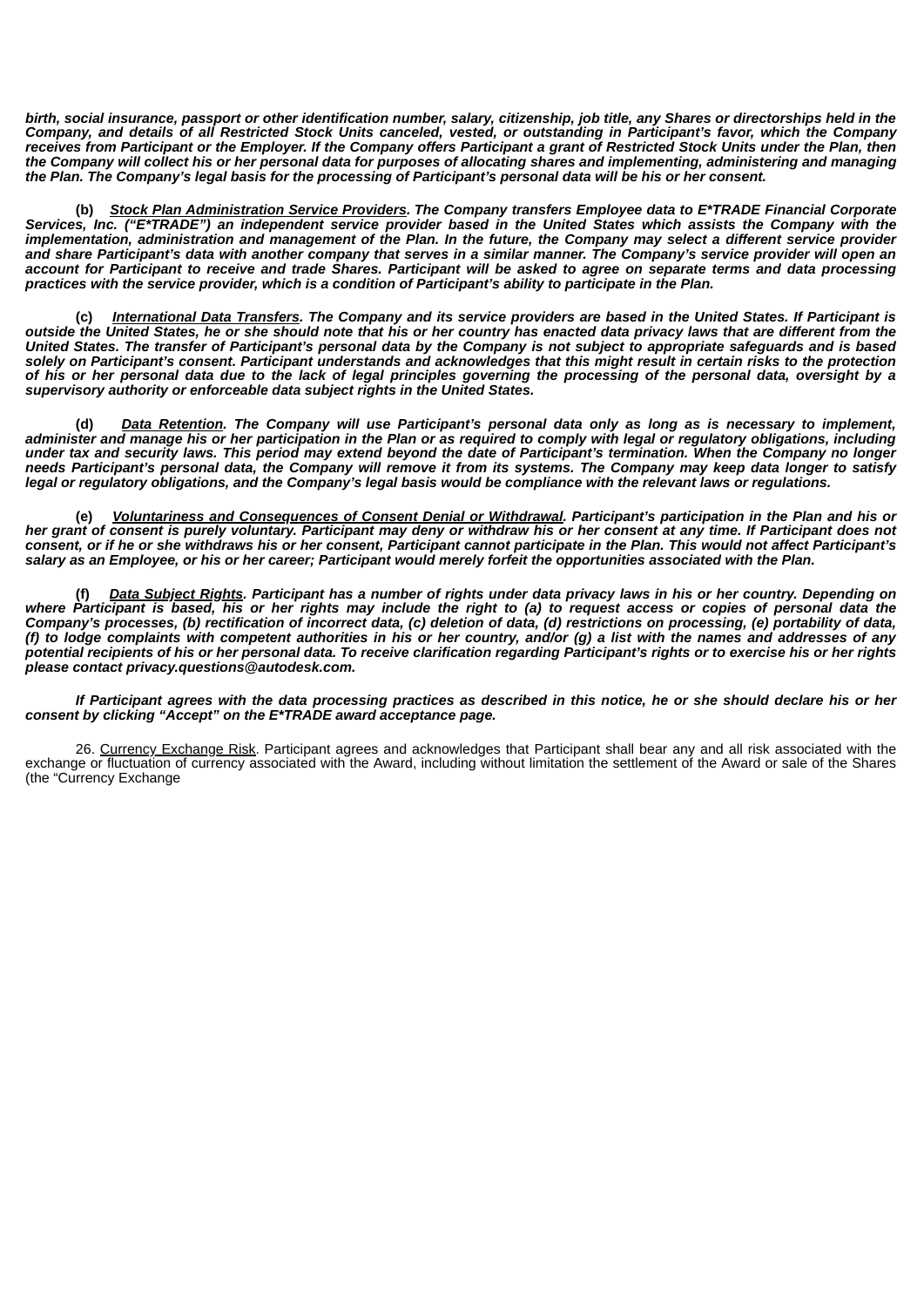Risk"). Participant waives and releases the Company and its Subsidiaries from any potential claims arising out of the Currency Exchange Risk.

27. Exhibit B. Notwithstanding any provisions in this Agreement, the Restricted Stock Units shall be subject to any applicable country-specific provisions set forth in Exhibit B to this Agreement for Participant's country. Moreover, if Participant relocates to one of the countries included in Exhibit B, the provisions for such country will apply to Participant, to the extent the Company determines that the application of such provisions is necessary or advisable for legal or administrative reasons. Exhibit B constitutes part of this Agreement.

28. Imposition of Other Requirements. The Company reserves the right to impose other requirements on Participant's participation in the Plan, on the Restricted Stock Unit and on any Shares acquired under the Plan, to the extent the Company determines it is necessary or advisable for legal or administrative reasons, and to require Participant to sign any additional agreements or undertakings that may be necessary to accomplish the foregoing.

29. No Advice Regarding Grant. The Company is not providing any tax, legal or financial advice, nor is the Company making any recommendations regarding Participant's participation in the Plan, or Participant's acquisition or sale of the underlying Shares. Participant understands and agrees that Participant should consult with his or her own personal tax, legal and financial advisors regarding his or her participation in the Plan before taking any action related to the Plan.

30. Waiver. Participant acknowledge that a waiver by the Company of breach of any provision of this Agreement shall not operate or be construed as a waiver of any other provision of this Agreement, or of any subsequent breach by Participant or any other Participant.

31. Insider-Trading/Market-Abuse Laws. Participant may be subject to insider trading restrictions and/or market abuse laws based on the exchange on which the Shares are listed and in applicable jurisdictions including the United States and Participant's country or his or her broker's country, if different, which may affect Participant's ability to accept, acquire, sell or otherwise dispose of Shares, rights to Shares (e.g., Restricted Stock Units) or rights linked to the value of Shares during such times as Participant is considered to have "inside information" regarding the Company (as defined by the laws in applicable jurisdictions). Local insider trading laws and regulations may prohibit the cancellation or amendment of orders Participant placed before he or she possessed inside information. Furthermore, Participant could be prohibited from (i) disclosing the inside information to any third party, which may include fellow Employees and (ii) "tipping" third parties or causing them otherwise to buy or sell securities. Any restrictions under these laws or regulations are separate from and in addition to any restrictions that may be imposed under the Autodesk, Inc. Insider Trading Policy. Participant is responsible for complying with any applicable restrictions, and should speak to Participant's personal legal advisor and/or the Company's Legal Department for further details regarding any applicable insider-trading and/or market-abuse laws in Participant's country.

32. Foreign Asset/Account Reporting Requirements and Exchange Controls. Participant acknowledges that Participant's country may have certain foreign asset and/or foreign account reporting requirements and exchange controls which may affect Participant's ability to acquire or hold Shares purchased under the Plan or cash received from participating in the Plan (including from any dividends paid on shares acquired under the Plan) in a brokerage or bank account outside Participant's country. Participant may be required to report such accounts, assets or transactions to the tax or other authorities in Participant's country. Participant also may be required to repatriate sale proceeds or other funds received as a result of Participant's participation in the Plan to Participant's country through a designated bank or broker within a certain time after receipt. Participant acknowledges that it is Participant's responsibility to be compliant with such regulations, and Participant is advised to consult Participant's personal legal advisor for any details.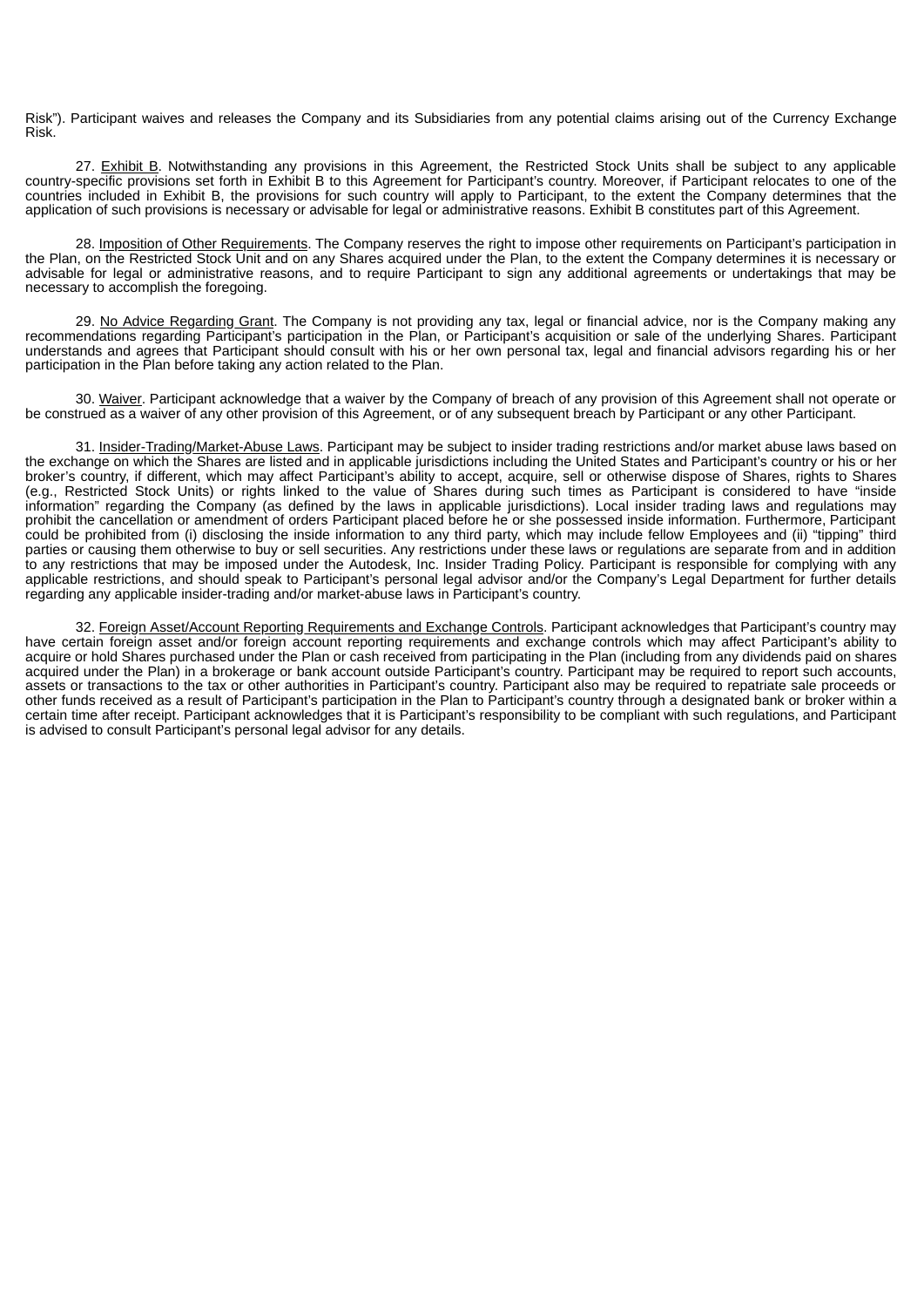## **Exhibit B**

## **COUNTRY-SPECIFIC PROVISIONS TO THE TERMS AND CONDITIONS OF RESTRICTED STOCK UNITS under the AUTODESK, INC. 2022 EQUITY INCENTIVE PLAN**

#### *Terms and Conditions*

This Appendix includes additional terms and conditions that govern the Restricted Stock Units granted to Participant under the Autodesk, Inc. (the "Company") 2022 Equity Incentive Plan (the "Plan") if Participant works and/or resides in one of the countries listed below. Capitalized terms used but not defined in this Exhibit B have the meanings set forth in the Plan, the Notice of Restricted Stock Unit Grant (the "Notice") and/or the Terms and Conditions of Restricted Stock Unit Agreement (the "Agreement").

If Participant is a citizen or resident of a country other than the one in which Participant is currently working and/or residing, is considered a resident of another country for local law purposes or transfers employer and/or residency between countries after the Date of Grant, the Company shall, in its sole discretion, determine to what extent the terms and conditions contained herein shall apply to Participant under these circumstances.

#### *Notifications*

This Exhibit B also includes information regarding securities laws, exchange controls and certain other issues of which Participant should be aware with respect to his or her participation in the Plan. The information is based on the securities laws, exchange controls and other laws in effect in the respective countries as of May 2022. Such laws are often complex and change frequently. As a result, the Company strongly recommends Participant not rely on the information in this Exhibit B as the only source of information relating to the consequences of Participant's participation in the Plan because the information may be out of date at the time the Restricted Stock Units vest, or Participant sells the Shares acquired upon vesting of the Restricted Stock Units under the Plan.

In addition, the information contained herein is general in nature and may not apply to Participant's particular situation, and the Company is not in a position to assure Participant of a particular result. Accordingly, Participant is advised to seek appropriate professional advice as to how the relevant laws in Participant's country(ies) may apply to his or her situation.

Finally, if Participant is a citizen or resident of a country other than the one in which he or she is currently working and/or residing, transfers after the Date of Grant or is considered a resident of another country for local law purposes, the information contained herein may not apply in the same manner.

# **ALL COUNTRIES**

Notwithstanding the provisions of the Agreement, if the Company or the Employer develops a good faith belief that any provision may be found to be unlawful, discriminatory or against public policy in any relevant jurisdiction, then the Company in its sole discretion may choose not to apply such provision to the Award, nor any Award grant in Participant's jurisdiction.

#### **ARGENTINA**

#### *Terms and Conditions*

Labor Law Acknowledgement. This provision supplements Section 24 of the Agreement.

In accepting the Award, Participant acknowledges and agrees that the grant of Restricted Stock Units is made by the Company (not the Employer) in its sole discretion and the value of the Restricted Stock Units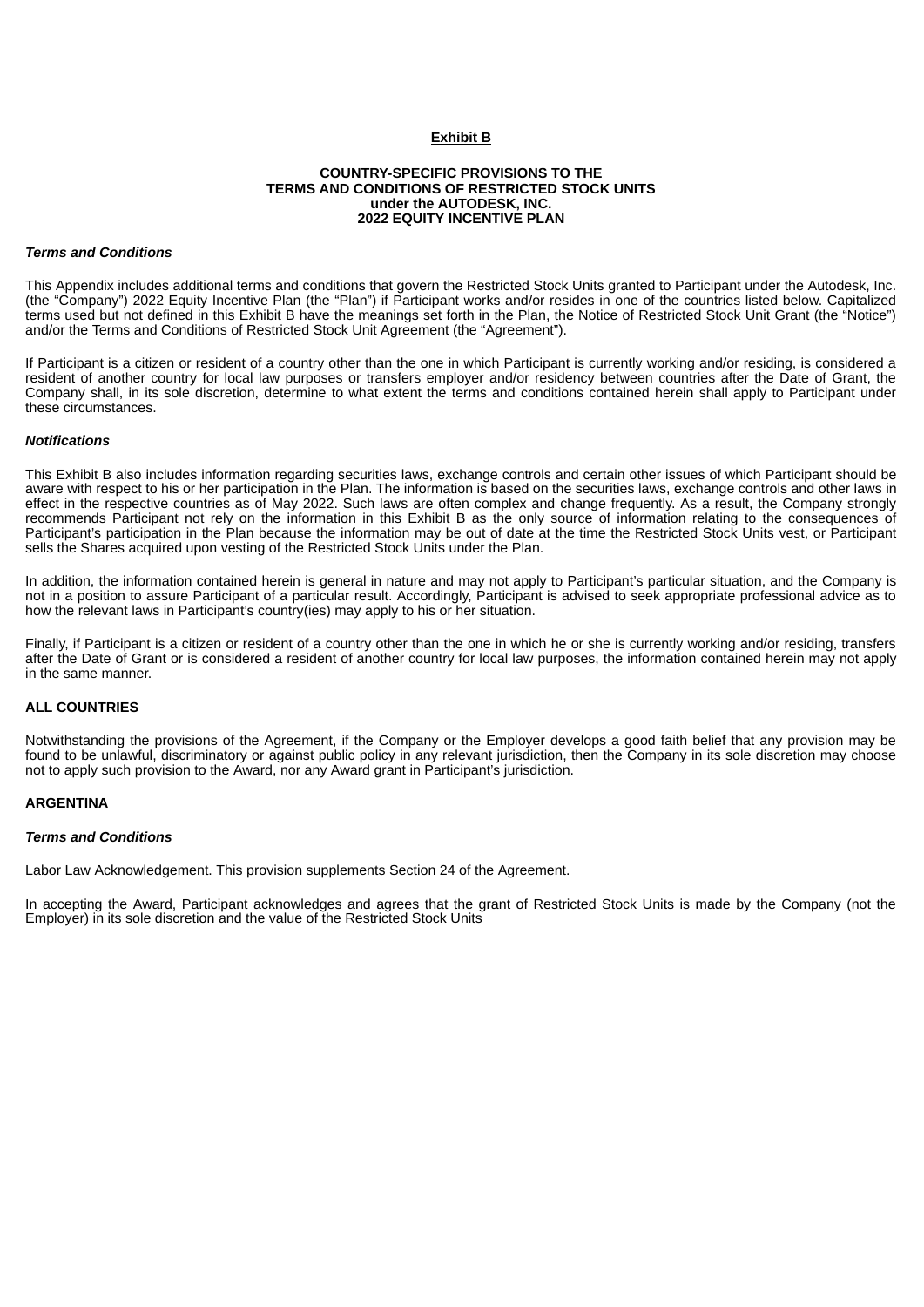or any Shares acquired under the Plan shall not constitute salary or wages for any purpose under Argentine labor law, including, but not limited to, the calculation of (i) any labor benefits including, without limitation, vacation pay, compensation in lieu of notice, annual bonus, disability, and leave of absence payments, etc., or (ii) any termination or severance indemnities or similar payments.

If, notwithstanding the foregoing, any benefits under the Plan are considered as salary or wages for any purpose under Argentine labor law, Participant acknowledges and agrees that such benefits shall not accrue more frequently than on each Restricted Stock Units vesting date. Participant further acknowledges and agrees the Restricted Stock Units are an extraordinary benefit, which for labor law purposes (e.g. thirteenth month salary, Christmas bonuses, or similar payments) are valued at the fair market value of the Shares on the date of vesting, when the Shares are delivered to the Participant. A portion of such value may be deducted, to be taken into account for thirteenth month salary purposes as of the month in which the vesting occurs if required under local law.

## *Notifications*

Securities Law Information. Neither the Restricted Stock Units nor the underlying Shares are publicly offered, listed on any stock exchange in Argentina, or registered with the Argentine Securities Commission (*Comisión Nacional de Valores*).

Exchange Control Information. Because Participant is not required to purchase foreign currency and remit funds out of Argentina to acquire Shares under the Plan, local exchange control restrictions should not apply. Notwithstanding the foregoing, Participant must comply with any and all Argentine currency exchange restrictions, approvals and reporting requirements in connection with this Award. Argentine residents should consult with their personal advisor to confirm what will be required (if anything) as the exchange control rules and regulations are subject to change without notice.

## **AUSTRALIA**

## *Terms and Conditions*

Form of Settlement. Notwithstanding Section 2 or any other provision of this Agreement, (a) the Restricted Stock Units may not be settled in cash; and (b) the vesting of Restricted Stock Units may be accelerated by the Administrator only upon the death or total permanent disablement of Participant, and to the extent permitted by Applicable Law.

A Participant will cease to be an employee for the purposes of the Plan (incorporating this Agreement) if he or she is no longer an "Employee" as defined in the Plan, or Participant is no longer employed by any of the following: (a) Participant's employer in the employment in respect of which Participant acquired the Restricted Stock Units; (b) a holding company (within the meaning of the *Corporations Act 2001* (Cth)) of Participant's employer in the employment in respect of which Participant acquired the Restricted Stock Units; (c) a subsidiary (within the meaning of the *Income Tax Assessment Act 1997* (Cth)) of Participant's employer in the employment in respect of which Participant acquired the Restricted Stock Units; or (d) a subsidiary (within the meaning of the *Income Tax Assessment Act 1997* (Cth) of a holding company (within the meaning of the *Corporations Act 2001* (Cth)) of Participant's employer in the employment in respect of which Participant acquired the Restricted Stock Units.

Tax Information: The Plan is a plan to which Subdivision 83A-C of the Income Tax Assessment Act 1997 (Cth) (the "Act") applies (subject to the conditions in that Act).

Australia Class Order Exemption. The offering of the Plan in Australia is intended to qualify for exemption from the prospectus requirements under a Class Order issued by the Australian Securities and Investments Commission. Participant's right to purchase Shares is subject to the terms and conditions set forth in the Australia Offer Document, which is attached hereto as Exhibit C, the Plan and the Agreement, including this Exhibit B.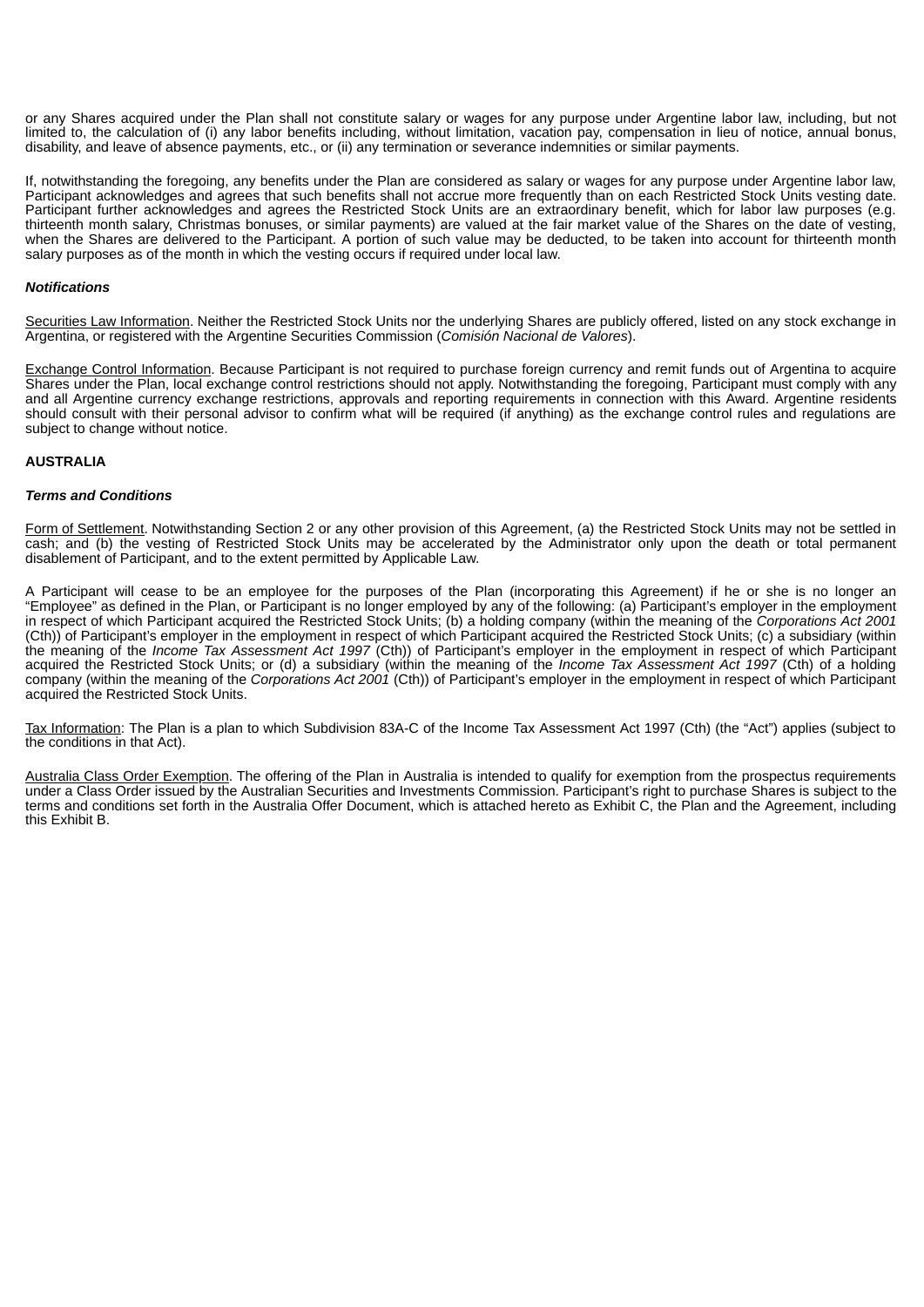#### *Notifications*

Exchange Control Information. If Participant is an Australian resident, exchange control reporting is required for cash transactions exceeding A\$10,000 and for international fund transfers. If an Australian bank is assisting with the transaction, the bank will file the report on Participant's behalf. If there is no Australian bank involved in the transfer, Participant will be required to file the report.

#### **AUSTRIA**

## *Notifications*

Exchange Control Information. If Participant holds securities (including Shares acquired under the Plan) or cash (including proceeds from the sale of Shares) outside of Austria, Participant may be subject to reporting obligations to the Austrian National Bank. If the value of the Shares meets or exceeds a certain threshold, Participant must report the securities held on a quarterly basis to the Austrian National Bank as of the last day of the quarter, on or before the 15th day of the month following the end of the calendar quarter. In all other cases, an annual reporting obligation applies and the report has to be filed as of December 31 on or before January 31 of the following year.

If Participant sells Shares, or receives any cash dividends, Participant may have exchange control obligations if Participant holds the cash proceeds outside of Austria. If the transaction volume of all of Participant's accounts abroad meets or exceeds a certain threshold, Participant must report to the Austrian National Bank the movements and balances of all accounts on a monthly basis, as of the last day of the month, on or before the 15th day of the following month, on the prescribed form (*Meldungen SI-Forderungen und/oder SI-Verpflichtungen*).

## **BELGIUM**

There are no country-specific provisions.

## **BRAZIL**

### *Terms and Conditions*

Compliance with Law. In accepting the Award, Participant agrees to comply with all applicable Brazilian laws and to report and pay any and all applicable Tax-Related Items associated with the vesting of the Restricted Stock Units and issuance or sale of Shares acquired under the Plan or the receipt of dividends.

Labor Law Acknowledgement. In accepting the Award, Participant agrees that he or she is (i) making an investment decision, and (ii) the value of the underlying Shares is not fixed and may increase or decrease in value over the vesting period without compensation to Participant.

Further, Participant acknowledges and agrees that, for all legal purposes, (i) any benefits provided to Participant under the Plan are unrelated to their employment or service; (ii) the Plan is not a part of the terms and conditions of their employment or service; and (iii) the income from Participant's participation in the Plan, if any, is not part of Participant's remuneration from employment or service.

# *Notifications*

Exchange Control Information. If Participant is a resident or domiciled in Brazil, he or she will be required to submit annually a declaration of assets and rights (including Shares issued upon settlement of the Restricted Stock Units) held outside Brazil to the Central Bank of Brazil if the aggregate value of such assets and rights held abroad is equal to or exceeds a threshold that is established annually by the Central Bank. Further, if Participant is a resident or domiciled in Brazil, and transfers funds into Brazil (e.g., proceeds from the sale of Shares), he or she is required to transfer such funds through a duly authorized bank and provide any requested supporting documents to the bank. If the value of the Shares received under the Plan exceeds a certain threshold, Participant must report the Shares acquired in the assets and rights section of the annual Natural Person Income Tax Return typically due by the last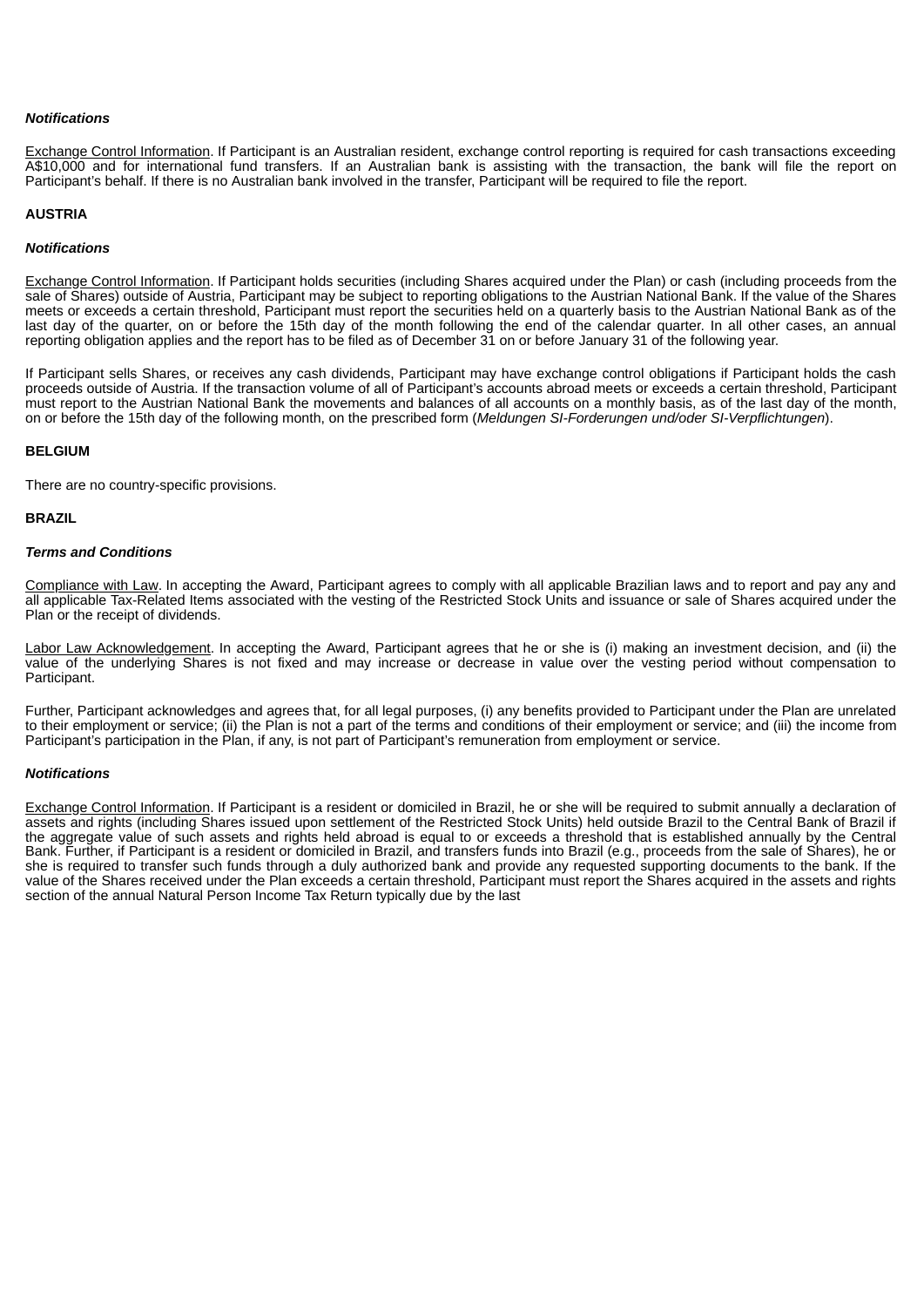business day of April. By accepting the Award, Participant acknowledges that it is his or her responsibility to comply with the Brazilian exchange control laws, and neither the Company nor the Employer will be liable for any fines or penalties resulting from his or her failure to comply with applicable exchange control laws. Participant should consult with his or her personal legal advisor to ensure compliance with applicable Brazilian regulations.

## **CANADA**

#### *Terms and Conditions*

Form of Settlement. As detailed in Section 2 of the Agreement and notwithstanding any discretion in the Plan, the Restricted Stock Units will be settled only in Shares. The Restricted Stock Units do not provide any right for Participant to receive a cash payment.

Distribution after Vesting*.* Section 6 of the Agreement shall be deleted in its entirety and replaced with the following language: Any Restricted Stock Units that vest in accordance with the terms of this Agreement and the Plan will be distributed to Participant (or in the event of Participant's death, to his or her estate) in whole Shares as soon as administratively practicable after vesting, subject to Section 9 and the other provisions of the Agreement. Any Restricted Stock Units that vest in accordance with Section 4 will be settled at the time(s)

# Nature of Grant. This provision replaces Section 24(g) of the Agreement:

provided in Section 4, subject to Section 9 and the other provisions of the Agreement.

Except to the extent explicitly required under local employment standards legislation, the Restricted Stock Unit Award, and any Shares acquired under the Plan, and the income and value of same, is not part of normal or expected compensation or salary for any purpose, including, but not limited to, calculating any severance payments, resignation, termination, redundancy, end-of-service payments, holiday pay, bonuses, long-service awards, leave-related payments, pension or retirement or welfare benefits or similar mandatory payments. This applies to any payment even in those jurisdictions requiring such payments upon termination of employment.

#### Nature of Grant. This provision replaces Section 24(n)(iii) of the Agreement:

Except to the extent explicitly required under local employment standards legislation, no claim or entitlement to compensation or damages shall arise from forfeiture of the Restricted Stock Units resulting from the termination of Participant's employment or other service relationship (for any reason whatsoever, whether or not later found to be invalid or in breach of employment laws in the jurisdiction where Participant is employed or the terms of Participant's employment agreement, if any), and in consideration of the grant of the Restricted Stock Units, Participant agrees not to institute any claim against the Company, the Employer or any of the other Subsidiaries or affiliates.

Vesting/Termination. The following provision supplements Section 5 and replaces 23(a) of the Agreement:

For purposes of the Agreement, except to the extent expressly provided in the Agreement or expressly required by applicable legislation, in the event Participant ceases his or her employment or service relationship with the Company or Employer (for any reason whatsoever and whether or not later found to be invalid or in breach of local labor laws), Participant's right to vest in the Restricted Stock Units will terminate as of the date that is the earliest of: (a) the date Participant is no longer employed or providing services to the Company or Employer, (b) the date Participant receives written notice of termination of employment, or (c) the date written notice of termination is delivered to Participant's last known address (together, the "Termination Date"). Except to the extent explicitly required by applicable legislation, the Termination Date will exclude any notice period or period of pay in lieu of such notice required under statute, contract, common/civil law or otherwise. Participant will not earn, or be entitled to earn, any pro-rated vesting for that portion of time before the date on which their right to vest terminates, nor will Participant be entitled to any compensation for lost vesting. In case of any dispute as to whether termination of employment has occurred that cannot be reasonably determined under the Agreement and the Plan, the Administrator shall have the sole discretion, subject to applicable legislation, to determine whether such termination of employment has occurred and the effective date of such termination.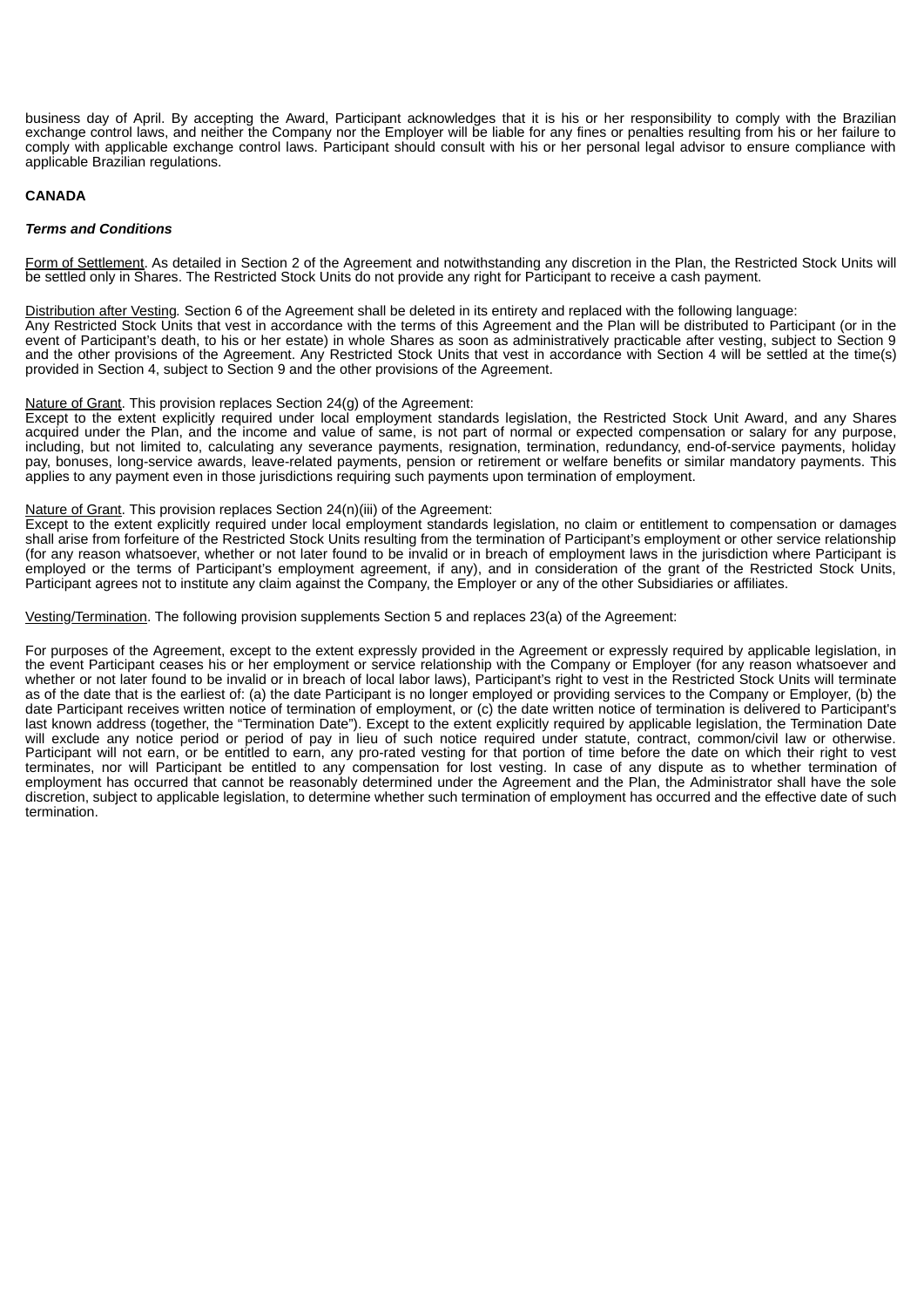Notwithstanding the foregoing, if applicable employment standards legislation explicitly requires continued entitlement to vesting during a statutory notice period, Participant's right to vest in the Restricted Stock Units under the Plan, if any, will terminate effective as of the last day of their minimum statutory notice period, but Participant will not earn or be entitled to pro-rated vesting if the vesting date falls after the end of their statutory notice period, nor will Participant be entitled to any compensation for lost vesting.

*The following terms and conditions will apply if Participant is a resident of Quebec*:

Data Privacy. The following provision supplements section 25 of the Agreement:

Participant hereby authorizes the Company and the Company's representatives to discuss with and obtain all relevant information from all personnel, professional or not, involved in the administration and operation of the Plan. Participant further authorizes the Company, any Parent or Subsidiary and any stock plan service provider that may be selected by the Company to assist with the Plan to disclose and discuss the Plan with their respective advisors. Participant further authorizes the Company and any Parent or Subsidiary to record such information and to keep such information in Participant's employee file. Participant acknowledges and agrees that his or her personal information, including sensitive personal information, may be transferred or disclosed outside of the province of Quebec, including to the United States. Finally, Participant acknowledges and authorizes the Company and other parties involved in the administration of the Plan to use technology for profiling purposes and to make automated decisions that may have an impact on Participant or the administration of the Plan.

# *Notifications*

Securities Law Information. Participant is permitted to sell Shares acquired through the Plan through the designated broker appointed under the Plan, if any, provided the resale of Shares acquired under the Plan takes place outside Canada through the facilities of a stock exchange on which the Shares are listed on the Nasdaq Global Select Market.

# **CHINA**

The following terms and conditions apply if Participant is subject to exchange control restrictions and regulations in China, including the requirements imposed by the State Administration of Foreign Exchange ("SAFE") as determined by the Company in its sole discretion.

# *Terms and Conditions*

Vesting. Notwithstanding anything to the contrary in the Plan or this Agreement, unless otherwise determined by the Company, the Restricted Stock Units will not vest and no Shares will be issued to Participant unless and until all necessary exchange control or other approvals with respect to the Restricted Stock Units under the Plan have been obtained from the SAFE or its local counterpart ("SAFE Approval"). In the event that SAFE Approval has not been obtained prior to any date(s) on which the Restricted Stock Units are scheduled to vest in accordance with the vesting schedule set forth in this Agreement, unless otherwise determined by the Company, Participant will receive a vesting credit for the Restricted Stock Units that would have vested once SAFE Approval is obtained (the "Actual Vesting Date"). Unless otherwise determined by the Company, if Participant's status as an Employee terminates prior to the Actual Vesting Date, Participant shall not be entitled to vest in any portion of the Restricted Stock Units and the Restricted Stock Units shall be forfeited without any liability to the Company, the Employer or any Subsidiary or affiliate of the Company.

Sale Requirement. Notwithstanding any provisions concerning the conversion of Restricted Stock Units and issuance of Shares set forth in this Agreement and the Plan, due to exchange control laws in China, Participant agrees that the Company reserves the right to require the immediate sale of any Shares issued upon settlement of the Restricted Stock Units. Participant understands and agrees that any such immediate sale of Shares will occur as soon as is practical following settlement of the Restricted Stock Units. Alternatively, if the Shares are not immediately sold upon settlement of the Restricted Stock Units,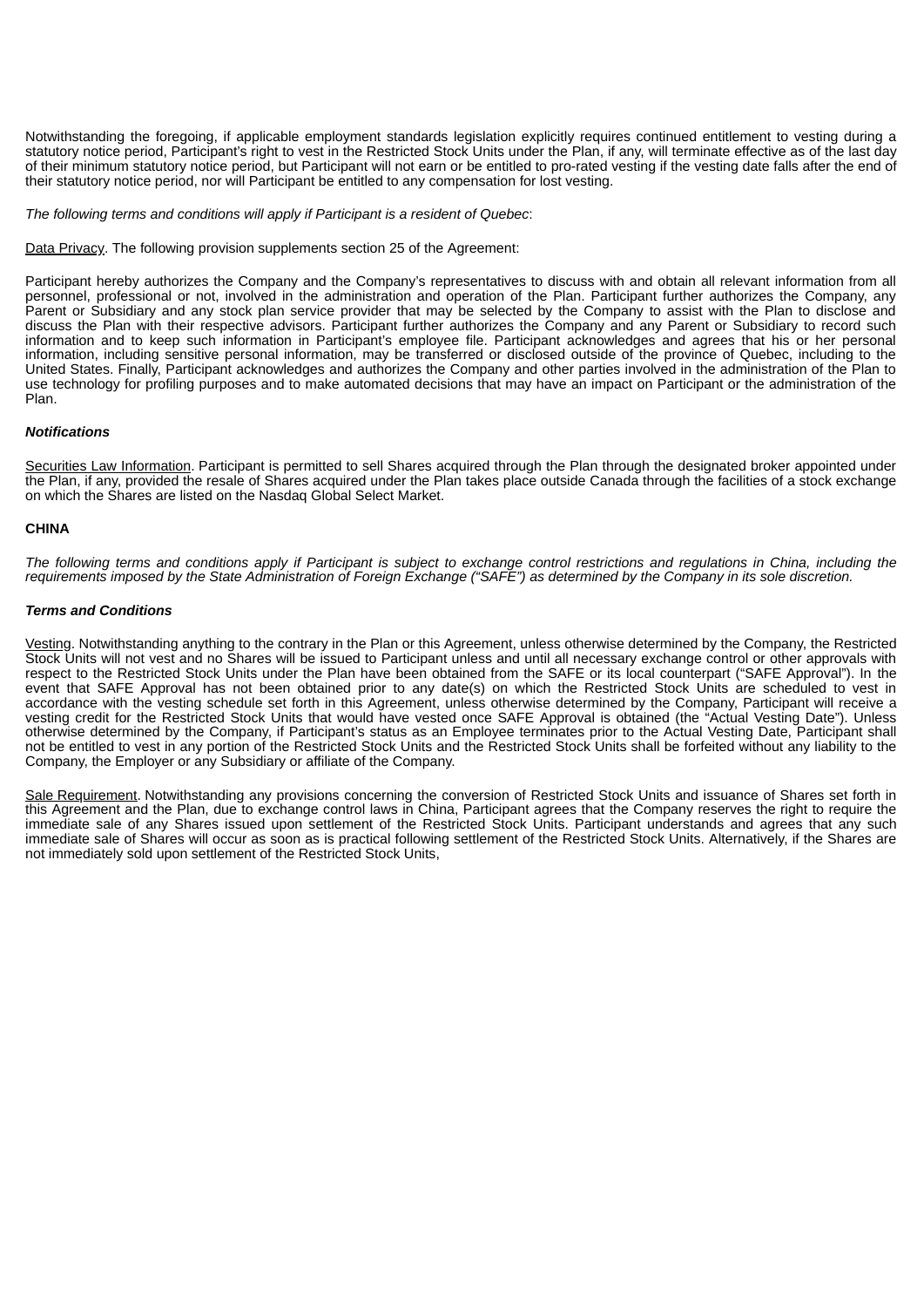the Company will require the sale of any Shares Participant may then hold within six (6) months (or such other period as may be required under applicable legal or exchange control requirements) following the termination of Participant's employment with the Company including its Subsidiaries.

Participant agrees that the Company is authorized to instruct such designated broker as may be selected by the Company to assist with the sale of the Shares on Participant's behalf pursuant to this authorization, and Participant expressly authorizes such broker to complete the sale of such Shares. Participant also agrees to sign any agreements, forms and/or consents that may be reasonably requested by the Company (or the Company's designated broker) to effectuate the sale of the Shares (including, without limitation, as to the transfers of the proceeds and other exchange control matters noted below) and to otherwise cooperate with the Company with respect to such matters, provided that he or she shall not be permitted to exercise any influence over how, when or whether the sales occur. Upon the sale of the Shares, Participant will receive the cash proceeds from the sale, less any applicable Tax-Related Items, brokerage fees or commissions, in accordance with applicable exchange control laws and regulations.

Participant acknowledges that such designated broker as may be selected by the Company is under no obligation to arrange for the sale of the Shares at any particular price. Due to fluctuations in the Share price and/or applicable exchange rates between the settlement date and (if later) the date on which the Shares are sold, the amount of proceeds ultimately distributed to Participant may be more or less than the market value of the Shares on the settlement date (which is the amount relevant to determining his or her liability for Tax-Related Items). Participant understands and agrees that the Company is not responsible for the amount of any loss that he or she may incur and that the Company assumes no liability for any fluctuations in the Share price and/or any applicable exchange rate.

Designated Broker Account. If Shares issued upon the settlement of the Restricted Stock Units are not immediately sold, Participant acknowledges that he or she is required to maintain the Shares in an account as may be selected by the Company until the Shares are sold through such Company-designated broker (as further detailed below).

Exchange Control Requirements. Participant understands and agrees that, pursuant to local exchange control requirements, he or she will be required to immediately repatriate the cash proceeds from the sale of Shares and any cash dividends paid on such Shares to China. Participant further understands that, under local law, such repatriation of his or her cash proceeds may need to be effectuated through a special exchange control account established by the Company, the Employer or any other parent or Subsidiary, and Participant hereby consents and agrees that any proceeds from the sale of Shares or any cash dividends paid on such Shares may be transferred to such special account prior to being delivered to him or her.

The proceeds may be paid to Participant in US dollars or local currency at the Company's discretion. In the event the proceeds are paid to Participant in US dollars, he or she understands that he or she will be required to set up a US dollar bank account in China and provide the bank account details to his or her Employer and/or the Company so that the proceeds may be deposited into this account. If the proceeds are paid to Participant in local currency, the Company is under no obligation to secure any particular exchange conversion rate and/or conversion date and the Company may face delays in converting the proceeds to local currency due to exchange control restrictions. Participant agrees to bear any currency fluctuation risk between the time the Shares are sold or dividends are received and the time the proceeds are distributed through any such special exchange account. Participant further agrees to comply with any other requirements that may be imposed by the Company in the future in order to facilitate compliance with exchange control requirements in China.

# **COLOMBIA**

# *Terms and Conditions*

Labor Law Acknowledgement. This provision supplements Section 24 of the Agreement: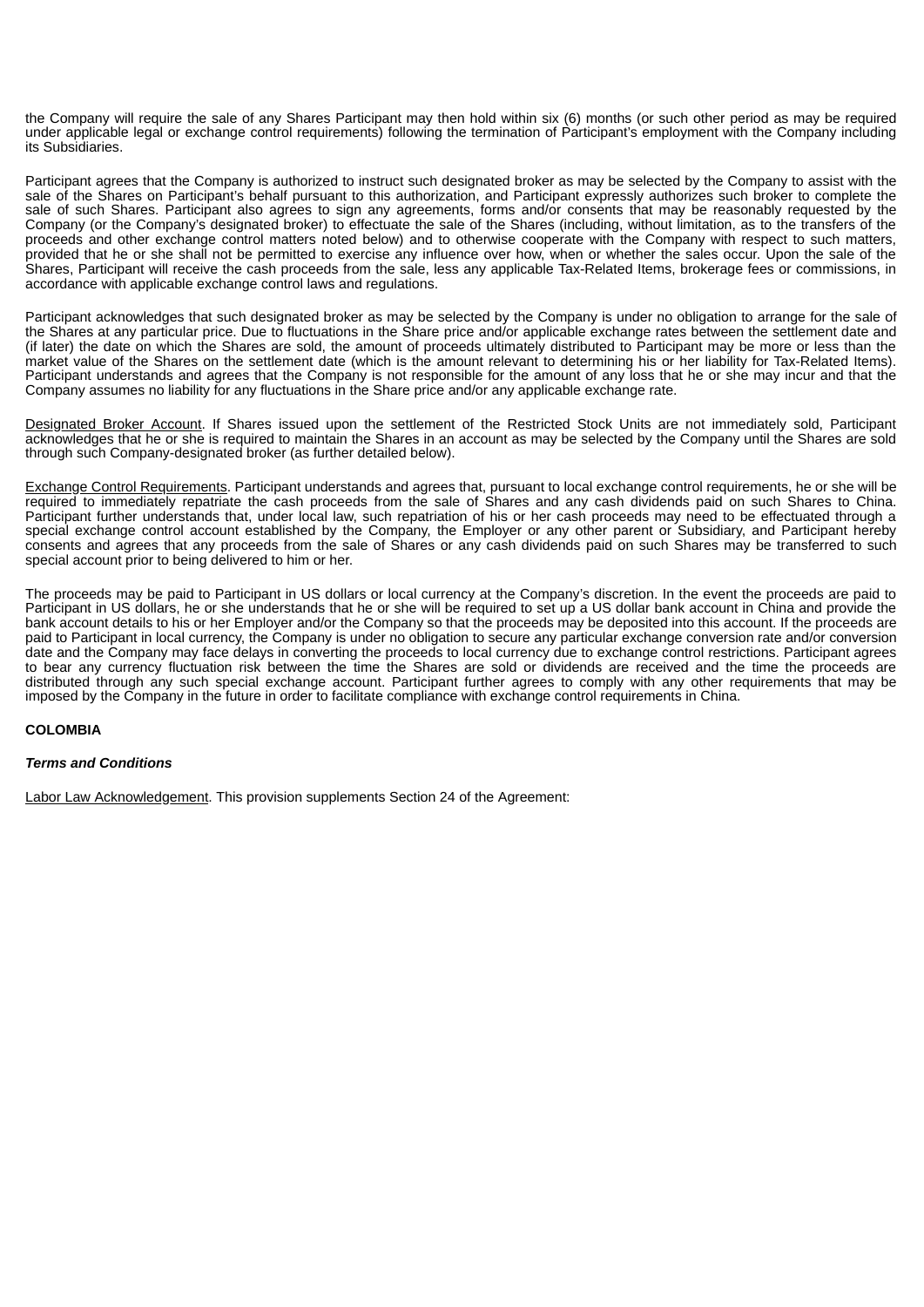Participant expressly acknowledges that, pursuant to Article 15 of Law 50/1990 (Article 128 of the Colombian Labor Code), the Restricted Stock Units and any payments Participant receives pursuant to the Restricted Stock Units are wholly discretionary and are a benefit of an extraordinary nature that do not exclusively depend on Participant's performance. Accordingly, the Plan, the Restricted Stock Units and related benefits do not constitute a component of Participant's "salary" for any legal purpose, including for purposes of calculating any and all labor benefits, such as fringe benefits, vacation pay, termination or other indemnities, payroll taxes, social insurance contributions, or any other outstanding employment-related amounts, subject to the limitations provided in Law 1393/2010.

# *Notifications*

Exchange Control Information. Participant is responsible for complying with any and all Colombian foreign exchange requirements in connection with the Restricted Stock Units, any Shares acquired and funds remitted into Colombia in connection with the Plan. This may include, among others, reporting obligations to the Central Bank (*Banco de la República*) and, in certain circumstances, repatriation requirements. Participant is responsible for ensuring his or her compliance with any applicable requirements and should speak to his or her personal legal advisor on this matter.

Securities Law Information. The Shares are not and will not be registered with the Colombian registry of publicly traded securities (*Registro Nacional de Valores y Emisores*) and therefore the Shares may not be offered to the public in Colombia. Nothing in this document should be construed as the making of a public offer of securities in Colombia.

## **COSTA RICA**

There are no country-specific provisions.

#### **CROATIA**

Exchange Control Information. Croatian residents may be required to report any acquisition of foreign securities (such as Shares) to the Croatian National Bank for statistical purposes. However, because exchange control regulations may change without notice, Participant should consult their personal legal advisor to ensure compliance with current regulations. It is Participant's responsibility to comply with Croatian exchange control laws.

## **CZECH REPUBLIC**

#### *Notifications*

Exchange Control Information**.** Proceeds from the sale of Shares, any dividends paid on such Shares may be held in a cash account abroad and Participant is no longer required to report the opening and maintenance of a foreign account to the Czech National Bank (the "CNB"), unless the CNB notifies Participant specifically that such reporting is required. Upon request of the CNB, Participant may need to file a notification within fifteen (15) days of the end of the calendar quarter in which Participant acquires Shares. However, because exchange control regulations change frequently and without notice, Participant should consult his or her personal legal advisor prior to vesting to ensure compliance with current regulations.

#### **DENMARK**

#### *Terms and Conditions*

Danish Stock Option Act. By participating in the Plan, Participant acknowledges that he or she received an Employer Statement translated into Danish, which is being provided to comply with the Danish Stock Option Act, to the extent the Danish Stock Option Act applies to the Restricted Stock Units.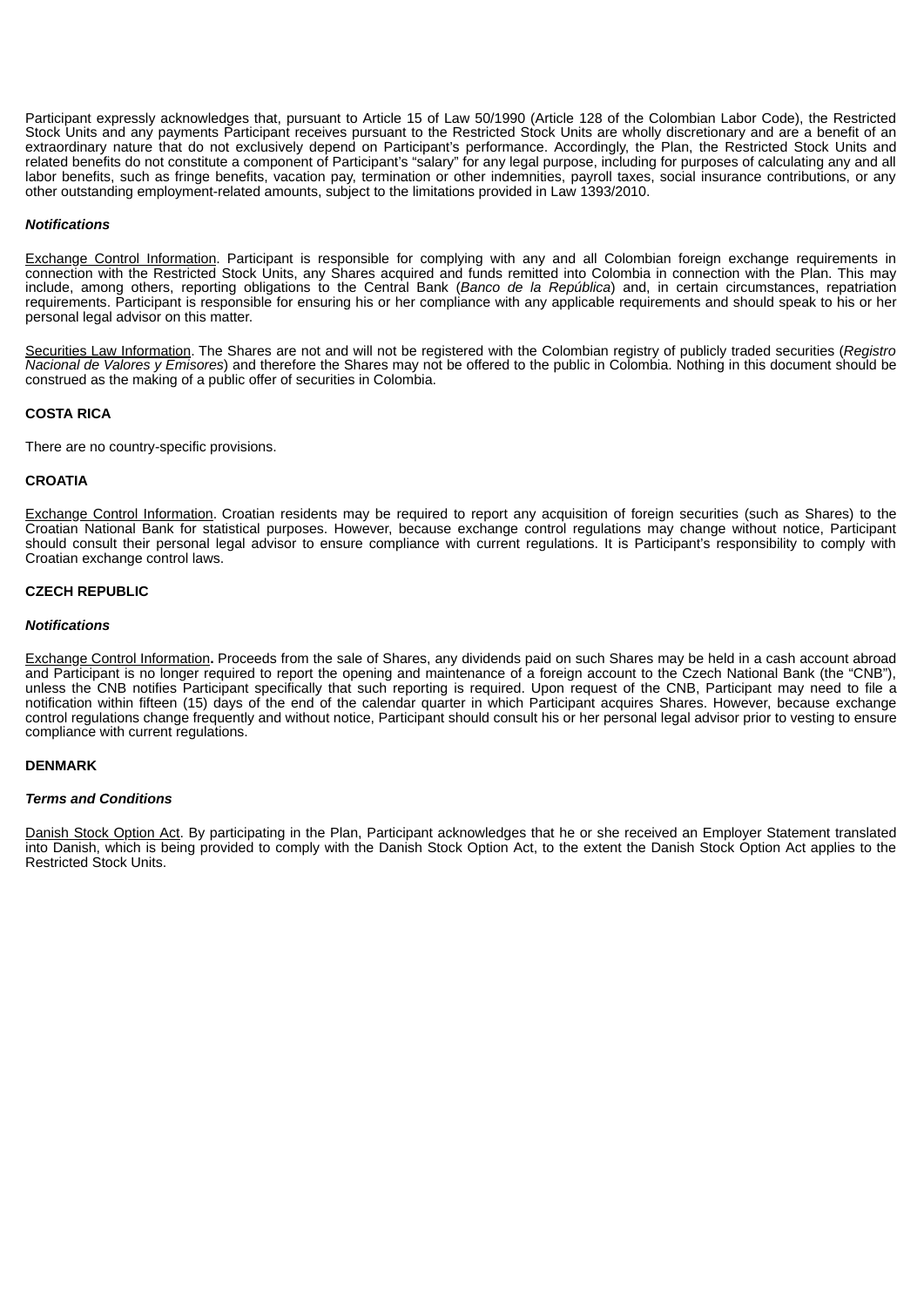Securities/Tax Reporting Information. Participant must report the foreign bank/broker accounts and their deposits, and Shares held in a foreign bank or broker in his or her tax return under the section on foreign affairs and income.

# **FINLAND**

There are no country-specific provisions.

# **FRANCE**

# *Terms and Conditions*

French-qualified Restricted Stock Units. The Restricted Stock Units are intended to qualify for the favorable tax and social security regime in France under Sections L. 225-197-1 to L. 225-197-5 and Sections L. 22-10-59 and L. 22-10-60 of the French Commercial Code, as amended. Certain events may affect the status of the Restricted Stock Units as French-qualified Restricted Stock Units, and the Frenchqualified Restricted Stock Units may be disqualified in the future. The Company does not make any undertaking or representation to maintain the qualified status of the Restricted Stock Units. If the Restricted Stock Units no longer qualify as French-qualified Restricted Stock Units, the favorable tax and social security treatment will not apply, and the Participant will be required to pay his or her portion of social security contributions resulting from the Restricted Stock Units (as well as any income tax that is due).

Plan Terms. The Restricted Stock Units are subject to the terms and conditions of the Plan and the Rules of the Autodesk, Inc. 2022 Equity Incentive Plan for grants to Participants in France (the "French Sub-plan"). To the extent that any term is defined in both the Plan and the French Sub-plan, for purposes of this grant of a French-qualified Restricted Stock Units, the definitions in the French Sub-plan shall prevail.

# Vesting. This provision supplements Section 3 in the Agreement:

Except in the event of the Participant's death to benefit from the favorable tax and social security regime, no vesting shall occur prior to the first anniversary of the Grant Date, or such other minimum period as required for the vesting period applicable to French-qualified Restricted Stock Units under Section L. 225-197-1 of the French Commercial Code, as amended, or relevant Sections of the French Tax Code or the French Social Security Code, as amended.

# Death of Participant. This provision replaces Section 7(b) in the Agreement:

Subject to Section 7(c), in the event of the death of Participant during the term of this Award and while an Employee, all unvested Restricted Stock Units that are Time-Based RSUs shall vest in full as of the date of death and will become fully transferable to the heirs of Participant. Notwithstanding the foregoing, in the event of Participant's death, Participant's heirs are entitled to request that the number of Shares corresponding to the unvested Restricted Stock Units as of the date of Participant's death be delivered to them, provided such request is made within six (6) months following the date of Participant's death. If Participant's heir do not request the delivery of the Shares within six (6) months following Participants death, the Restricted Stock Units will be forfeited.

Restrictions on the Sale or Transfer of Shares. Participant must not sell or otherwise dispose of the Shares until the second anniversary of the Grant Date or such other period as is required to comply with the minimum holding period applicable to shares underlying the French-Qualified Restricted Stock Units under Section L. 225-197-1 of the French Commercial Code, as amended or the relevant sections of the French Tax Code or the French Social Security Code, as amended. The minimum holding period applies even after Participant is no longer an employee of the French Entity, except in the case of Participant's death or Disability. Additionally, Participant shall not sell the Shares during certain Closed Periods, as defined in the French Sub-Plan, to the extent such Closed Period for French-Qualified Restricted Stock Units apply.

Disqualification of French-Qualified Restricted Stock Units. If the French-qualified Restricted Stock Units are otherwise modified or adjusted in a manner in keeping with the Plan or as mandated as a matter of law and the modification or adjustment is contrary to the terms and conditions of the French Sub-plan or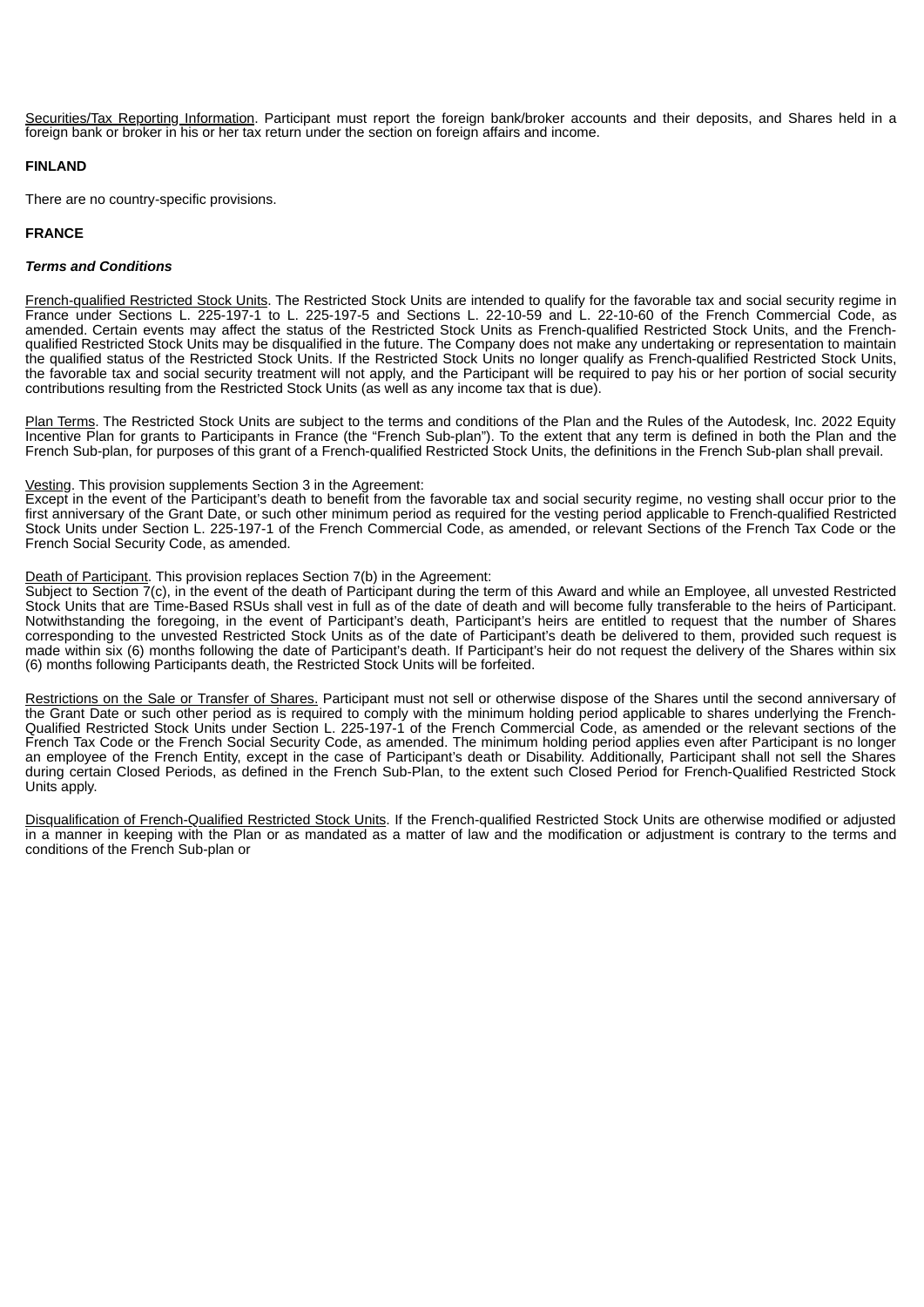is contrary to French rules, the Restricted Stock Units may no longer qualify as French-qualified Restricted Stock Units. If the Restricted Stock Units no longer qualify as French-qualified Restricted Stock Units, the Administrator may, provided it is authorized to do so under the Plan, determine to lift, shorten or terminate certain restrictions applicable to the vesting of the Restricted Stock Units or the sale of the Shares which may have been imposed under the French Sub-plan and this Agreement.

Language Consent. By accepting the Award, Participant confirms having read and understood the Plan and Agreement which were provided in the English language. Participant accepts the terms of those documents accordingly.

Consentement Relatif à la Langue Utilisée. En acceptant l'Attribution, le Participant confirme avoir lu et compris le Plan et le Contrat, qui ont eté communiqués en langue anglaise. Le Participant accepte les termes de ces documents en connaissance de cause.

## *Notifications*

Exchange Control Information. Participant must declare to the customs and excise authorities any cash or securities he or she imports or exports without the use of a financial institution when the value of the cash or securities is equal to or exceeds a certain amount.

## **GERMANY**

#### *Notifications*

Exchange Control Information. Cross-border payments in excess of €12,500 must be reported monthly to the German Federal Bank. If Participant makes or receives a cross-border payment in excess of €12,500 (*e.g.*, proceeds from the sale of Shares acquired under the Plan), he or she must report the payment to the German Federal Bank electronically using the "General Statistics Reporting Portal" available via the Bank's website (www.bundesbank.de). In addition, Participant may be required to report the acquisition of securities if the value of the securities acquired exceeds €12,500 to the Bundesbank via email or telephone.

## **HONG KONG**

## *Terms and Conditions*

Form of Settlement. As detailed in Section 2 of the Agreement and notwithstanding any discretion in the Plan, the Restricted Stock Units will be settled only in Shares. The Restricted Stock Units do not provide any right for Participant to receive a cash payment.

Securities Law Compliance. Participant acknowledges and agrees that any and all Shares allotted or issued pursuant to the terms and conditions of the Plan are issued to Participant for his/her own account and not with a view to all or any of those Shares being offered for sale to the public. Participant may not sell or offer to sell any Shares issued to him or her within six months following the Date of Grant. By accepting the Restricted Stock Units, Participant acknowledges and agrees that he or she is bound by the provisions of the certificate of incorporation or bylaws of the Company, as amended (including any provisions restricting the sale or transfer of such Shares) and the Plan and that any subsequent sale or transfer of the Shares must be undertaken in accordance with all Applicable Laws and regulations and that no documentation issued by the Company to Participant in respect of the Restricted Stock Units or the Shares may be disseminated or disclosed to any person at any time.

# *Notification*

Securities Law Notification. WARNING: The contents of this Agreement, the Plan and any other incidental communication materials distributed in connection with the Restricted Stock Units have not been reviewed by any regulatory authority in Hong Kong. Participant should exercise caution in relation to the Award. If Participant is in any doubt about any of the contents of this Agreement, including this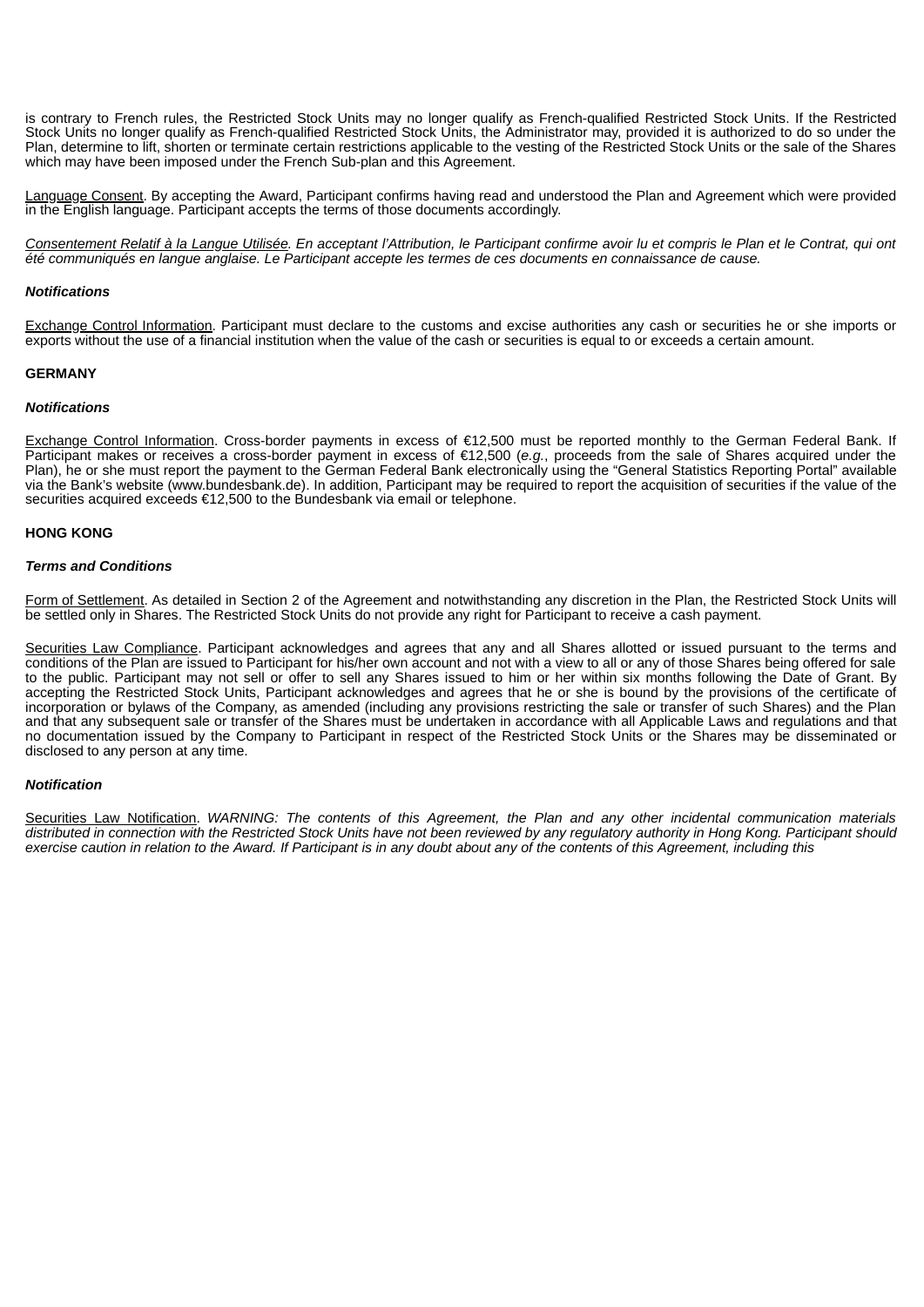Exhibit B, the Plan any other incidental communication materials distributed in connection with the Restricted Stock Units, Participant should *obtain independent professional advice.*

The Restricted Stock Units and Shares that may be issued in respect of the Restricted Stock Units have not been offered or sold and will not be offered or sold in Hong Kong by means of any document other than in other circumstances which do not result in the document being a "prospectus" as defined in the Companies Ordinance (Chapter 32 of the Laws of Hong Kong) or which do not constitute an offer to the public *within the meaning of that ordinance.*

This Agreement, including this Exhibit B, and the information contained herein may not be used other than by Participant and may not be reproduced in any form or transferred to any person in Hong Kong. This Award is not an offer for sale to the public in Hong Kong and it is not the intention of the Company that the Restricted Stock Units or the Shares be offered for sale to the public in Hong Kong.

# **HUNGARY**

There are no country-specific provisions.

# **INDIA**

## *Notifications*

Exchange Control Information. Participant must repatriate any proceeds from the sale of Shares acquired under the Plan and any cash dividends to India and convert the proceeds into local currency within such time as prescribed under applicable Indian exchange control laws, as may be amended from time to time. Participant will receive a foreign inward remittance certificate ("FIRC") from the bank where Participant deposits the foreign currency. Participant should retain the FIRC as evidence of the repatriation of funds in the event the Reserve Bank of India or the Employer requests proof of repatriation. It is Participant's responsibility to comply with applicable exchange control laws in India.

## **INDONESIA**

## *Terms and Conditions*

Language Consent and Information. A translation of the documents relating to this grant (i.e., the Plan and the Agreement) into Bahasa Indonesia can be provided to Participant upon request to the Company at Stock.Administrator@autodesk.com. By accepting the grant of Restricted Stock Units, Participant (i) confirms having read and understood the documents relating to this grant (i.e., the Notice of Grant, the Agreement (including Exhibit A and B thereof) and the Plan) which were provided in the English language, (ii) accepts the terms of those documents accordingly, and (iii) agrees not to challenge the validity of this document based on Law No. 24 of 2009 on National Flag, Language, Coat of Arms and National Anthem or the implementing Presidential Regulation (when issued).

#### *Notifications*

Exchange Control Information. In general, no exchange control approvals are required in Indonesia. However, foreign exchange activity is subject to certain reporting requirements. For foreign currency transactions exceeding US\$25,000, the underlying document of that transaction will have to be submitted to the relevant local bank. If there is a change of position of any the foreign asset held (including Shares acquired under the Plan), Participant must report this change in position (i.e., sale of Shares) to the Bank of Indonesia no later than the 15th day of the month following the change in position. If Indonesian residents remit proceeds from the sale of Shares into Indonesia, the Indonesian Bank through which the transaction is made will submit a report on the transaction to the Bank of Indonesia. For transactions of US\$10,000 or more (or its equivalent in other currency), a description of the transaction must be included in the report. Although the bank through which the transaction is made is required to make the report, Indonesian residents must complete a "Transfer Report Form." The Transfer Report Form will be provided to the Indonesian residents by the bank through which the transaction is made.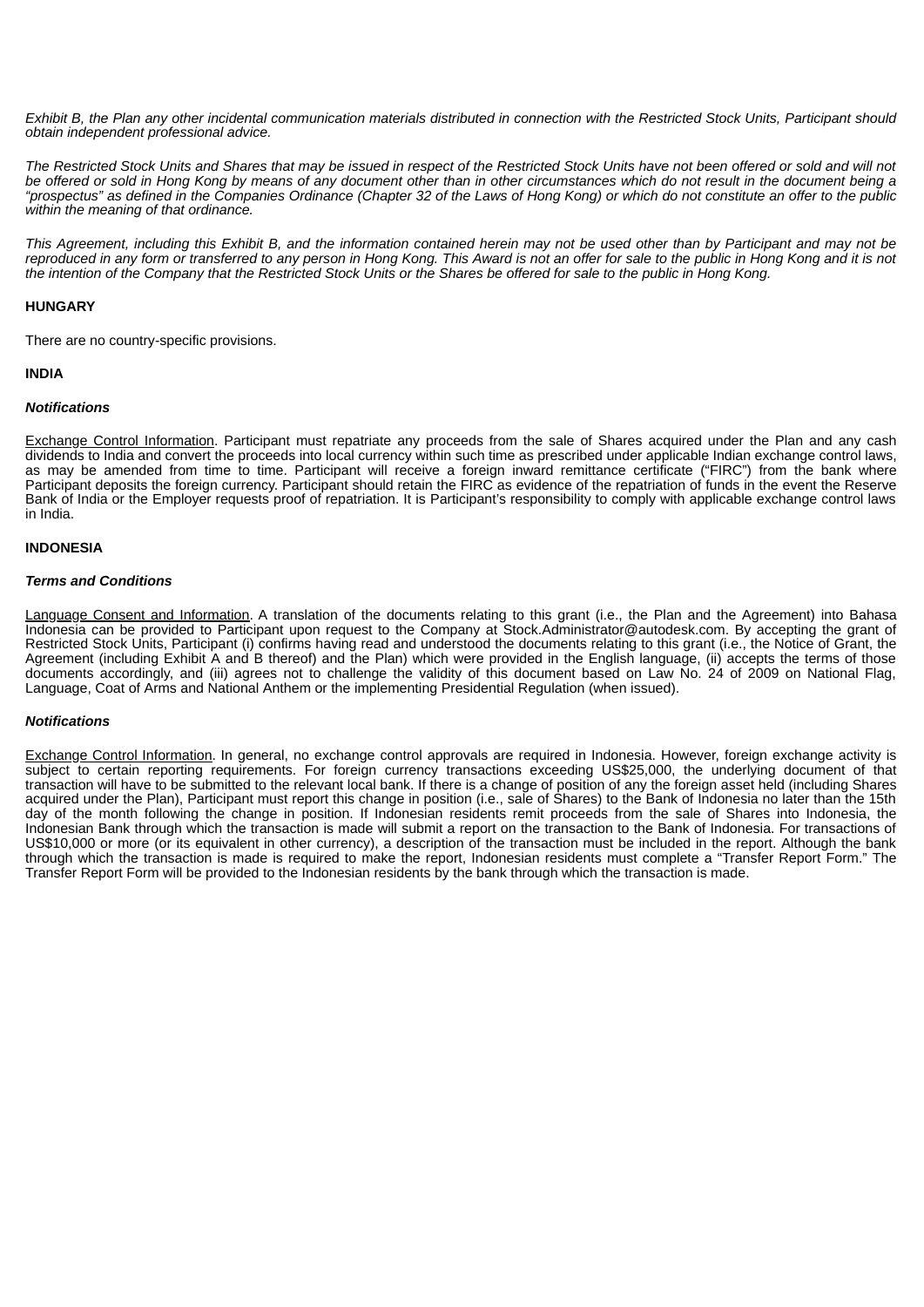## **IRELAND**

There are no country-specific provisions.

# **ISRAEL**

## *Terms and Conditions*

*The following provisions apply to Participants who are in Israel on the Date of Grant.*

Grant. Section 1 of the Agreement shall be supplemented to add the following language at the end thereof:

References to the Plan will be deemed to include the Sub-plan for Israeli Participants (the "Sub-plan"). The Restricted Stock Units are granted as a 102 Capital Gains Track Grant, subject to the terms and conditions of Section 102(b)(2) and 102(b)(3) of the Income Tax Ordinance (New Version) – 1961 (the "ITO"), the Plan and the Trust Agreement ("Trust Agreement"), entered into between the Company and ESOP Management and Trust Services Ltd. (the "Trustee"). References to the issuance of Shares to Participant shall be deemed to include the words "or the Trustee". References to "Applicable Law" shall be deemed to include Section 102 of the ITO.

Section 102 Compliance. By accepting this Restricted Stock Unit Award, Participant acknowledges and agrees that: (a) the Award is granted under and governed by the Plan, Sections 102(b)(2) and 102(b)(3) of the ITO and the Rules promulgated in connection therewith, and the Trust Agreement; (b) the Shares issued upon vesting of the Restricted Stock Units will be issued to the Trustee to hold on behalf of Participant, pursuant to the terms of Section 102 of the ITO and the Trust Agreement; (c) Participant agrees to the terms of the Section 102 Confirmation Letter, attached hereto as Exhibit D, and (d) Participant is familiar with the terms and provisions of the ITO, particularly the "Capital Gains Track" described in Sections 102(b)(2) and 102(b)(3) thereof, and will not require the Trustee to release or sell the Restricted Stock Units or Shares during the Required Holding Period (defined in the Sub-plan), unless permitted to do so by Applicable Law.

Distribution after Vesting. Section 6 of the Agreement shall be deleted in its entirety and replaced by the following language:

The Shares will be issued in the name of the Trustee as required by Applicable Law to qualify under Section 102 of the ITO, for the benefit of Participant. Participant shall comply with the ITO, the Rules, and the terms and conditions of the Trust Agreement entered into between the Company and the Trustee. The Trustee will hold the Shares for the Required Holding Period, as set forth in the Sub-Plan. Participant hereby undertakes to release the Trustee from any liability in respect of any action or decision duly taken and bona fide executed in relation to the Plan and the Sub-Plan, or any Shares issued to the Trustee hereunder. Participant hereby confirms that s/he shall execute any and all documents that the Company or the Trustee may reasonably determine to be necessary in order to comply with the ITO and, in particular, the Rules.

Responsibility for Taxes. Section 8 of the Agreement shall be supplemented by the following language:

To the extent required by Applicable Law on any date Participant is required to recognize taxable income with respect to the Restricted Stock Units, Participant will be required to pay, and the Trustee and/or the Company will withhold any Tax-Related Items which will enable the Company and/or the Trustee to satisfy its obligation to withhold any Tax-Related Items arising on such date Participant is required to recognize taxable income with respect to the Restricted Stock Units. The Company, in its sole discretion, may, to the extent permitted by Applicable Law, require or otherwise allow the Trustee or the Company to withhold and/or Participant to pay such Tax-Related Items by (i) withholding cash from Participant's account at the broker designated by the Company for such purpose, (ii) selling of sufficient Shares on the date Participant is required to recognize taxable income with respect to the Restricted Stock Units, (iii) deductions from compensation payable to Participant or (iv) any other method permitted by Applicable Law.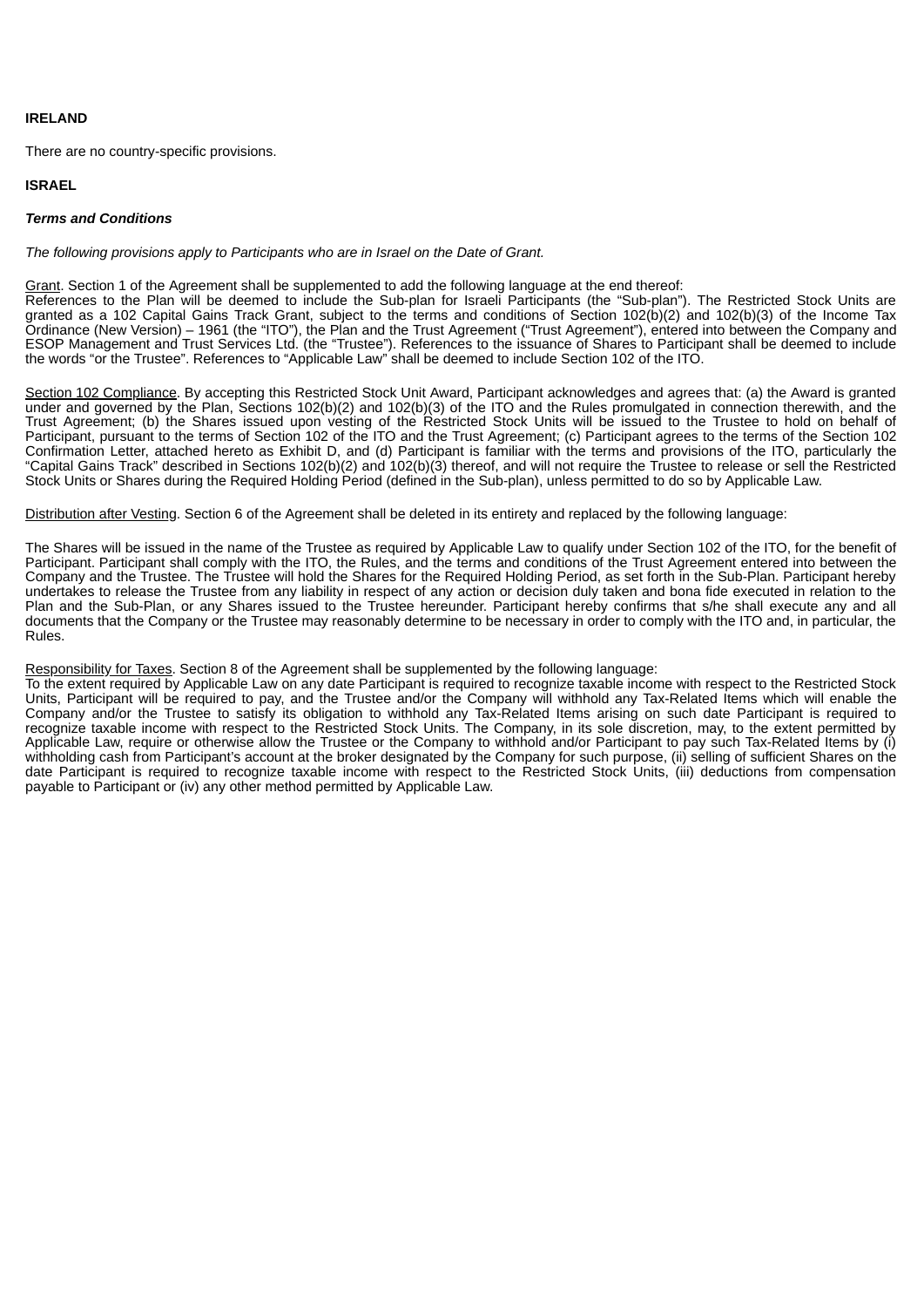In the event Participant disposes of any Shares issued upon vesting of the Restricted Stock Units prior to the expiration of the Required Holding Period, Participant acknowledges and agrees that such shares will not qualify for 102 Capital Gains Tax Treatment and will be subject to taxation in Israel in accordance with ordinary income tax principles. Further, Participant acknowledges and agrees that Participant will be liable for the Employer's component of payments to the National Insurance Institute (to the extent such payments by the Employer are required).

Participant further agrees that the Trustee may act on behalf of the Company or the Employer, as applicable, to satisfy any obligation to withhold Tax-Related Items applicable to Participant in connection with the Units granted under the Sub-Plan.

Address for Notices. Section 11 of the Agreement shall be deleted in its entirety and replaced by the following language:

Any notice to be given to the Company under the terms of this Agreement will be addressed to the Company at Autodesk, Inc., c/o Stock Administrator. The Landmark @ One Market, 1 Market Street, Suite 400, San Francisco, CA 94105 U.S.A., or at such other address as the Company may hereafter designate in writing, unless otherwise expressly instructed by the Company or the Trustee with respect to a specific type of notice.

Data Privacy. Section 25 of the Agreement shall be supplemented by the following language:

Without derogating from the scope of Section 25 of the Agreement, Participant hereby explicitly consents to the transfer of Data between the Company, the Trustee, and/or a designated Plan broker, including any requisite transfer of such Data outside the Participant's country and further transfers thereafter as may be required to a broker or other third party.

*The following provisions apply to Participants who permanently transfer to Israel after the Date of Grant.*

Mandatory Sale Restriction. To facilitate compliance with local tax requirements, Participant agrees to the sale of any Shares to be issued to him or her upon settlement of the Restricted Stock Units. The sale may occur (i) immediately upon settlement, (ii) following Participant's termination of employment, or (iii) within any other time frame as the Company determines to be necessary to comply with local tax requirements. Participant further agrees the Company is authorized to instruct its designated broker to assist with the mandatory sale of such Shares (on his or her behalf pursuant to this authorization) and Participant expressly authorizes the Company's designated broker to complete the sale of such Shares. Participant acknowledges the Company's designated broker is under no obligation to arrange for the sale of the Shares at any particular price. Upon the sale of the Shares, the Company agrees to pay Participant the cash proceeds from the sale, less any brokerage fees or commissions and subject to any obligation to satisfy Tax-Related Items.

Participant further agrees any Shares to be issued to him or her shall be deposited directly into an account with the Company's designated broker. The deposited Shares shall not be transferable (either electronically or in certificate form) from the brokerage account. This limitation shall apply both to transfers to different accounts with the same broker and to transfers to other brokerage firms. The limitation shall apply to all Shares issued to Participant under the Plan, whether or not he or she continues to be employed by the Company or any parent or Subsidiary.

# **ITALY**

### *Terms and Conditions*

Plan Document Acknowledgement. By accepting the Award, Participant acknowledges he or she has received a copy of the Plan and the Agreement and has reviewed the Plan and the Agreement, including this Exhibit B, in their entirety and fully understands and accepts all provisions of the Plan and the Agreement, including this Exhibit B.

Participant further acknowledges having read and specifically approves the following sections of the Agreement: Section 3 (Vesting Schedule), Section 5 (Forfeiture upon Termination of Service as a an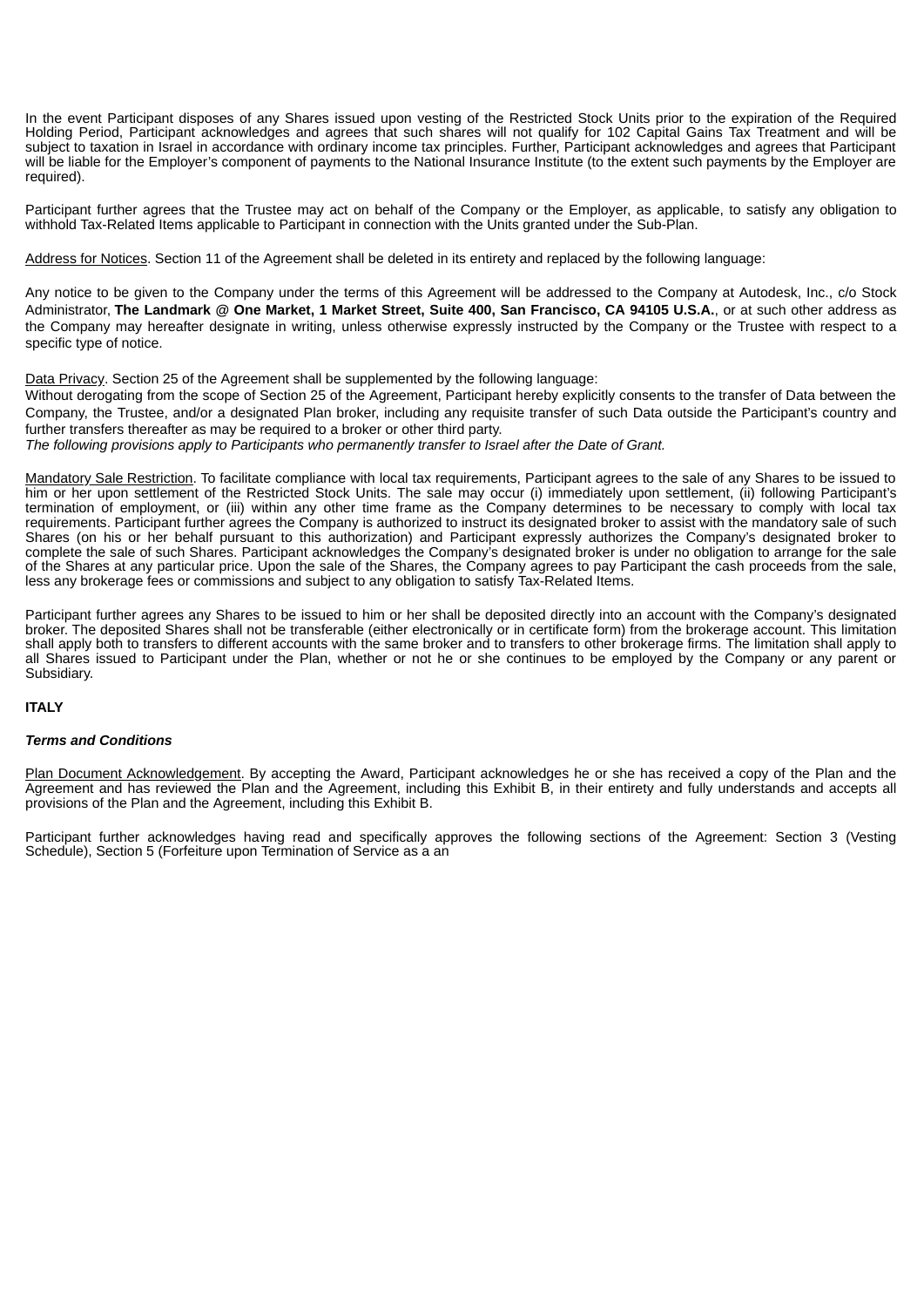Employee), Section 7 (Disability or Death of Participant), Section 8 (Responsibility for Taxes), Section 24 (Nature of Grant), Section 14 (Additional Conditions to Issuance of Stock), Section 17 (Electronic Delivery), Section 22 (Governing Law), Section 23 (Language); Section 25 (Data Privacy Information and Consent), and Section 30 (Insider Trading Restrictions/Market Abuse Laws).

# **JAPAN**

There are no country-specific provisions.

# **JORDAN**

There are no country-specific provisions.

# **KOREA**

There are no country-specific provisions.

# **MALAYSIA**

# *Terms and Conditions*

Responsibility for Taxes. This provision replaces Section 8 of the Agreement in its entirety:

As a condition of grant, Participant hereby elects to pay any and all income tax due on the benefits derived from the Restricted Stock Units and/or the receipt of Shares upon vesting of the Restricted Stock Units ("Taxes on RSUs") directly to the Malaysian Inland Revenue Board and report such benefits on his or her annual tax return for the relevant year of the tax assessment. Participant further understands and agrees that by making this election, the Company and the Employer will not withhold any taxes pursuant to the Income Tax (Deduction of Remuneration) Rules 1994 in respect of the Taxes on RSUs, and Participant acknowledges and agrees that the ultimate liability for all Taxes on RSUs is and remains Participant's responsibility.

Further, if Participant becomes subject to taxation in more than one jurisdiction between the Date of Grant and the date of any relevant taxable event, Participant acknowledges that the Company and/or the Employer (or former employer, as applicable) may be required to withhold or account for the Taxes on RSUs in any relevant jurisdiction outside Malaysia and may do so in the manner set forth in the Agreement.

This election will remain in effect unless and until Participant actively cancels the election by notifying the Employer in writing and the Employer confirms receipt of such cancellation notice.

Data Privacy*.* This provision replaces Section 25 of the Agreement in its entirety:

Participant hereby explicitly, voluntarily and unambiguously consents to the collection, use and transfer, in electronic or other form, of his or her personal data as described in this Agreement and any other Plan participation materials by and among, as applicable, the Employer, the Company and any Parent or Subsidiary or any third parties authorized by same in assisting in the implementation, administration and *management of Participant's participation in the Plan.*

Participant may have previously provided the Company and the Employer with, and the Company and the Employer may hold, certain personal information about Participant, including, but not limited to, his or her name, home address and telephone number, date of birth, social insurance number or other identification number, salary, nationality, job title, any Shares or directorships held in the Company, the fact and conditions of Participant's participation in the Plan, details of all Restricted Stock Units or any other entitlement to Shares awarded, cancelled, exercised, vested, unvested or outstanding in Participant's favor ("Data"), for the exclusive purpose of implementing, administering *and managing the Plan.*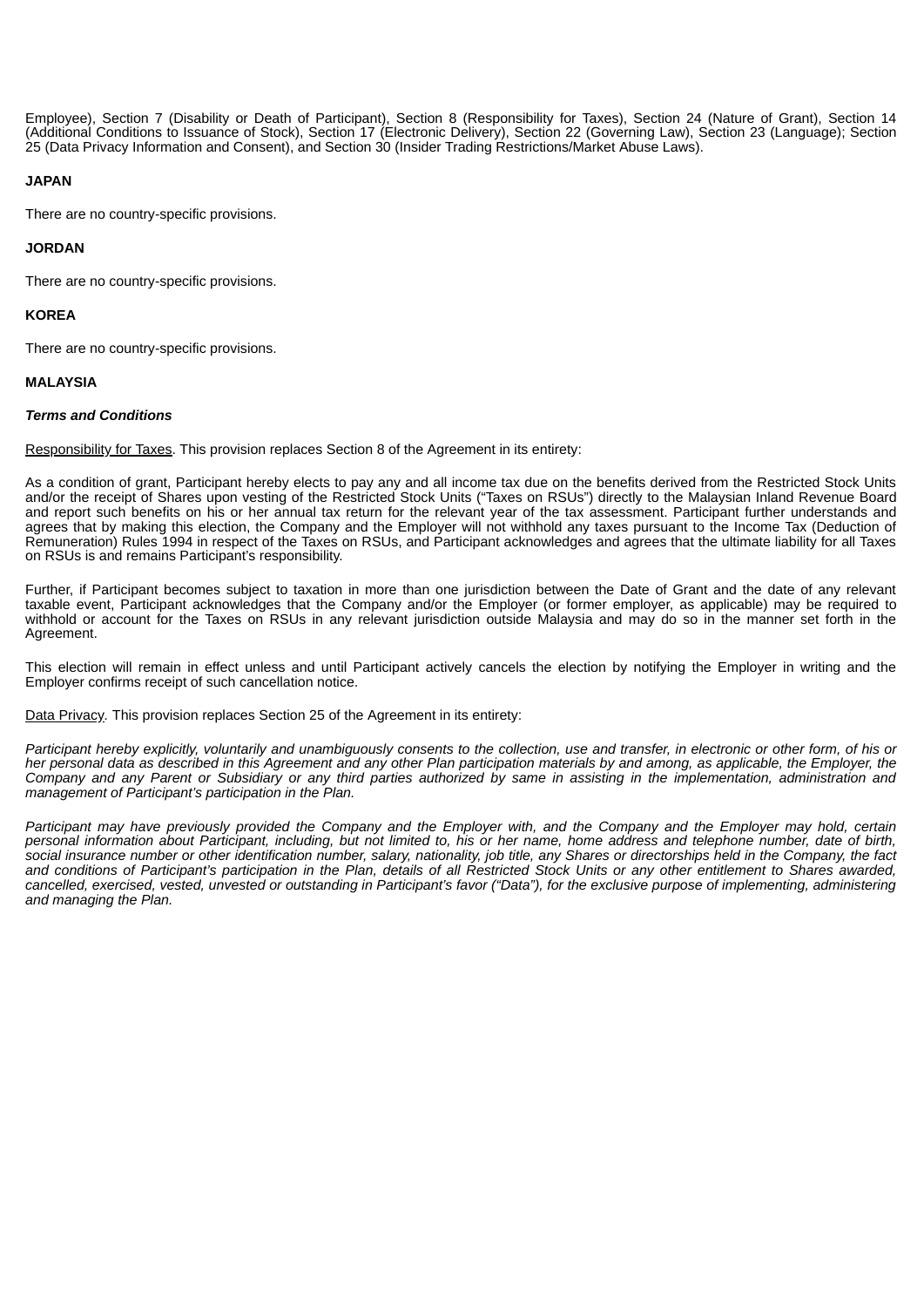Participant also authorizes any transfer of Data, as may be required, to such stock plan service provider as may be selected by the Company from time to time, which is assisting the Company with the implementation, administration and management of the Plan and/or with whom any Shares acquired upon settlement of the Restricted Stock Units are deposited. Participant acknowledges that these recipients may be located in Participant's country or elsewhere, and that the recipient's country (e.g., the United States) may have different data privacy laws and protections to Participant's country, which may not give the same level of protection to Data. Participant understands that he or she may request a list with the names and addresses of any potential recipients of Data by contacting his or her local human resources representative. Participant authorizes the Company, the stock plan service provider and any other possible recipients which may assist the Company (presently or in the future) with implementing, administering and managing Participant's participation in the Plan to receive, possess, use, retain and transfer Data, in electronic or other form, for the sole purpose of implementing, administering and managing Participant's participation in the Plan. Participant understands that Data will be held only as long as is necessary to implement, administer and manage his or her participation in the Plan. Participant understands that he or she may, at any time, view Data, request additional information about the storage and processing of Data, require any necessary amendments to Data or refuse or withdraw the consents herein, in any case, without cost, by contacting in writing his or her local human resources representative, HRGC APAC, whose contact details are hrgc.apac@autodesk.com. Further, Participant understands that he or she is providing the consents herein on a purely voluntary basis. If Participant does not consent, or if Participant later seeks to revoke the consent, his or her employment status or service and career with the Employer will not be adversely affected; the only adverse consequence of refusing or withdrawing the consent is that the Company would not be able to grant future Restricted Stock Units or other equity awards to Participant or administer or maintain such awards. Therefore, Participant understands that refusing or withdrawing his or her consent may affect his or her ability to participate in the Plan. For more information on the consequences of the refusal to consent or withdrawal of consent, Participant understands that he or she may contact his *or her local human resources representative.*

Notifikasi Privasi Data. Peruntukan ini menggantikan Seksyen 25 dalam Perjanjian Anugerah secara keseluruhan :

*Pesertadengan ini secara eksplisit, secara sukarela dan tanpa sebarang keraguan mengizinkan pengumpulan, penggunaan dan* pemindahan, dalam bentuk elektronik atau lain-lain, data peribadinya seperti yang dinyatakan dalam Perjanjian Penganugerahan ini dan apa-apa bahan Pelan penyertaan oleh dan di antara Majikan, Syarikat dan mana-mana Syarikat Induk atau Anak Syarikat atau mana-mana pihak ketiga yang diberi kuasa oleh yang sama untuk membantu dalam pelaksanaan, pentadbiran dan pengurusan penyertaan Peserta *dalam Pelan tersebut.*

Sebelum ini, Peserta mungkin telah membekalkan Syarikat dan Majikan dengan, dan Syarikat dan Majikan mungkin memegang, maklumat peribadi tertentu tentang Peserta, termasuk, tetapi tidak terhad kepada, namanya, alamat rumah dan nombor telefon, tarikh lahir, nombor insurans sosial atau nombor pengenalan lain, gaji, kewarganegaraan, jawatan, apa-apa saham atau jawatan pengarah yang dipegang dalam Syarikat, fakta dan syarat-syarat penyertaan Peserta dalam Pelan tersebut, butir-butir semua Unit-unit Saham Terbatas atau apa-apa hak lain untuk saham vang dianugerahkan, dibatalkan, dilaksanakan, terletak hak, tidak diletak hak ataupun bagi faedah Peserta ("Data"), untuk *tujuan yang eksklusif bagi melaksanakan, mentadbir dan menguruskan Pelan tersebut.*

Peserta juga memberi kuasa untuk membuat apa-apa pemindahan Data, sebagaimana yang diperlukan, kepada pembekal perkhidmatan pelan saham yang lain sebagaimana yang dipilih oleh Syarikat dari semasa ke semasa, yang membantu Syarikat dalam pelaksanaan, *pentadbiran dan pengurusan Pelan dan/atau dengan sesiapa yang mendepositkan Saham-Saham yang diperolehi melalui penyelesaian* .<br>Unit-unit Saham Terbatas. Peserta mengakui bahawa penerima-penerima ini mungkin berada di negara Peserta atau di tempat lain, dan bahawa negara penerima (contohnya, Amerika Syarikat) mungkin mempunyai undang-undang privasi data dan perlindungan yang berbeza daripada negara Peserta, yang mungkin tidak boleh memberi tahap perlindungan yang sama kepada Data. Pesertafaham bahawa dia boleh meminta senarai nama dan alamat mana-mana penerima Data dengan menghubungi wakil sumber manusia tempatannya. Peserta memberi kuasa kepada Syarikat, pembekal perkhidmatan pelan saham dan mana-mana penerima lain yang mungkin membantu Syarikat *(masa sekarang atau pada masa*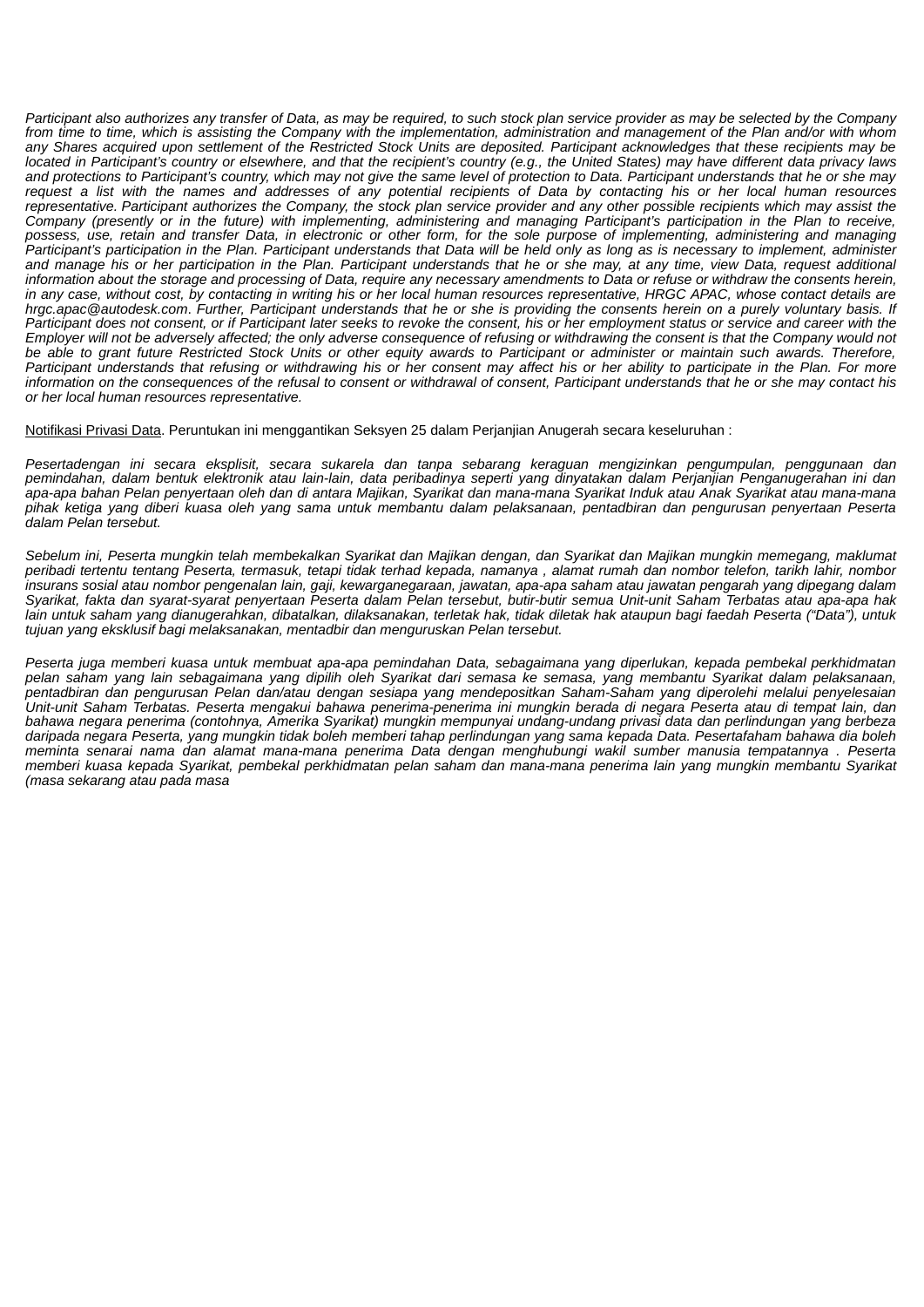*depan) untuk melaksanakan, mentadbir dan menguruskan penyertaan Peserta dalam Pelan tersebut untuk menerima, memiliki, menggunakan, mengekalkan dan memindahkan Data, dalam bentuk elektronik atau lain-lain, semata-mata dengan tujuan untuk* melaksanakan, mentadbir dan menguruskan penyertaan Peserta dalam Pelan tersebut. Peserta faham bahawa Data akan dipegang hanya untuk tempoh yang diperlukan untuk melaksanakan, mentadbir dan menguruskan penyertaannya dalam Pelan tesebut. Peserta faham bahawa dia boleh, pada bila-bila masa, melihat data, meminta maklumat tambahan mengenai penyimpanan dan pemprosesan Data, meminta bahawa pindaan-pindaan dilaksanakan ke atas Data atau menolak atau menarik balik persetujuan dalam ini, dalam mana-mana kes, tanpa kos, dengan menghubungi secara bertulis wakil sumber manusia tempatannya , di mana butir-butir hubungannya adalah hrgc.apac@autodesk.com. Selanjutnya, Peserta memahami bahawa dia memberikan persetujuan di sini secara sukarela. Jika Peserta tidak bersetuju, atau jika Peserta kemudian membatalkan persetujuannya, status pekerjaan atau perkhidmatan dan kerjayanya dengan Majikan tidak akan terjejas; satunya akibat buruk jika dia tidak bersetuju atau menarik balik persetujuannya adalah bahawa Syarikat tidak akan dapat memberikan Unit-unit Saham Terbatas pada masa depan atau anugerah ekuiti lain kepada Peserta atau mentadbir atau mengekalkan *anugerah-anugerah tersebut. Oleh itu, Peserta faham bahawa keengganan atau penarikan balik persetujuannya boleh menjejaskan* keupayaannya untuk mengambil bahagian dalam Pelan tesebut. Untuk maklumat lanjut mengenai akibat keengganan untuk memberikan keizinan atau penarikan balik keizinan, Peserta fahami bahawa dia boleh menghubungi wakil sumber manusia tempatannya.

## *Notifications*

Director Notification Obligation*.* If Participant is a director of a Malaysian Subsidiary, Participant is subject to certain notification requirements under the Malaysian Companies Act. Among these requirements is an obligation to notify the Malaysian Subsidiary in writing when Participant receives or disposes of an interest (e.g., Restricted Stock Units, Shares, etc.) in the Company or any related company. This notification must be made within fourteen (14) days of receiving or disposing of any interest in the Company or any related company.

## **MEXICO**

#### *Terms and Conditions*

Plan Document Acknowledgement. This provision supplements Section 24 of the Agreement:

By accepting the Restricted Stock Units, Participant acknowledges that he or she has received a copy of the Plan and the Agreement, including this Exhibit B, which he or she has reviewed. Participant further acknowledges that he or she accepts all the provisions of the Plan and the Agreement, including this Exhibit B. Participant also acknowledges that he or she has read and specifically and expressly approves the terms and conditions set forth in the "Nature of Grant" Section of the Agreement, which clearly provide as follows:

(1) Participant's participation in the Plan does not constitute an acquired right;

(2) The Plan and Participant's participation in it are offered by the Company on a wholly discretionary basis; and

(3) Participant's participation in the Plan is voluntary.

Labor Law Acknowledgement and Policy Statement. By accepting the Restricted Stock Units, Participant acknowledges that Autodesk, Inc., with registered offices at The Landmark @ One Market, 1 Market Street, Suite 400, San Francisco, CA 94105 U.S.A., is solely responsible for the administration of the Plan. Participant further acknowledges that his or her participation in the Plan, the grant of the Restricted Stock Units and any acquisition of Shares under the Plan do not constitute an employment relationship or service contract between Participant and the Company because Participant is participating in the Plan on a wholly commercial basis. Based on the foregoing, Participant expressly acknowledges that the Plan and the benefits that he or she may derive from participation in the Plan do not establish any rights between Participant and the Employer, and do not form part of the employment conditions and/or benefits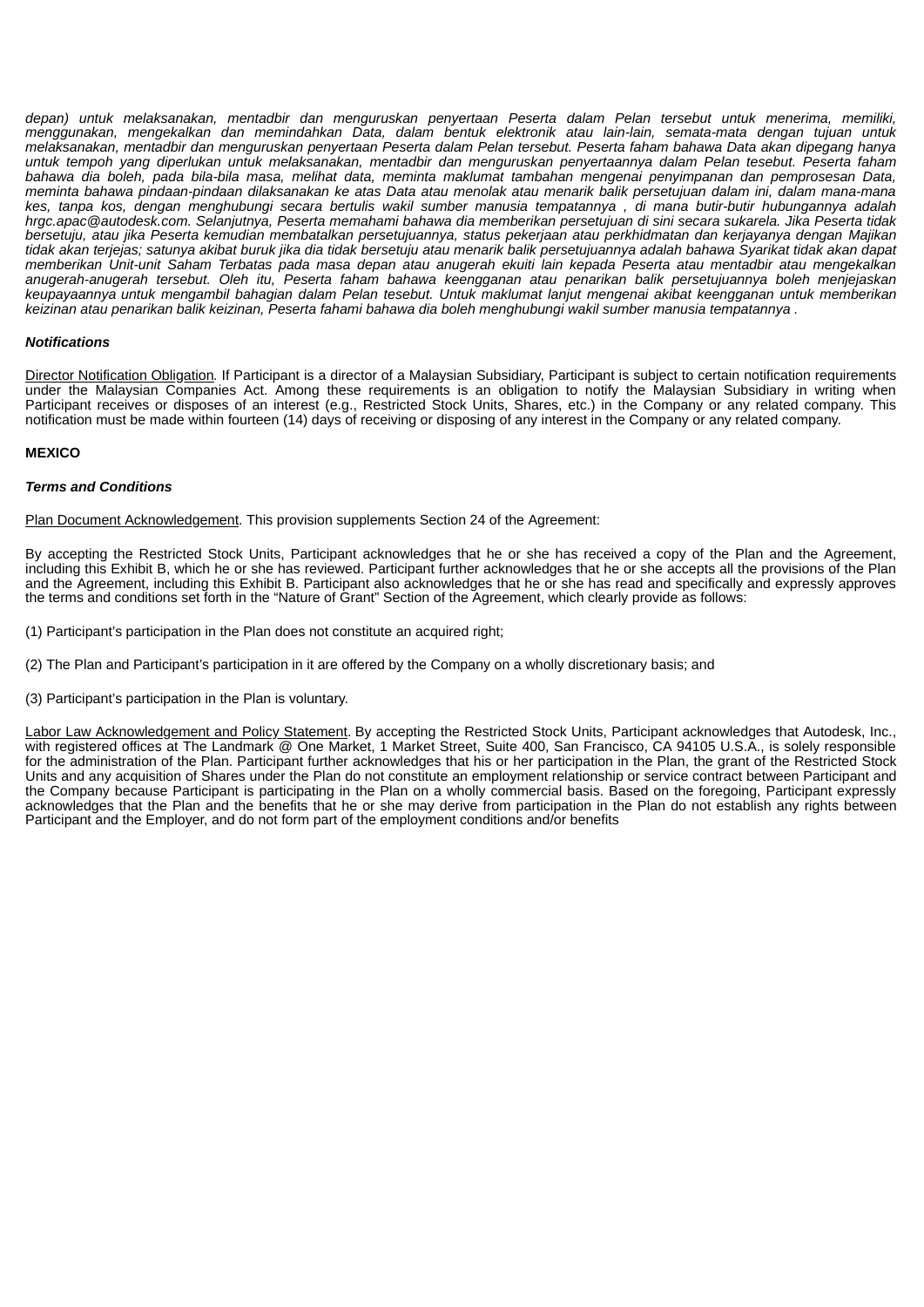provided by the Company or any Subsidiary, and any modification of the Plan or its termination shall not constitute a change or impairment of the terms and conditions of Participant's employment.

Participant further understands that his or her participation in the Plan is the result of a unilateral and discretionary decision of the Company and, therefore, the Company reserves the absolute right to amend and/or discontinue Participant's participation in the Plan at any time, without any liability to Participant.

Finally, Participant hereby declares that he or she does not reserve to him or herself any action or right to bring any claim against the Company for any compensation or damages regarding any provision of the Plan or the benefits derived under the Plan, and that he or she therefore grants a full and broad release to the Company, its Subsidiaries, affiliates, branches, representation offices, shareholders, officers, agents and legal representatives, with respect to any claim that may arise.

# *Términos y Condiciones*

*Documento de Reconocimiento del Plan. Esta disposición suplementa la Sección 24 del Contrato:*

Al aceptar las Unidades de Acción Restringida, el Participante reconoce que ha recibido una copia del Plan y del Contrato, incluyendo este Anexo B, que ha sido revisado por el Participante. El Participante reconoce, además, que acepta todas las disposiciones del Plan y del Contrato, incluyendo este Anexo B. El Participante también reconoce que ha leído y específica y expresamente aprueba los términos y condiciones establecidos en la Sección del Contrato intitulada "Naturaleza del Otorgamiento", que claramente establece lo siguiente:

*(1) La participación del Participante en el Plan no constituye un derecho adquirido;*

(2) El Plan y la participación del Participante en el Plan se ofrecen por la Compañía de manera totalmente discrecional; y

#### *(3) La participación del Participante en el Plan es voluntaria.*

Reconocimiento de Ley Laboral y Declaración de Política. Al aceptar las Unidades de Acción Restringida, el Participante reconoce que Autodesk, Inc., con oficinas registradas en The Landmark @ One Market, 1 Market Street, Suite 400, San Francisco, CA 94105, EE.UU., es únicamente responsable por la administración del Plan. Además, el Participante reconoce que su participación en el Plan, el otorgamiento de las Unidades de Acción Restringida y cualquier adquisición de Acciones de conformidad con el Plan no constituyen una relación laboral o un contrato de servicio entre el Participante y la Compañía, ya que el Participante está participando en el Plan sobre una base exclusivamente comercial. Con base en lo anterior, el Participante expresamente reconoce que el Plan y los beneficios que le deriven de la participación en el Plan no establecen derecho alguno entre el Participante y el Patrón y no forman parte de las condiciones de trabajo y/o prestaciones otorgadas por la Compañía o cualquier Subsidiaria de la Compañía, y cualquier modificación del Plan o su terminación no *constituirá un cambio o deterioro de los términos y condiciones de empleo del Participante.*

Además, el Participante entiende que su participación en el Plan es resultado de una decisión unilateral y discrecional de la Compañía y, por lo tanto. la Compañía se reserva el derecho absoluto de modificar v/o discontinuar la participación del Participante en el Plan en cualquier *momento, sin responsabilidad alguna para con el Participante.*

Finalmente, el Participante en este acto manifiesta que no se reserva ninguna acción o derecho para interponer una demanda o reclamación en contra de la Compañía por cualquier compensación o daño o perjuicio en relación con cualquier disposición del Plan o los beneficios derivados del Plan y, en consecuencia, otorga un amplio y total finiquito a la Compañía, sus Subsidiarias, afiliadas, sucursales, oficinas de representación, accionistas, directores, funcionarios, agentes y representantes con respecto a cualquier demanda o reclamación que *pudiera surgir.*

#### *Notifications*

Securities Law Information. Any Restricted Stock Units offered under the Plan and the Shares underlying the Restricted Stock Units have not been registered with the National Register of Securities maintained by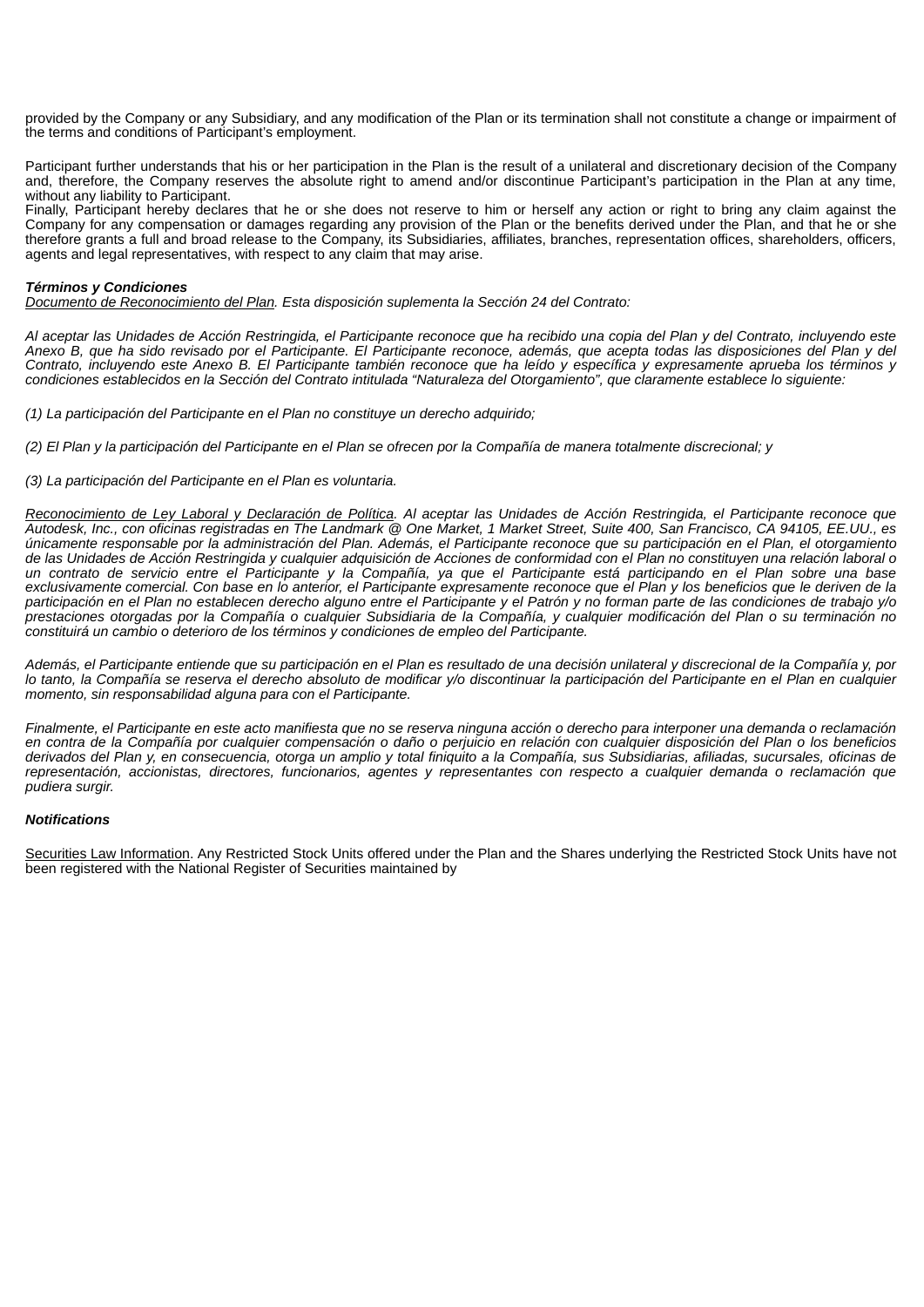the Mexican National Banking and Securities Commission and cannot be offered or sold publicly in Mexico. In addition, the Plan and any other document relating to any Restricted Stock Units may not be publicly distributed in Mexico. These materials are addressed to Participant only because of their existing relationship with the Company and its Subsidiaries and affiliates and these materials should not be reproduced or copied in any form. The offer contained in these materials does not constitute a public offering of securities but rather constitutes a private placement of securities addressed specifically to individuals who are present employees of the Company or one of its Subsidiaries and affiliates, made in accordance with the provisions of the Mexican Securities Market Law, and any rights under such offering shall not be assigned or transferred.

## **NETHERLANDS**

There are no country-specific provisions.

#### **NEW ZEALAND**

#### *Notifications*

Securities Law Information. Warning: This is an offer of rights to receive Shares upon vesting of the Restricted Stock Units subject to the terms of the Plan and this Agreement. Restricted Stock Units give the Participant a stake in the ownership of the Company. Participant may receive a return if dividends are paid on the Shares.

If the Company runs into financial difficulties and is wound up, Participant will be paid only after all creditors have been paid. Participant may lose some or all of his or her investment.

New Zealand law normally requires people who offer financial products to give information to investors before they invest. This information is designed to help investors to make an informed decision. The usual rules do not apply to this offer because it is made under an employee share purchase scheme. As a result, the Participant may not be given all the information usually required. Participant will also have fewer other legal protections for this investment.

Participant should ask questions, read all documents carefully, and seek independent financial advice before committing to participate in the Plan.

A copy of the Company's latest annual report and most recent published annual financial statements are available online at www.sec.gov/, as well as on the Company's website at http://investors.autodesk.com. As noted above, Participant is advised to carefully read the materials provided before making a decision whether to participate in the Plan. Participant is also encouraged to contact his or her tax advisor for specific information concerning Participant's personal tax situation with regard to Plan participation.

## **NORWAY**

#### *Notifications*

Exchange Control Information. In general, Participant should not be subject to any foreign exchange requirements in connection with the acquisition or sale of Shares under the Plan, except normal reporting requirements to the Norwegian Currency Registry. If the transfer of funds into or out of Norway is made through a Norwegian bank, the bank will make the registration.

#### **PHILIPPINES**

## *Notifications*

Securities Law Information. This offering is subject to exemption from the requirements of securities registration with the Philippines Securities and Exchange Commission, under Section 10.1 (k) of the Philippine Securities Regulation Code. Section 10.1(k) of the Philippine Securities Regulation Code provides as follows: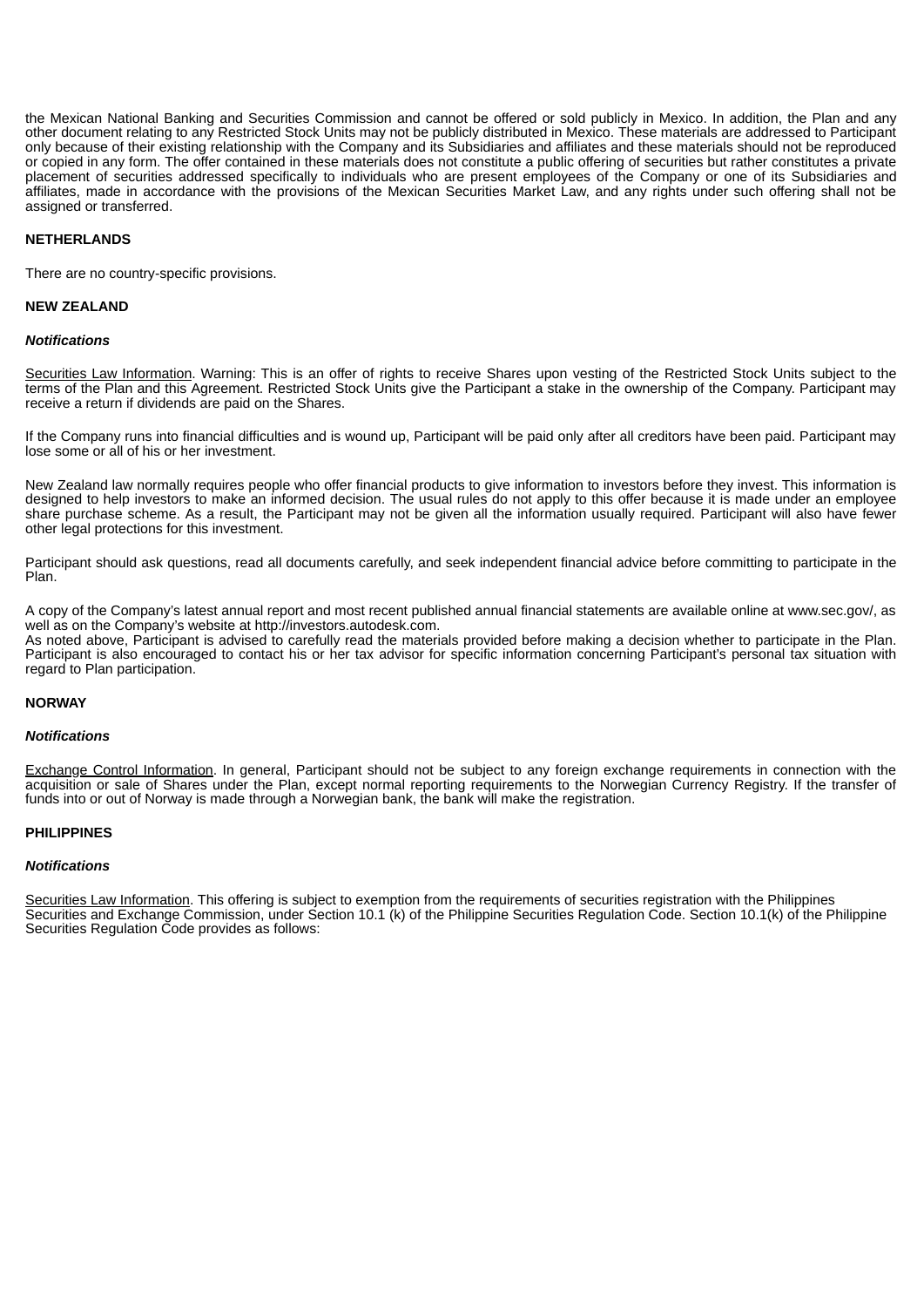"Section 10.1 Exempt Transactions – The requirement of registration under Subsection 8.1 shall not apply to the sale of any security in any of the following section;

[. . .]

"(k) The sale of securities by an issuer to fewer than twenty (20) persons in the Philippines during any twelve-month period."

THE SECURITIES BEING OFFERED OR SOLD HAVE NOT BEEN REGISTERED WITH THE SECURITIES AND EXCHANGE COMMISSION UNDER THE SECURITIES REGULATION CODE. ANY FURTHER OFFER OR SALE THEREOF IS SUBJECT TO REGISTRATION REQUIREMENTS UNDER THE CODE UNLESS SUCH OFFER OR SALE QUALIFIES AS AN EXEMPT TRANSACTION.

For further information on risk factors impacting the Company's business that may affect the value of the Shares, Participant may refer to the risk factors discussion in the Company's Annual Report on Form 10-K and Quarterly Reports on Form 10-Q, which are filed with the U.S. Securities and Exchange Commission and are available online at www.sec.gov/, as well as on the Company's website at http://investors.autodesk.com. In addition, Participant may receive, free of charge, a copy of the Company's Annual Report, Quarterly Reports or any other reports, proxy statements or communications distributed to the Company's stockholders by contacting john.clancy@autodesk.com.

Participant acknowledges he or she is permitted to dispose or sell Shares acquired under the Plan provided the offer and resale of the Shares takes place outside the Philippines through the facilities of a stock exchange on which the Shares are listed. The Shares are currently listed on the Nasdaq Global Select Market in the United States of America.

# **POLAND**

## *Notifications*

Exchange Control Information. Polish residents are required to transfer funds (e.g., in connection with the sale of Shares) through a bank in Poland if the transferred amount in any single transaction exceeds a specified threshold (currently €15,000 unless the transfer of funds is considered to be connected with the business activity of an entrepreneur, in which case a lower threshold may apply). Polish residents are required to retain the documents connected with a foreign exchange transaction for a period of five (5) years, as measured from the end of the year in which such transaction occurred.

## **PORTUGAL**

# *Terms and Conditions*

Language Consent. Participant hereby expressly declares that Participant has full knowledge of the English language and has read, understood and fully accepted and agreed with the terms and conditions established in the Plan and Agreement.

<u>Conhecimento da Lingua</u>. Por meio do presente, eu declaro expressamente que tem pleno conhecimento da língua inglesa e que li, *compreendi e livremente aceitei e concordei com os termos e condições estabelecidas no Plano e no Acordo.*

# *Notifications*

Exchange Control Information. If Participant is a resident of Portugal and he or she receives Shares, the acquisition of such Shares should be reported to the Banco de Portugal for statistical purposes. If the Shares are deposited with a commercial bank or financial intermediary in Portugal, such bank or financial intermediary will submit the report to the Banco de Portugal. If the Shares are not deposited with a commercial bank, broker or financial intermediary in Portugal, Participant will be responsible for submitting the report to the Banco de Portugal.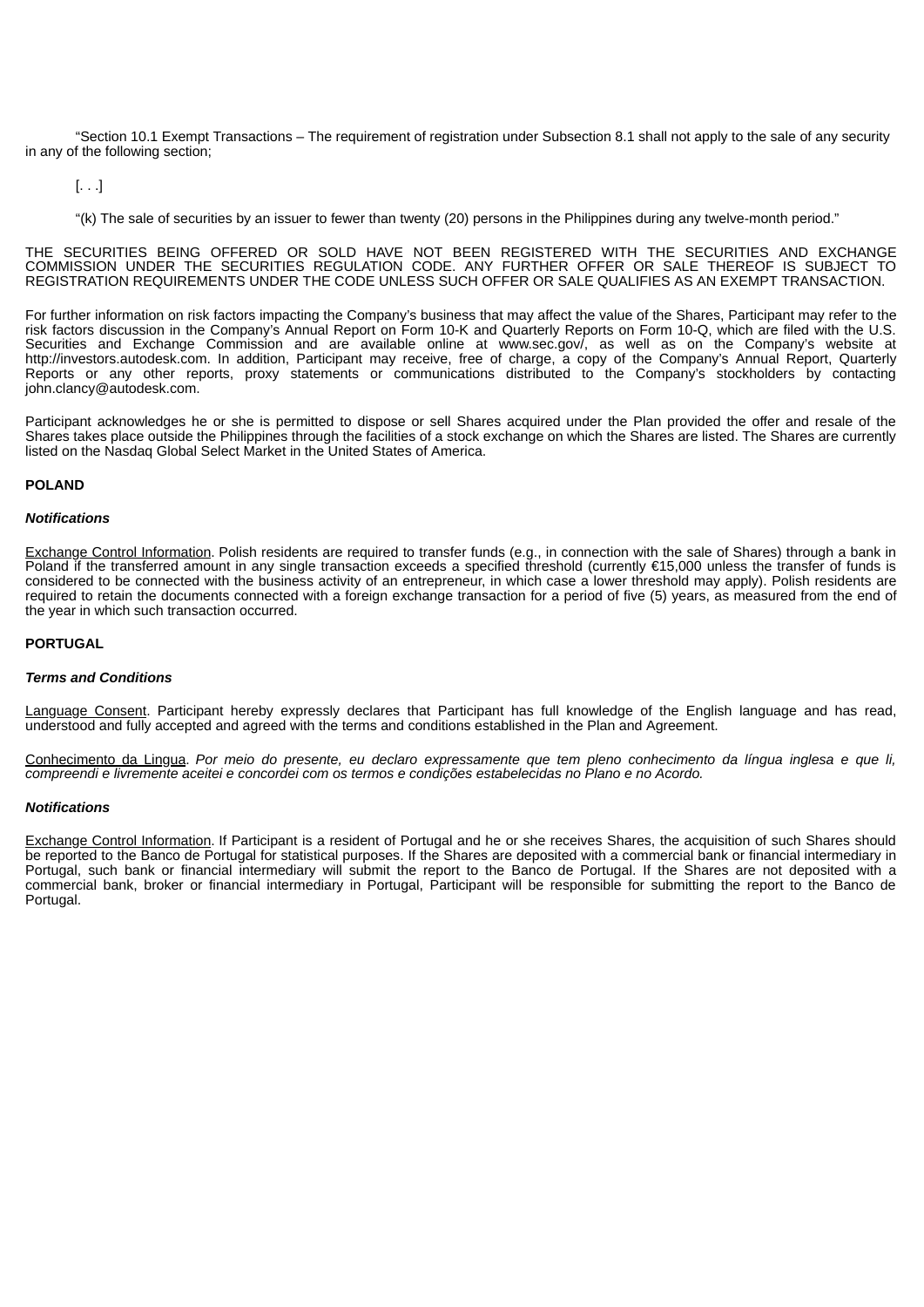## **ROMANIA**

#### *Terms and Conditions*

Vesting Schedule. Notwithstanding Section 3 of the Agreement and the vesting provisions set forth in the Notice of Grant, Participant's Restricted Stock Units will not vest prior to one year anniversary of the Date of Grant.

#### *Notifications*

Exchange Control Information. Romanian residents are not required to seek authorization from the National Bank of Romania to participate in the Plan nor to obtain special authorization to open and operate a foreign bank account in order to deposit any dividends received or the proceeds from the sale of Shares. However, Participant may be required to provide the Romanian bank to which he or she transfers such proceeds with appropriate documentation regarding the source of the income may be required to provide the Romanian bank with appropriate documentation explaining the source of the funds. Romanian residents should consult their personal advisor to determine whether they will be required to submit such documentation to the Romanian bank.

## **SINGAPORE**

## *Terms and Conditions*

Form of Settlement. As detailed in Section 2 of the Agreement and notwithstanding any discretion in the Plan, the Restricted Stock Units will be settled only in Shares. The Restricted Stock Units do not provide any right for Participant to receive a cash payment.

Securities Law Information. The Award is being granted pursuant to the "Qualifying Person" exemption under section 273(1)(f) of the Singapore Securities and Futures Act (Chapter 289, 2006 Ed.) ("SFA") and is not being granted to Participant with a view to the Shares acquired from the Award being subsequently offered for sale to any other party. The Plan has not been, and will not be, lodged or registered as a prospectus with the Monetary Authority of Singapore. Further, the grant of the Award is subject to section 257 of the SFA and Participant should not sell, or offer to sell, any Shares acquired pursuant to the award in Singapore, unless such sale or offer is made (i) after six months from the Date of Grant or (ii) pursuant to the exemptions under Part XIII Division (1) Subdivision (4) (other than section 280) of the SFA.

To the extent Participant sells, offers to sell or otherwise disposes of Shares acquired through the Plan within six months of the Date of Grant, Participant is permitted to dispose of such Shares through the designated broker appointed under the Plan, if any, provided the resale of Shares acquired under the Plan takes place outside Singapore through the facilities of a stock exchange on which the Shares are listed. The Shares are currently listed on the Nasdaq Global Select Market in the United States of America.

# *Notifications*

Director Notification Obligation. If Participant is a director, associate director or shadow director of a Singaporean Subsidiary, Participant is subject to certain notification requirements under the Singapore Companies Act. Among these requirements is an obligation to notify the Singaporean Subsidiary in writing when Participant receives an interest (e.g., Restricted Stock Units, Shares) in the Company or a Subsidiary or related entity. In addition, Participant must notify the Singaporean Subsidiary when he or she sells any Shares (including when Participant sells the Shares acquired under the Plan). These notifications must be made within two (2) business days of acquiring or disposing of any interest in the Company or any Subsidiary or related entity. In addition, a notification must be made of Participant's interests in the Company or any Subsidiary or related entity within two (2) business days of becoming a director, associate director or shadow director of a parent, Subsidiary or affiliate in Singapore. Participant understands if he or she is the Chief Executive Officer ("CEO") of the Company's Subsidiary or affiliate in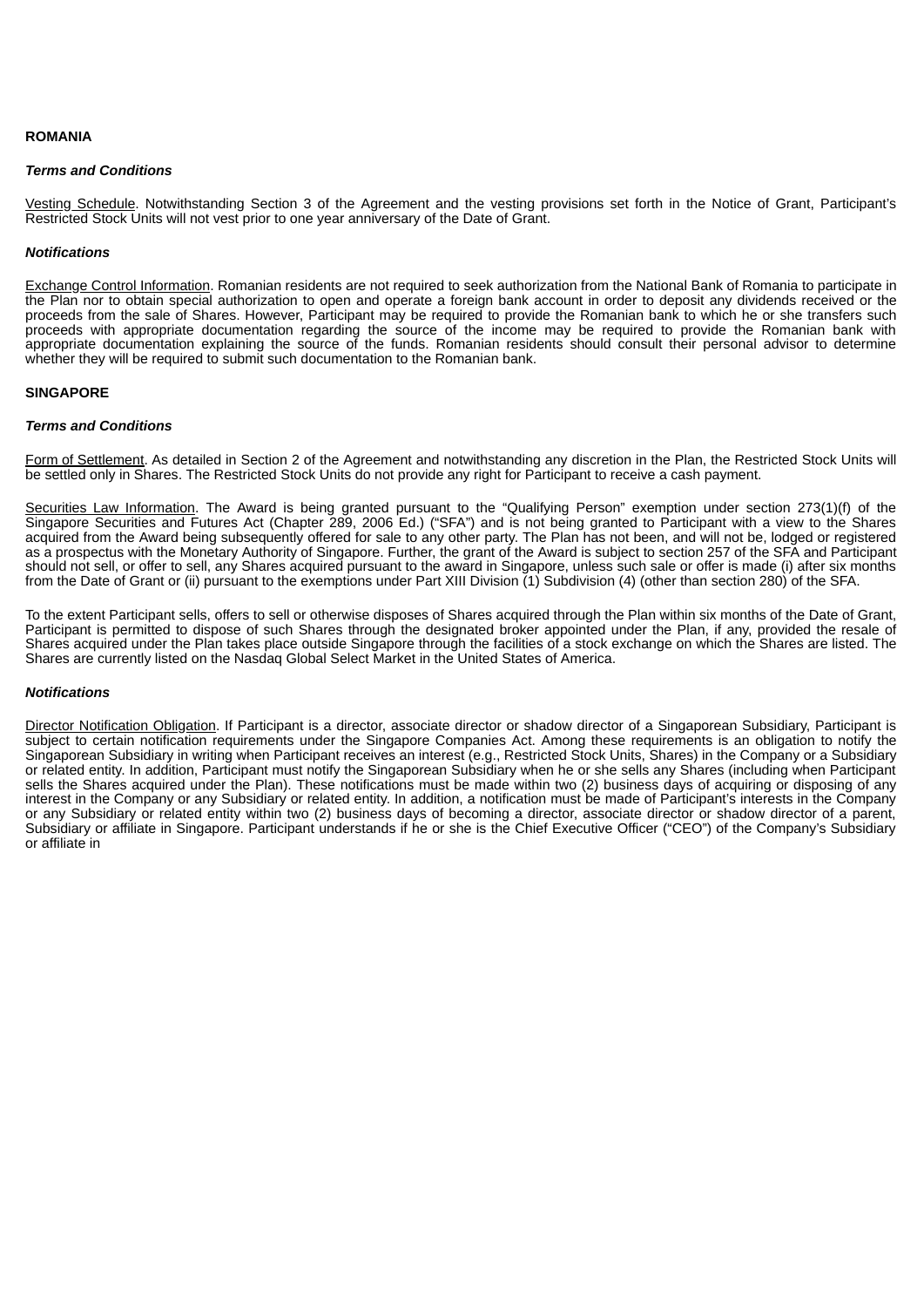Singapore and the above notification requirements are determined to apply to the CEO of the Company's Subsidiary or affiliate in Singapore, the above notification requirements also may apply to Participant.

## **SPAIN**

#### *Terms and Conditions*

Termination of Employment. For purposes of the Award, a termination of employment includes any termination that is deemed an "unfair dismissal" or a "constructive dismissal."

Labor Law Acknowledgement. As a condition of receipt of the Award, Participant acknowledges that he or she understands and agrees to participation in the Plan and that he or she has received a copy of the Plan.

Participant understands that the Company has unilaterally, gratuitously and discretionally decided to grant Restricted Stock Units under the Plan to individuals who may be Employees of the Company or its Subsidiaries throughout the world. The decision is a limited decision that is entered into upon the express assumption and condition that any grant will not economically or otherwise bind the Company or any of its Subsidiaries on an ongoing basis. Consequently, Participant understands that any grant is given on the assumption and condition that it shall not become a part of any employment contract (either with the Company or any of its Subsidiaries) and shall not be considered a mandatory benefit, salary for any purposes (including severance compensation) or any other right whatsoever. Furthermore, Participant understands and freely accepts that there is no guarantee that any benefit whatsoever shall arise from any gratuitous and discretionary grant since the future value of the Award and the underlying Shares is unknown and unpredictable. In addition, Participant understands that this grant would not be made but for the assumptions and conditions referred to above; thus, Participant understands, acknowledges and freely accepts that should any or all of the assumptions be mistaken or should any of the conditions not be met for any reason, then the Award shall be null and void.

Furthermore, Participant understands that the Award is a conditional right. Except as determined by the Committee or as provided in the Agreement, Participant shall forfeit any unvested Award upon termination of employment. The terms of this provision apply even if Participant is considered to be unfairly dismissed without good cause (i.e., subject to a "*despido improcedente*").

## *Notifications*

Exchange Control Information. Participant must declare the acquisition and sale of Shares to the *Dirección General de Comercio e Inversiones* ("DGCI") for statistical purposes. Participant also must declare the ownership of any Shares with the DGCI each January while the Shares are owned, unless the amount of Shares acquired or sold exceeds the applicable threshold (currently €1,502,530), or Participant holds 10% or more of the share capital of the Company or other such amount that would entitle Participant to join the Board, in which case the filing is due within one month after the sale.

When receiving foreign currency payments derived from the ownership of Shares (i.e., dividends or sale proceeds) in excess of €50,000, Participant must inform the financial institution receiving the payment of the basis upon which such payment is made. Participant will need to provide the following information: (i) Participant's name, address, and fiscal identification number; (ii) the name and corporate domicile of the Company; (iii) the amount of the payment and the currency used; (iv) the country of origin; (v) the reasons for the payment; and (vi) further information that may be required.

Securities Law Information. No "offer of securities to the public," as defined under Spanish law, has taken place or will take place in the Spanish territory in connection with the Award. The Agreement has not been nor will it be registered with the *Comisión Nacional del Mercado de Valores*, and does not constitute a public offering prospectus.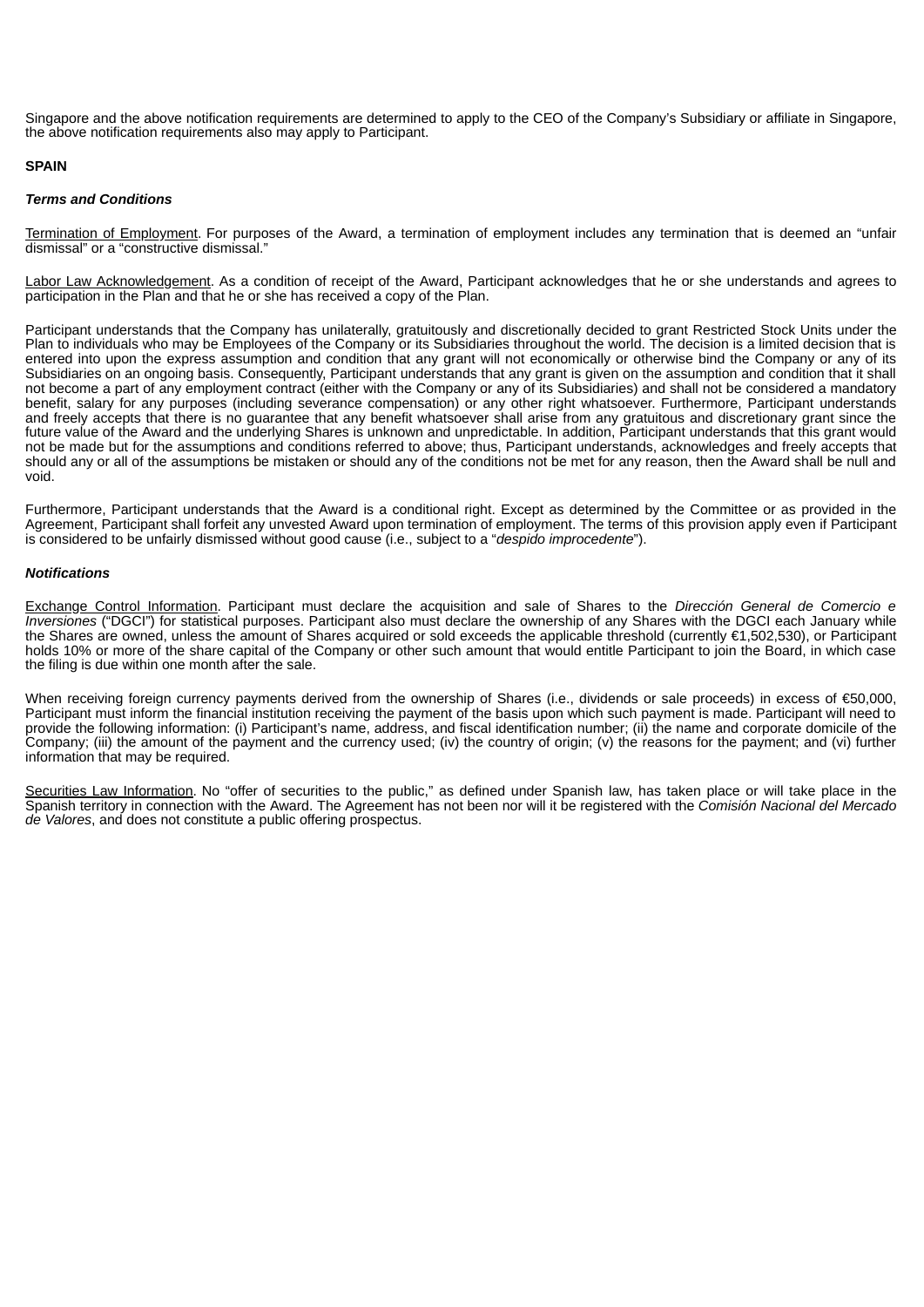# **SWEDEN**

#### *Terms and Conditions*

Responsibility for Taxes. The following provisions supplement Section 8 of the Agreement:

Without limiting the Company's and the Employer's authority to satisfy their withholding obligations for Tax-Related Items as set forth in Section 8 of the Agreement, in accepting the Restricted Stock Units, Participant authorizes the Company and/or the Employer to withhold Shares or to sell Shares otherwise deliverable to Participant upon vesting/settlement to satisfy Tax-Related Items, regardless of whether the Company and/or the Employer have an obligation to withhold such Tax-Related Items.

## **SWITZERLAND**

#### *Notifications*

Securities Law Information. Because the grant of Restricted Stock Units is considered a private offering in Switzerland; it is not subject to registration in Switzerland. Neither this Agreement nor any other materials relating to the Restricted Stock Units (1) constitute a prospectus according to articles 35 et seq. of the Swiss Federal Act on Financial Services ("FinSA"), (2) may be publicly distributed nor otherwise made publicly available in Switzerland to any person other than an employee of the Company or Employer or (3) has been or will be filed with, approved or supervised by any Swiss reviewing body according to article 51 FinSA or any Swiss regulatory authority, including the Swiss Financial Market Supervisory Authority ("FINMA").

## **TAIWAN**

## *Notifications*

Securities Law Information. The offer of participation in the Plan is available only for Employees. The offer of participation in the Plan is not a public offer of securities by a Taiwanese company.

Exchange Control Information. Taiwanese residents may acquire and remit foreign currency (including funds to purchase or proceeds from the sale of Shares) into and out of Taiwan, through an authorized foreign exchange bank, up to US\$5 million per year without submission of supporting documentation. If the transaction amount is TWD\$500,000 or more in a single transaction, Taiwanese residents are required to submit a foreign exchange transaction form and if the transaction amount is US\$500,000 or more in a single transaction, such residents may be required to provide supporting documentation to the satisfaction of the remitting bank. Participant is personally responsible for complying with exchange control restrictions in Taiwan.

#### **THAILAND**

# *Notifications*

Exchange Control Information. If Participant realizes US\$1,000,000 or more in a single transaction from the sale of Shares or the payment of dividends, he or she is required to repatriate the funds to Thailand immediately following the receipt of the funds and to then either convert such repatriated funds into Thai Baht or deposit the funds into a foreign currency account opened with any commercial bank in Thailand acting as an authorized agent within 360 days of repatriation. Further, Participant must specifically report the inward remittance to the Bank of Thailand on a Foreign Exchange Transaction Form. Because exchange control regulations change frequently and without notice, Participant should consult his or her legal advisor before selling any Shares (or receiving any other funds in connection with the Plan) to ensure compliance with current regulations. Participant is personally responsible for complying with exchange control restrictions in Thailand.

# **TURKEY**

*Notifications*